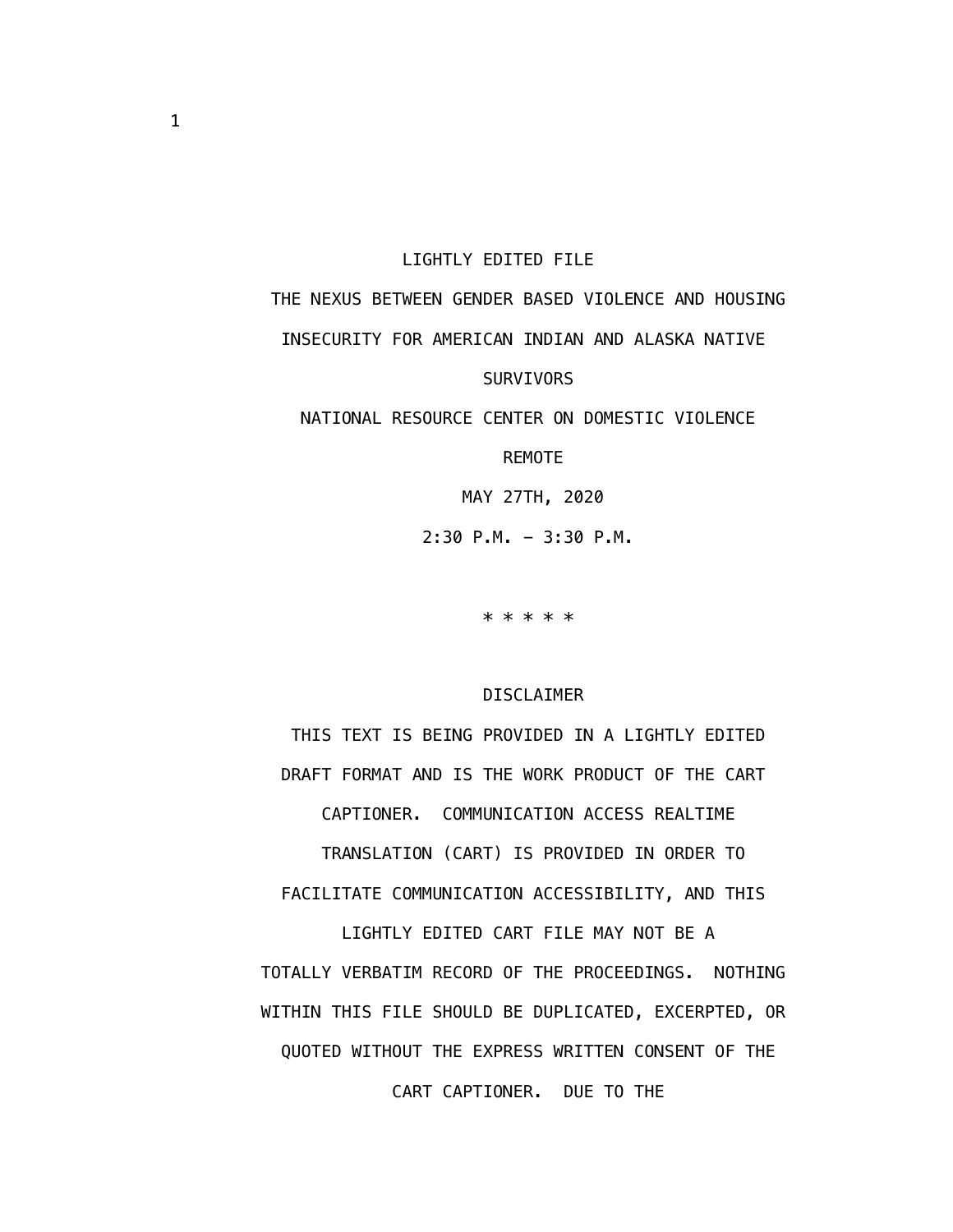LIVE NATURE OF THE EVENT, SOME NAMES AND/OR TERMS MAY BE MISSPELLED, AND THIS TEXT MAY ALSO CONTAIN

## PHONETIC ATTEMPTS AT SOUNDS AND WORDS THAT WERE SPOKEN, AND ENVIRONMENTAL SOUNDS THAT OCCURRED DURING THE EVENT.

### CART PROVIDED BY MEGAN STUMM PARADIGM REPORTING & CAPTIONING, INC. 612.339.0545 CAPTIONING-PARADIGM@VERITEXT.COM

 >> AND IT'S HORRIFIC THE WAY THAT IT HAS IMPACTED OUR COMMUNITY IS THAT IT FEELS MUCH LIKE THE TIME AROUND VIETNAM, NOT 9/11 BUT VIETNAM WHEN THERE WAS LIKE A BREAKING, A BREAKING IN THE FABRIC OF SOMETHING THAT HELD US TOGETHER BEFORE, SO I HOPE THAT WHATEVER COMES OF THIS, AND IT'S STILL HAPPENING, THERE ARE PEOPLE STILL PROTESTING AT 4:00 THIS MORNING. RIGHT NOW WE STARTED A SACRED FIRE HERE AT ELDERS LODGE AROUND 4:30 THIS MORNING TO ASK FOR PRAYERS AND HELP FOR THE FAMILIES OF THE LOVED ONES AND EVERYONE HERE WHO MAY BE IN DANGER, NO MATTER WHAT POSITION THEY HOLD IN THE COMMUNITY BECAUSE THERE'S A DANGER HERE I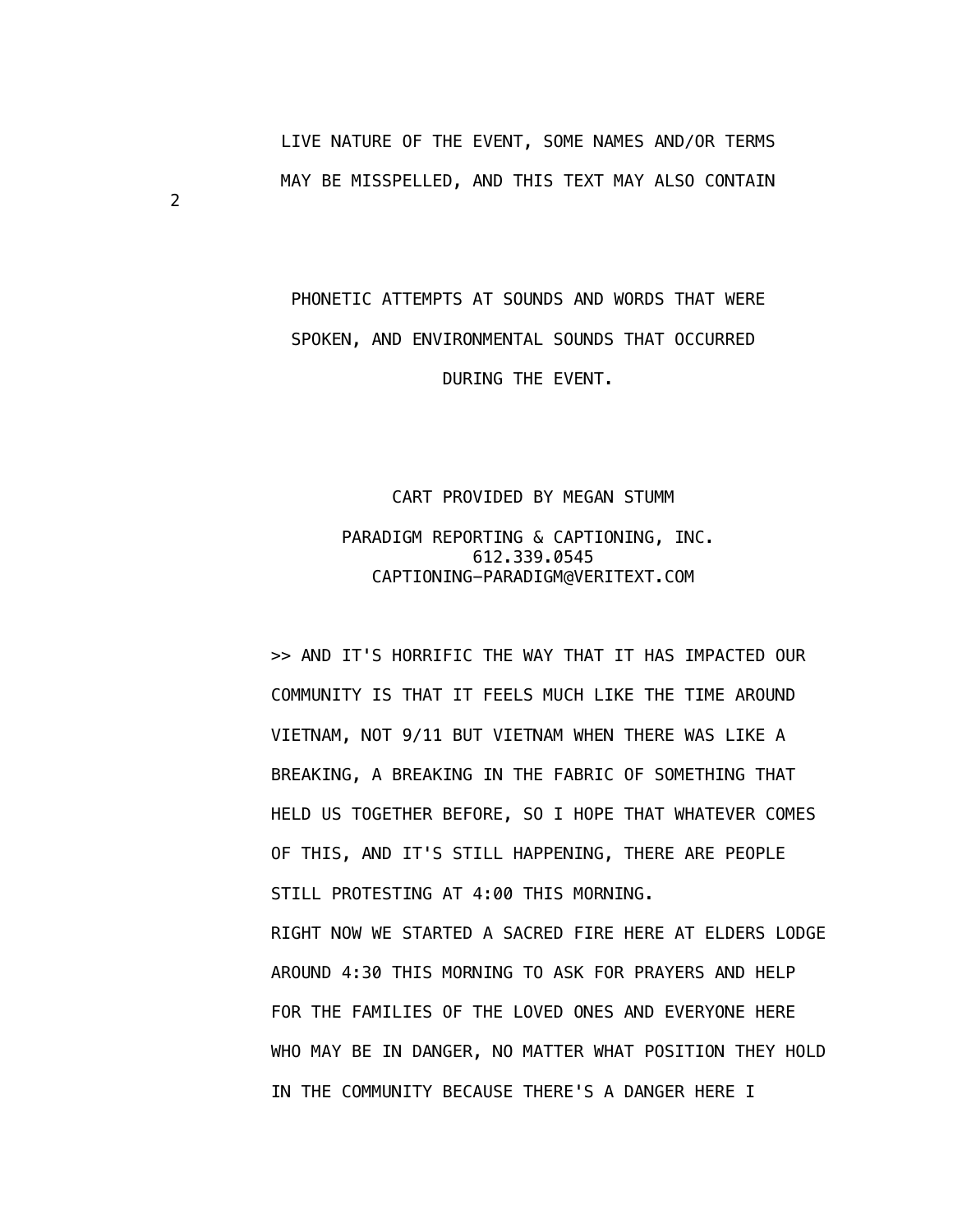HAVEN'T DEALT WITH SINCE THAT TIME.

 SO I ASK FOR YOUR HELP AND YOUR PRAYERS FOR EVERYONE CONCERNED.

MEGWICH.

3

>> THANK YOU, EILEEN.

>> WELCOME.

>> CAROLINE?

>> HI, EVERYBODY, CAN YOU HEAR ME OKAY?

>> YES, WE CAN.

>> PERFECT.

OKAY.

I'M GOING TO GO AHEAD AND GET US STARTED.

 SO I WILL JUST, THIS IS GWEN AND I'S PORTION, I'M GOING TO SKIP OVER THE TITLE.

 WE DON'T HAVE A TON OF TIME TOGETHER TODAY BUT REALLY QUICKLY I WANTED TO INTRODUCE MYSELF, MY NAME IS CAROLINE LAPORTE, I'M AN ATTORNEY AND ALSO A DESCENDENT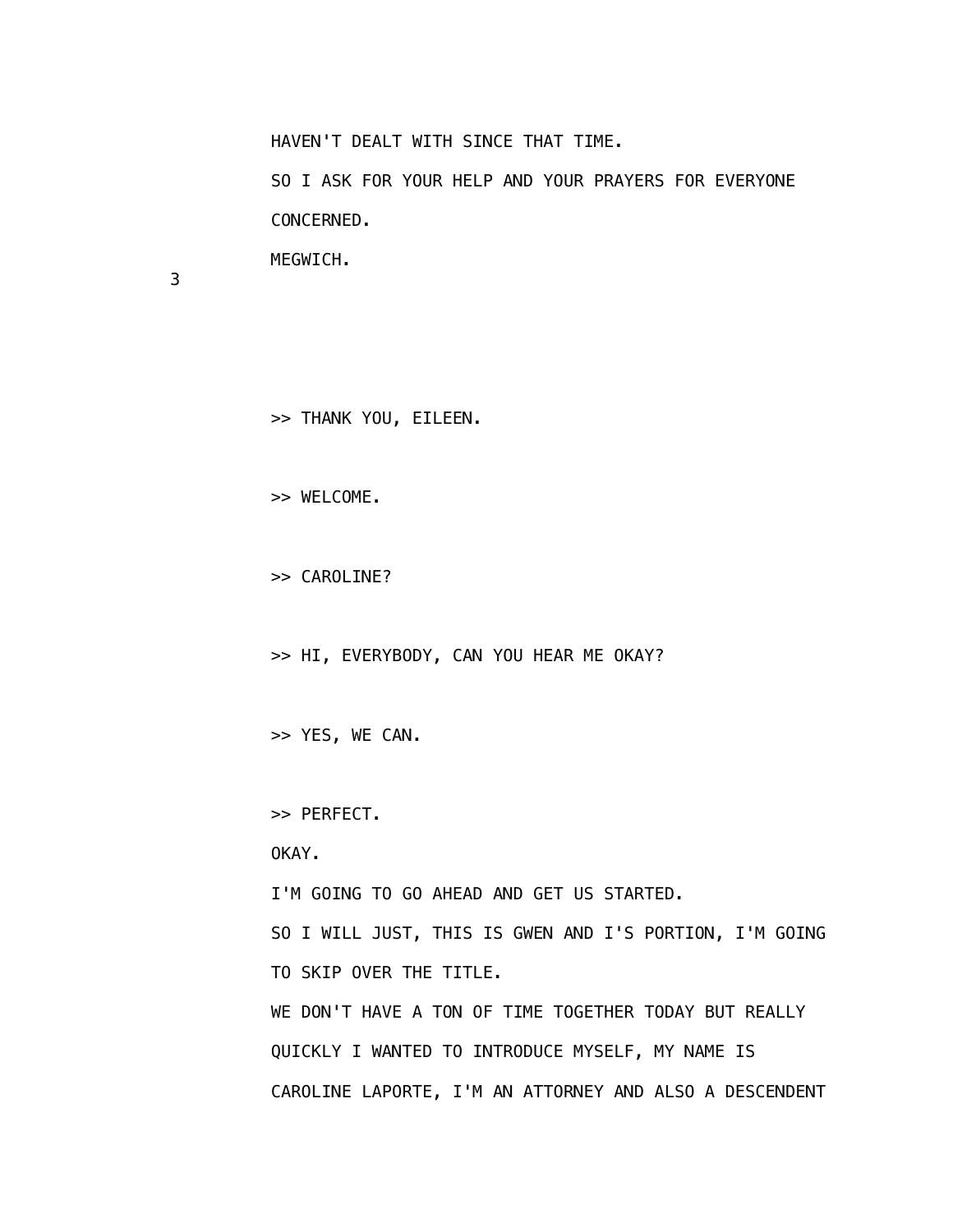OF OTTAWA INDIANS, AND ALSO ANISHINAABE.

 I WAS IN DC WORKING AS A POLICY ADVISER, BUT NOW I AM IN SOMETIMES SUNNY BUT CERTAINLY NOT THIS WEEK IN MIAMI.

 MY FAMILY IS BEAR CLAN OR -- AS WE SAY IN OUR LANGUAGE, EVEN THOUGH WE ARE ON A WEBINAR AND I CANNOT SEE YOUR

4

 FACE AND YOU CANNOT SEE MY FACE, I WANT YOU TO KNOW WHERE I COME FROM.

 I WANT TO THANK YOU FOR BEING ON WITH US TODAY, I FOUND HAVING TO BECOME A QUASI/FAILURE OF KINDERGARTEN TEACHER THIS WEEK OR NOT HAVING SIX WEEKS -- TO MYSELF OR NOT INTERACTING WITH OTHER ADULTS ON A DAILY BASIS, I REALLY CHERISH THESE FORMATS WHERE WE GET TO COME TOGETHER TO LEARN FROM EACH OTHER.

 I'M GOING TO TURN OVER NIWRC TO GWEN TO INTRODUCE HERSELF.

GWEN

>> YEAH.

THANK YOU, CAROLINE.

I'M GWENDOLYN PACKARD.

 I WORK WITH THE NATIONAL INDIGENOUS WOMEN'S RESOURCE CENTER.

NIWRC WAS CREATED -- FUNDED BY THE FAMILY VIOLENCE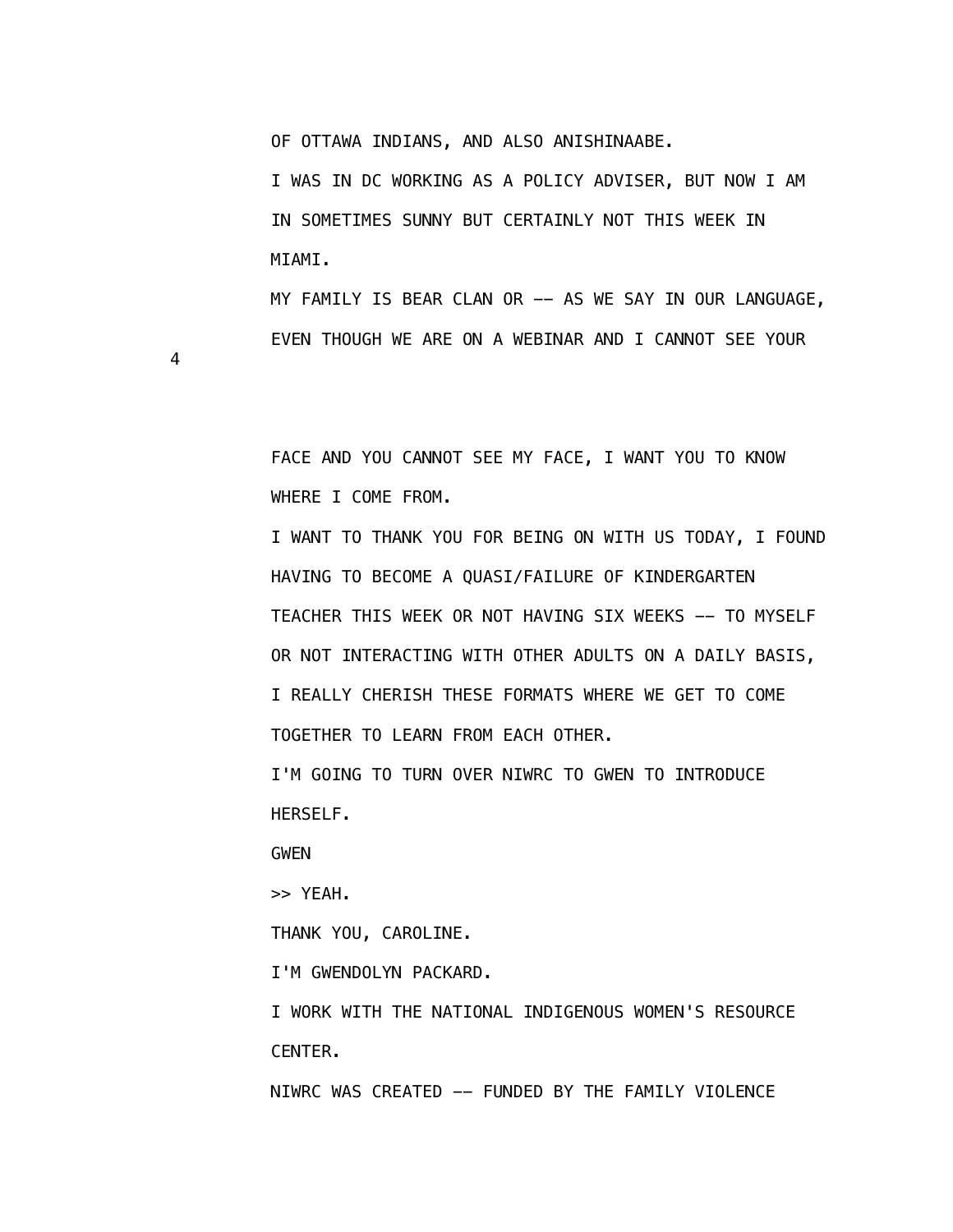PREVENTION SERVICES ADMINISTRATION TO ADDRESS DOMESTIC VIOLENCE AND SAFETY FOR INDIAN WOMEN.

 OUR COMMISSION IS TO PROVIDE NATIONAL LEADERSHIP TO END VIOLENCE AGAINST NATIVE WOMEN BY SUPPORTING CULTURALLY GROUNDED GRASSROOTS ADVOCACY.

CAROLINE?

>> YES.

5

OKAY.

 SO I TALK SUPER FAST AND IF I'M TALKING TOO FAST JUST PUT A LITTLE NOTE IN THE CHAT THERE AND I WILL DO MY VERY BEST TO SLOW DOWN.

 SO I'M NOT GOING INTO WHAT THE WORKING GROUP GOES OVER, I'M GOING TO GIVE THAT TO HEIDI IN A SECOND TO DO. BUT I WANT TODAY START WITH THIS QUOTE, AND IT WAS A QUOTE WE INCLUDED IN THE REPORT BECAUSE IT DOES ENCAPSULATE A LOT OF THE ENERGY THAT THE WORKING GROUP ITSELF BROUGHT TO THAT SPACE THAT WE SHARED WITH EACH OTHER AND ALSO THE WAYS THAT WE CONTINUE TO ENVISION THE WORK WE DO, EVEN THOUGH WE MAY DO IT IN DIFFERENT WAYS.

 SO THE QUOTE IS ALL THAT WE ARE IS STORY. FROM THE MOMENT WE ARE BORN TO THE TIME WE CONTINUE ON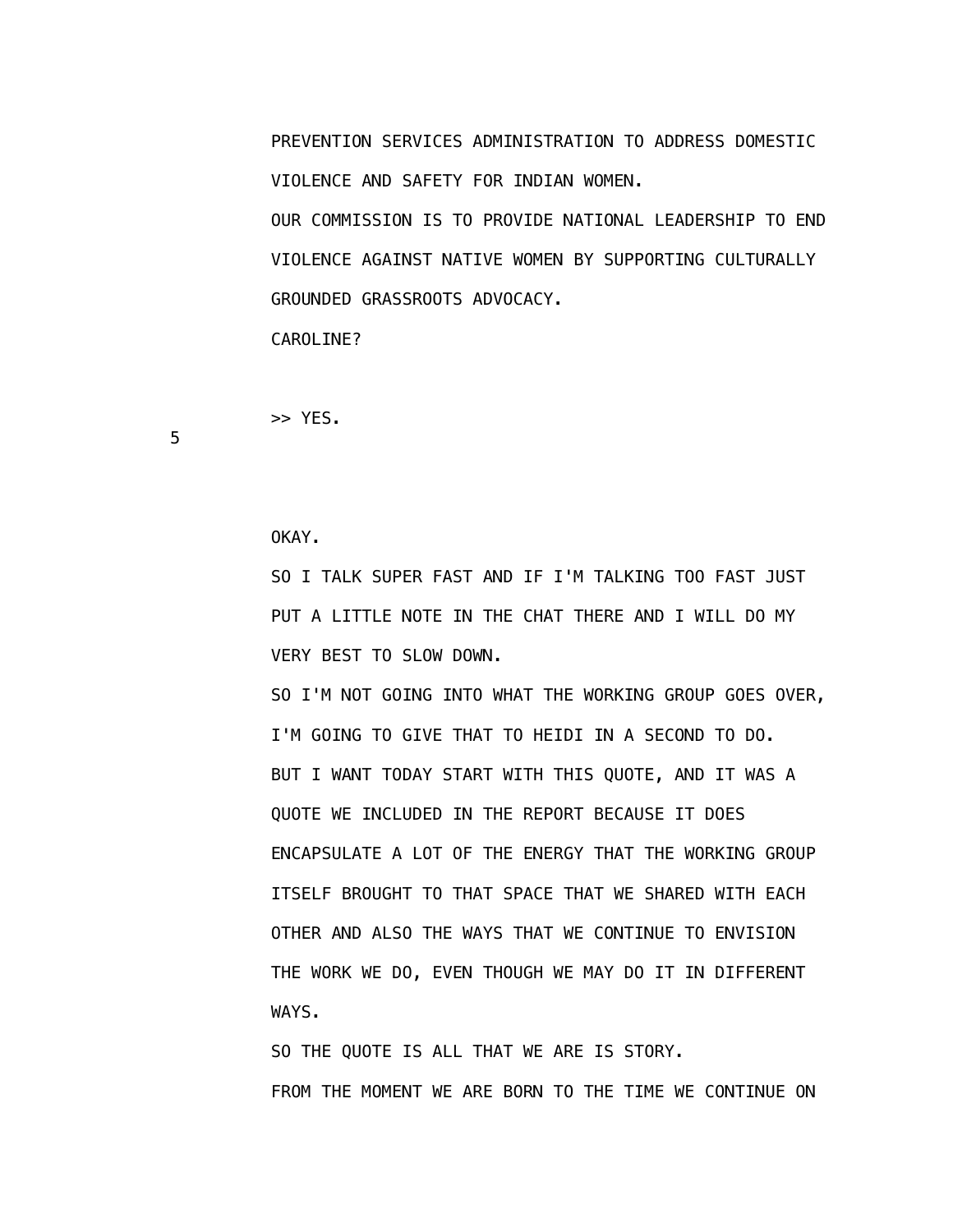OUR SPIRIT JOURNEY, WE ARE INVOLVED IN THE CREATION OF THE STORY OF OUR TIME HERE. IT IS WHAT WE ARRIVE WITH. IT IS ALL THAT WE LEAVE BEHIND. WE ARE NOT THE THINGS WE ACCUMULATE. WE ARE NOT THE THINGS WE DEEM IMPORTANT. WE ARE STORY. ALL OF US. WHAT COMES TO MATTER THEN IS THE CREATION OF THE BEST POSSIBLE STORY WE CAN WRITE WHILE WE'RE HERE.

6

 YOU, ME, US, TOGETHER. WHEN WE DO THAT AND TAKE TIME TO SHARE THOSE STORIES WITH EACH OTHER, WE GET BIGGER INSIDE. WE SEE EACH OTHER, WE RECOGNIZE OUR KINSHIP, AND WE CHANGE THE WORLD, ONE STORY AT A TIME. THAT IS A QUOTE FROM A BOOK CALLED INDIAN HORSE, I HIGHLY RECOMMEND IT AS A READ. IT FOCUSES ON A PARTICULAR HISTORICAL TRAUMA SPECIFICALLY IN CANADA FOR FIRST NATIONS BUT CERTAINLY APPLICABLE IN THE UNITED STATES WITH THE INDIAN BOARDING SCHOOLS THAT EXISTED FOR A VERY LONG VERY LONG TIME HERE. THERE'S ALSO A MOVIE IF YOU FIND THAT YOU ARE TIRED OF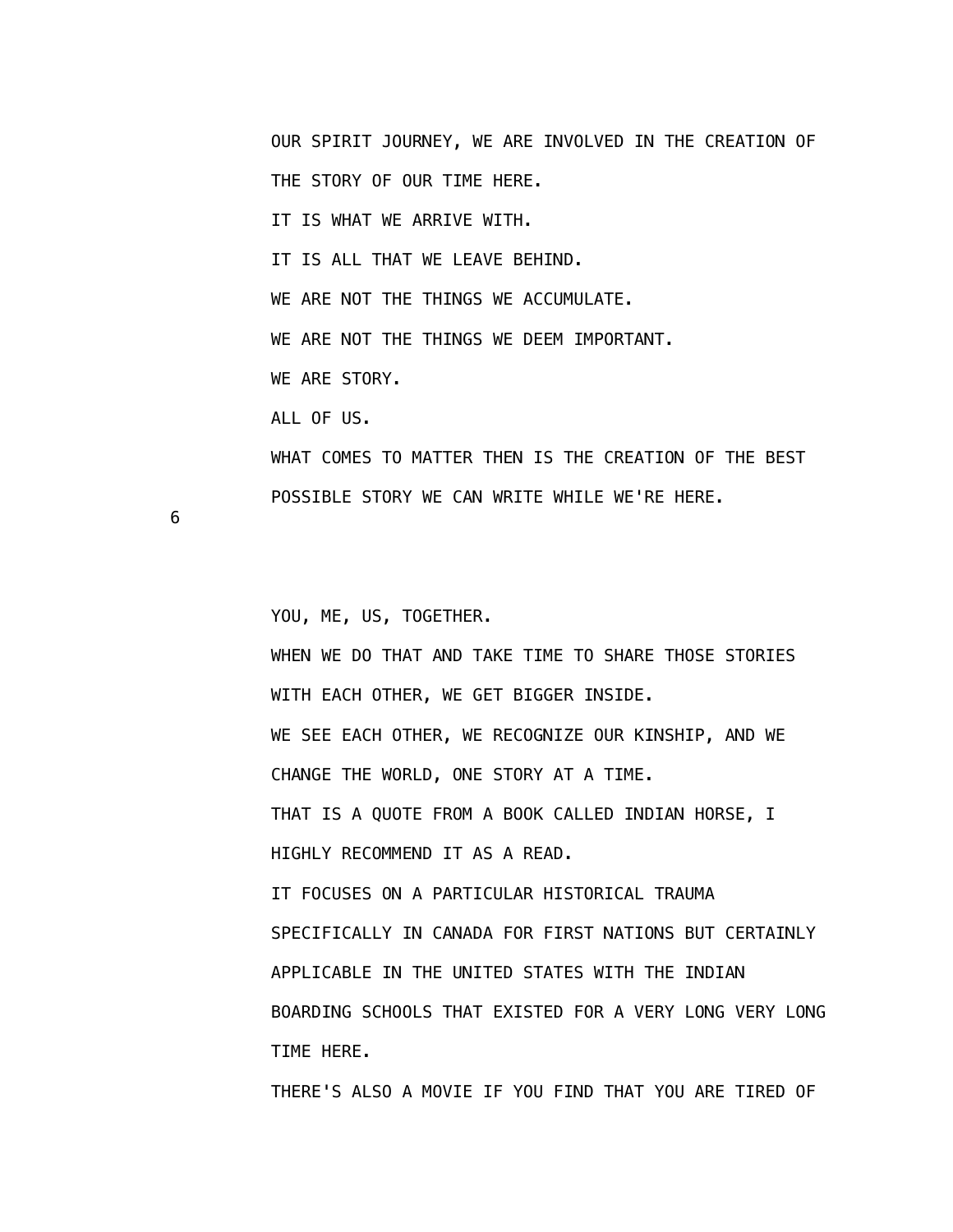PURCHASING BOOKS AND HOARDING THEM ON YOUR NIGHTSTAND LIKE MYSELF.

 I'M GOING TO GIVE IT TO HEIDI REALLY QUICKLY TO DO AN OVERVIEW OF THE WORKING GROUP AND WE'LL GET STARTED INTO THE MORE SUBSTANTIVE PART.

>> THANKS, CAROLINE.

CAME TOGETHER.

 SO THE WORKING GROUP CAME TOGETHER FOR THE FIRST TIME IN JUNE OF 2019. AND BROUGHT TOGETHER ACTIVISTS, ADVOCATES, ALL FROM DIFFERENT TRIBES AND NATIONS AND ALL NATIVE FOLKS THAT

7

 AND I BELIEVE IT WAS ONE OF THE FIRST TIMES THAT WE BROUGHT TOGETHER PEOPLE THAT KNEW A LOT ABOUT HOUSING AND HAD DONE VERY CREATIVE WORK IN INDIAN COUNTRY AND BUT THEY DIDN'T NECESSARILY HAVE THE GENDER-BASED VIOLENCE LENS.

 AND THERE WERE ALSO IN THE ROOM THEN ALL OF THE ADVOCATES AND THE FOLKS, MANY OF THEM, FOUR OF THEM ARE ON THIS CALL TODAY THAT HAVE BEEN DOING ANTIVIOLENCE WORK FOR MANY, MANY YEARS BUT PERHAPS DIDN'T HAVE THE OPPORTUNITY TO SPEND A SIGNIFICANT AMOUNT OF TIME ON HOUSING WITH THE EXCEPTION OF CAROLINE, WHO HAD DONE A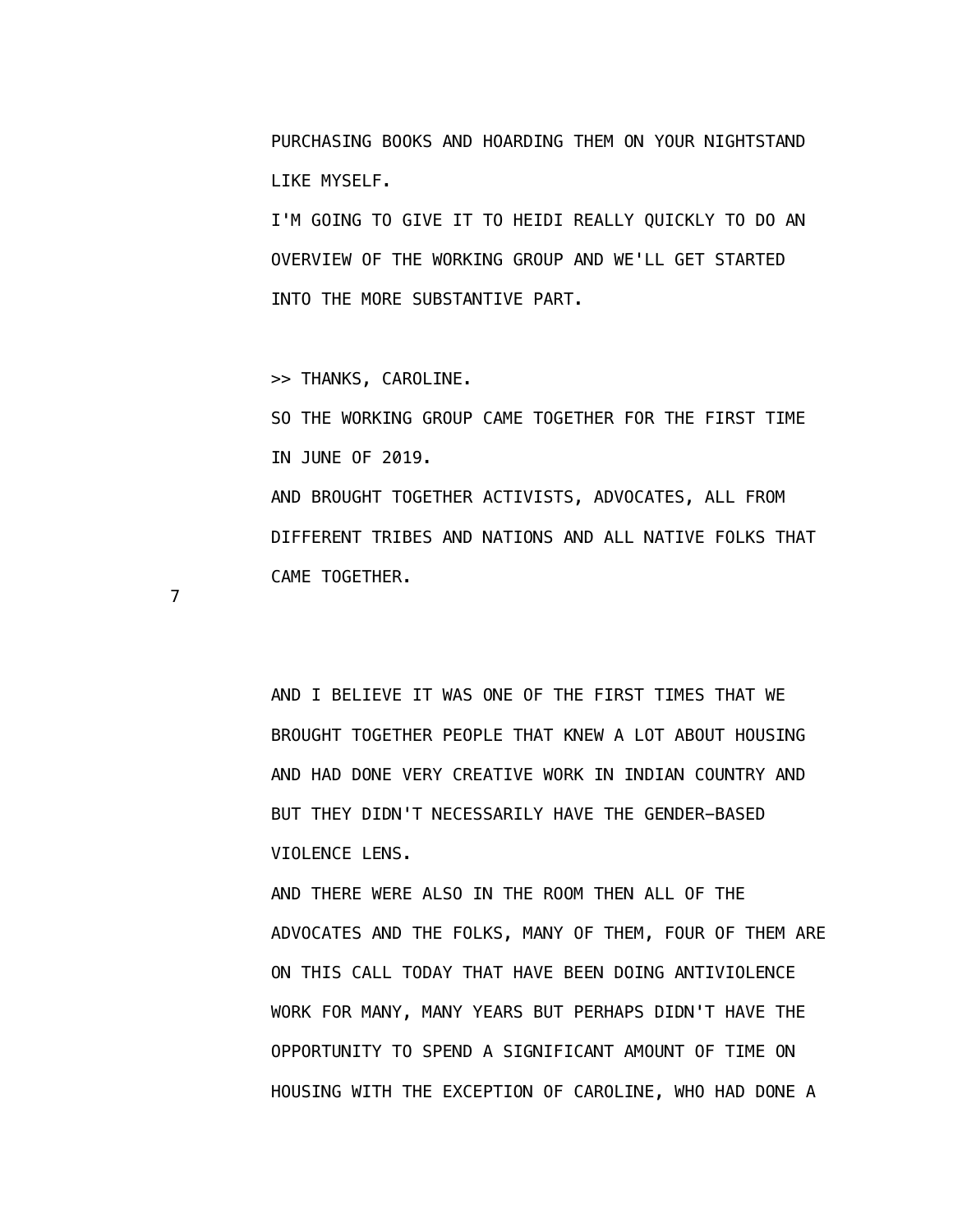SO TRYING TO HOLD ALL OF THE COMPLEXITY AND

 LEVEL. THEY'RE FOLKS THAT WORK DIRECTLY OFF RESERVATIONS, ON THE RESERVATIONS, I THINK A LOT OF THE THINGS THAT CONSTANTLY WE HEAR THAT ARE QUITE COMPLEX AROUND ADDRESSING HOUSING INSECURITY AND GENDER BASED VIOLENCE SURVIVORS FROM INDIAN COUNTRY IT'S THAT THEY'RE VERY SPECIFIC NEEDS AND AREAS THAT CHANGE DEPENDING ON WHERE PEOPLE ARE.

8

 THAT GROUP. THE TWO REPORTS THAT I MENTIONED ARE TWO PIECES THAT WERE GENERATED AND PUBLISHED IN JANUARY, AND WE WANTED TO TAKE THE OPPORTUNITY TO REALLY BE INTENTIONAL WITH HOW WE ARE DISSEMINATING THAT INFORMATION, AND THAT'S PART OF THE REASONS FOR HAVING THIS WEBINAR TODAY. WE, YOU HEAR MORE ABOUT THE AREAS OF THE GROUP HAS IDENTIFIED, BUT IT BRINGS TOGETHER MEMBERS THAT DO WORK AT THE NATIONAL LEVEL, AT THE STATE, AND AT THE LOCAL

>> -- HOW MANY TIMES WE WERE GOING TO MEET AND SINCE THEN I FEEL LIKE THERE IS A LOT THAT HAS COME OUT OF

LOT OF POLICY WORK RELATED TO HOUSING.

SO IT WAS A GROUP THAT CAME --

[ TALKING OVERLAPPING ]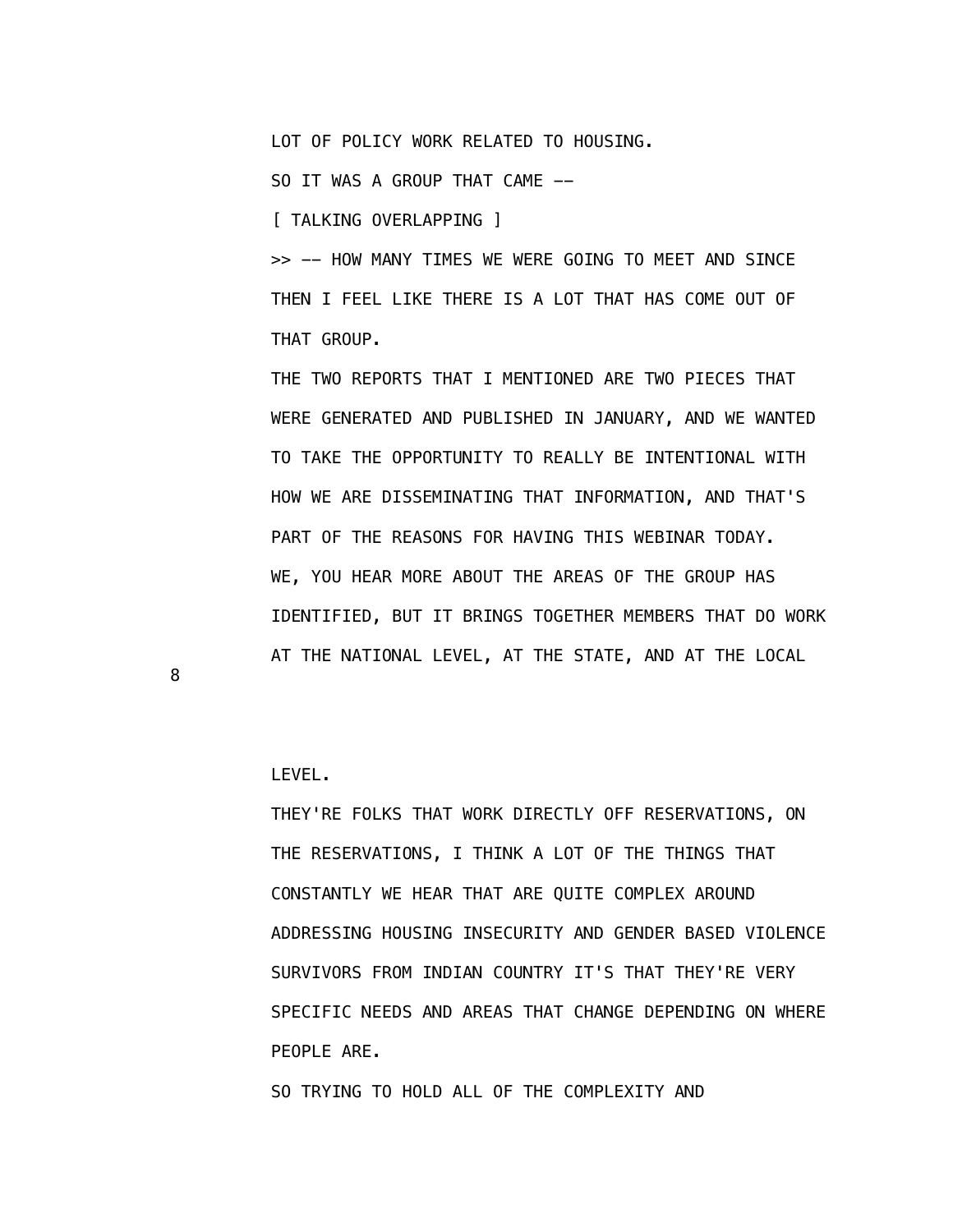CONCENTRATING ON SOLUTIONS HAVE BEEN THE MAIN GOAL OF THE NATIVE HOUSING WORK 'GROUP.

 WITH THAT I'M GOING TO TURN IT OVER AGAIN TO CAROLINE AND GWEN.

>> OKAY.

 SO REALLY QUICKLY WE'RE GOING TO GO THROUGH SOME OF THE STATISTICAL INFORMATION REGARDING GENDER BASED VIOLENCE IN INDIAN COUNTRY, AND ALSO FOR JUST GENERALLY, RIGHT, AMERICAN INDIANS AND ALASKAN NATIVES WHO DON'T NECESSARILY LIVE IN WHAT THE FEDERAL GOVERNMENT HAS DEFINED AS INDIAN COUNTRY BUT WHO MAYBE LIVE IN URBAN SETTINGS OR RURAL SETTINGS, CERTAINLY APPLICABLE THERE AS WELL.

OKAY.

SO I'M GOING TO GO OVER THIS REALLY QUICKLY WITH YOU

9

ALL.

THIS SLIDE IS VERY IMPORTANT.

YOU ALL WILL GET A COPY OF THIS PRESENTATION LATER SO I JUST SUGGEST HOLDING ONTO IT IF YOU EVER NEED TO USE IT IN ANY TRAINING OR IF YOU EVER JUST WANT TO COME BACK TO IT AS A REFERENCE POINT. MANY OF YOU ARE AWARE OF THE NIJ STUDY THAT WAS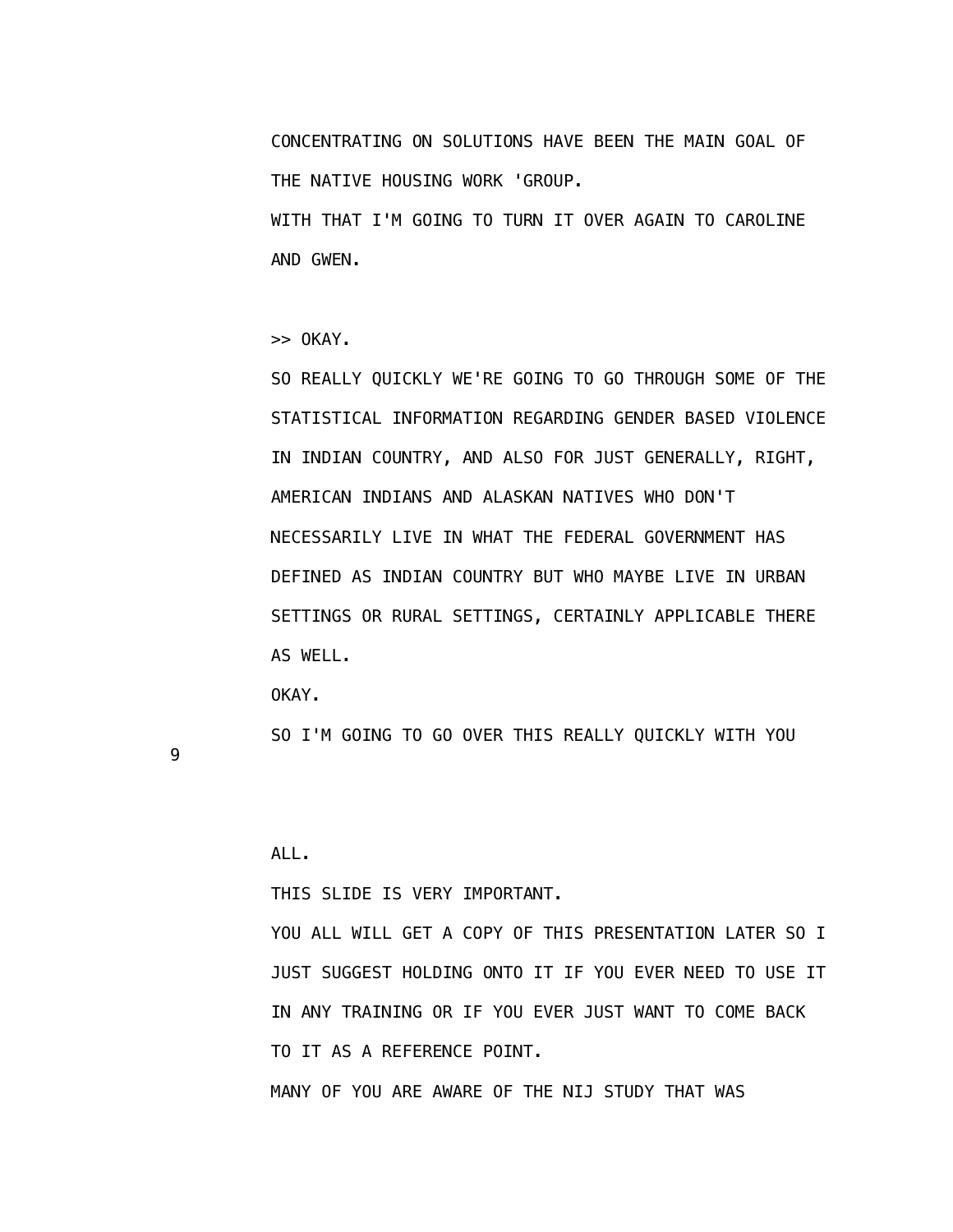RELEASED IN MAY OF 2016, IF NOT WE CAN CERTAINLY INCLUDE A LINK IN THE CHAT FOR YOU.

 BUT THESE STATISTICS ARE THE RESULT OF THAT STUDY. SO FOR A QUICK REVIEW OVER 85% OF AMERICAN INDIAN AND ALASKAN NATIVE WOMEN HAVE EXPERIENCED VIOLENCE IN THEIR LIFETIME.

 SPECIFICALLY 5 # 6.1 HAVE EXPERIENCED SEXUAL VIOLENCE. 55.5% HAVE EXPERIENCED PHYSICAL VIOLENCE BY AN INTIMATE PARTNER.

 AND WHILE AMERICAN INDIAN AND ALASKAN NATIVE WOMEN HAVE A GREATER NEED FOR SERVICES, IT'S TRUE THEY HAVE -- --ACCESS.

 MANY OF WHICH YOU ALL PROVIDE OR WHICH YOU ARE SEEK TO GO PROVIDE IN YOUR COMMUNITY, 38% OF THOSE IN THIS REPORT WERE UNABLE TO ACCESS THOSE SERVICES AT ALL. AND WHEN I LOOK AT THESE NUMBERS I DON'T JUST SEE THE STATISTICS, I, LIKE MANY OF MY OTHER CO-PRESENTERS AND OTHER INDIVIDUALS THAT DO THIS WORK ON A DAILY BASIS,

10

 WE SEE THE LIVED EXPERIENCES OF OUR FRIENDS, OF OUR FAMILY, OF OUR WORK COLLEAGUES, AND HONESTLY OF OURSELVES. BUT I ALSO SEE MORE THAN JUST DISPARATE OR

DISPROPORTIONATE IMPACT.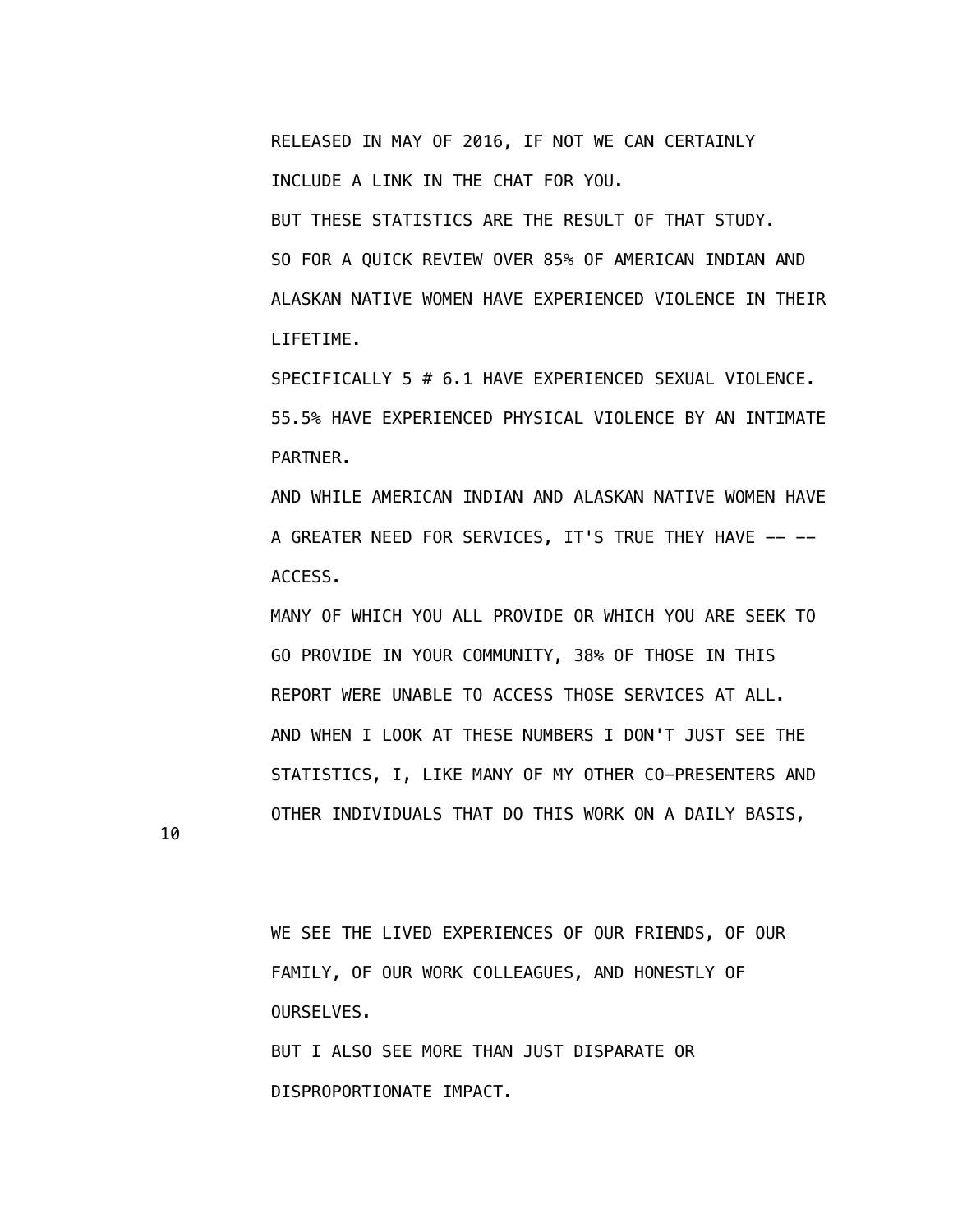WE SEE INDIVIDUAL VIOLENCE, WE SEE IMPUNITY FOR NON-INDIANS IN THESE STATISTICS.

 WE SEE STRUCTURAL VIOLENCE, CERTAINLY STATE VIOLENCE, COLONIZATION AND GENOCIDE.

 THE CONVENING CONVERSATIONS WERE REALLY A REFLECTION OF WHAT THIS DATA MEANT, AND AT THE CORE OF WHAT WE WERE DOING WHEN WE CAME TOGETHER WHEN WE LOOKED AT THESE STATISTICS AND JUST AGAIN WE DO THIS WORK, SO IT'S CERTAINLY ANECDOTALLY KNOWN TO US, WE ASKED ESSENTIAL QUESTIONS ABOUT REALLY WHAT WERE WE DOING, HOW COULD WE BE GOOD RELATIVES TO ONE ANOTHER, TO OUR NONHUMAN KINSHIP AND THE LAND.

 WE LOOK AT THESE NUMBERS OF GENDER BASED VIOLENCE AND HOUSING INSECURITY IN INDIAN COUNTRY AND IN OTHER LOCATIONS WHERE AMERICAN INDIANS AND ALASKAN NATIVES LIVE, IF THAT STABILITY IS EVER GOING TO BE FULLY REALIZED WE HAVE TO ASK AND ANSWER REALLY IMPORTANT QUESTIONS ABOUT WHAT IT MEANS TO HAVE A DUTY TO EACH OTHER AND ABOUT WHAT IT MEANS TO DO GOOD WORK AND TO BE GOOD PEOPLE.

11

 SO IF WE ALL START FROM THE FRAMEWORK THAT WE DESERVE SAFETY, THAT WE ALL DESERVE A PLACE TO BELONG, WE ALL DESERVE COMMUNITY, WE CAN START TO MOVE FORWARD.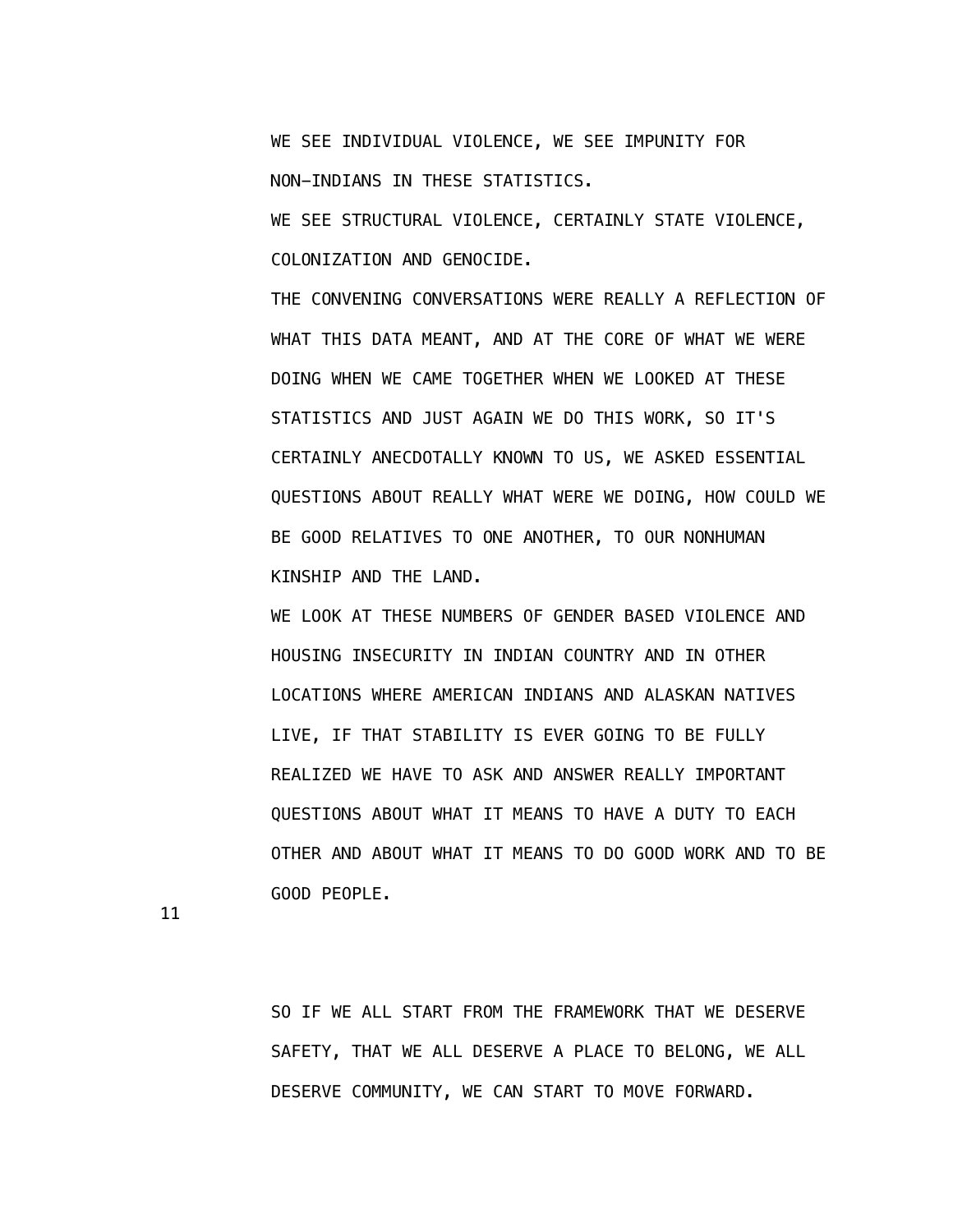IF WE BELIEVE HOUSING AND SHELTER IS A BASIC HUMAN RIGHT, JUST AS FREEDOM FROM VIOLENCE, BASIC HUMAN NEEDS, WE CAN START TO SEE -- WHAT WE NEED TO CHANGE ABOUT OUR EXISTING FRAMEWORK.

 HOW WE'VE SET ABOUT DOING THIS WORK IN THE PAST AND REALLY HOW TO UNDO SOME OF THE STATISTICAL INFORMATION. NEXT SLIDE.

 SO WHAT THE CONVENING SHOWED US IF ANYTHING WAS THAT WE REALLY NEED THE TIME AND HOPEFULLY WE CAN CONTINUE TO HAVE ONGOING MEETINGS THAT MORE PEOPLE CAN BE PULLED INTO, BUT WE NEED TIME TO GET OUR ARMS AROUND THESE ISSUES.

 BECAUSE ACTUALIZATION OF HOUSING STABILITY IS GOING TO REQUIRE A MAJOR SHIFT IN HOW WE'VE APPROACHED THIS ISSUE HISTORICALLY, AND THIS IS CERTAINLY REPRESENTED WITH THESE INTERSECTIONAL ISSUES HERE OR WHAT WE IDENTIFY AS ONGOING BARRIERS TO SAFETY FOR AMERICAN INDIAN AND ALASKAN NATIVE WOMEN.

 I'M GOING TO LET GWEN TALK HERE, I WANT TO SAY ONE THING HERE TOO, WHEN I LOOK AT THE BARRIER THAT'S I SEE HERE, MY MIND INSTANTLY GOES TO THINKING ABOUT POLICY SHIFTS.

12

I THINK WITH THE WORKING GROUP AND WITH THE PEOPLE THAT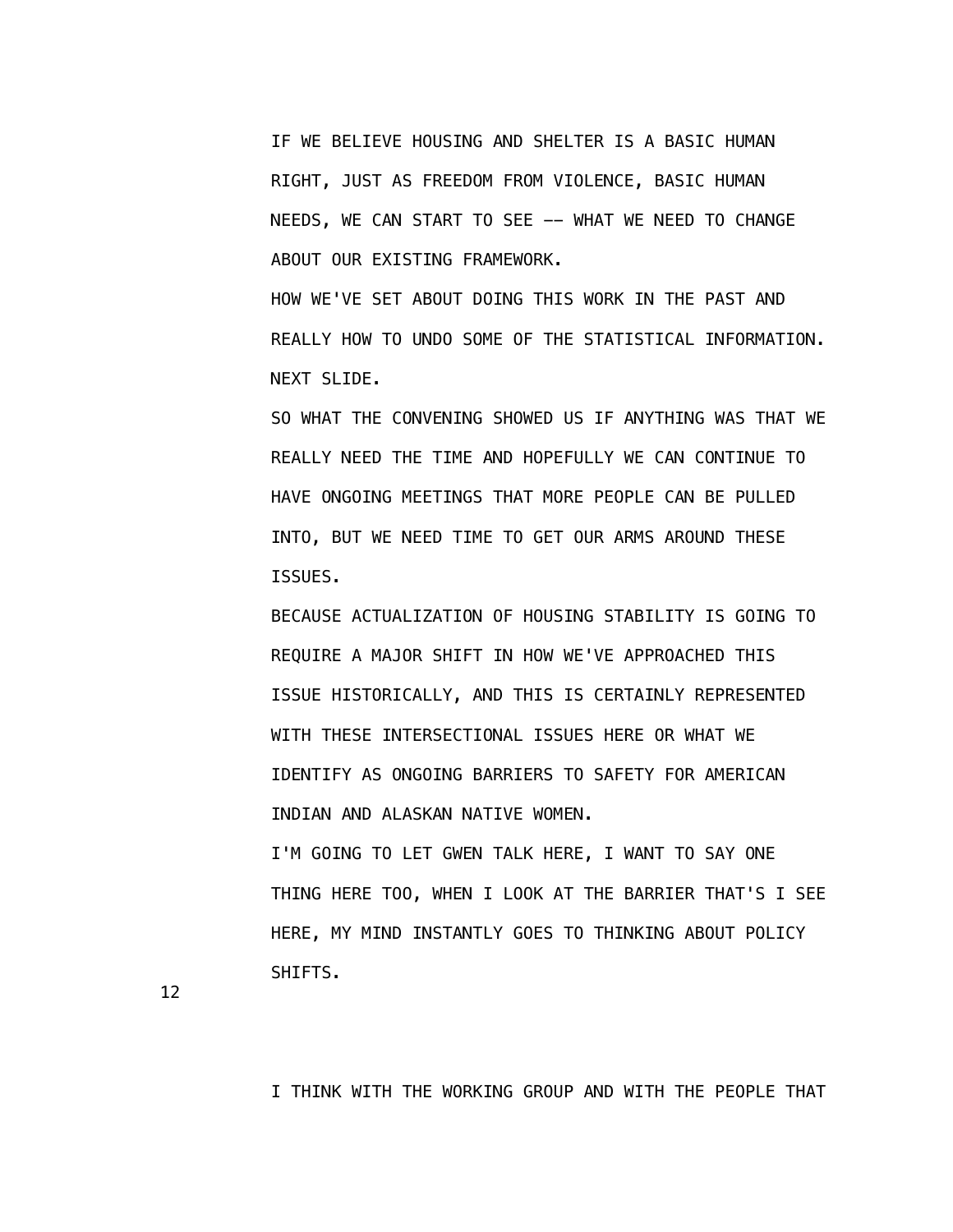I WAS ABLE TO INTERACT AND CERTAINLY LEARN FROM I STARTED TO VIEW THESE THINGS NOT AS AN ATTORNEY OR -- POLICY, MORE AS SOMEBODY THAT COULD VIEW THESE ISSUES AS THINGS THAT WERE IN NEED OF A CULTURE SHIFT. SO IF I LOOK AT JURISDICTION, FOR EXAMPLE, YOU KNOW, OF THE 56% OF AMERICAN INDIAN AND ALASKAN NATIVE WOMEN THAT REPORTED BEING SEXUALLY ASSAULTED AS PART OF THAT STUDY ON THE PREVIOUS SLIDE, OVER 95% OF THEM REPORTED THEY WERE VICTIMIZED BY AT LEAST ONE NON-INDIAN PERPETRATOR.

 I SEE ONE POLICY THING RIGHT THERE I CAN IDENTIFY REALLY QUICKLY.

OLAPHANT, A SUPREME COURT CASE, -- ON TRIBAL LANDS AGAINST TRIBAL PEOPLE, TOOK FROM THEM. SO YES THAT POLICY SHIFT CAN HAPPEN AND THAT OBVIOUSLY DID OCCUR WITH THE VIOLENCE AGAINST WOMEN ACT OF 2013. BUT NOW IMPLEMENTING TRIBES, TRIBES THAT IMPLEMENT VAWA 2013 CAN PROSECUTE -- FOR DOMESTIC VIOLENCE, CRIMINAL VIOLENCE AND VIOLATION OF PROTECTION ORDER. WHEN YOU LOOK JURISDICTION, YOU HAVE TO LOOK THE AT WHAT THE JURISDICTION IS REALLY ABOUT, AND THAT'S WHAT THE CONVENING IS MORE FOCUSED ON. WE'RE LOOKING AT THESE BARRIERS THROUGH A MINDSET SHIFT THAT'S NEEDED OR CULTURE SHIFT THAT'S NEEDED.

13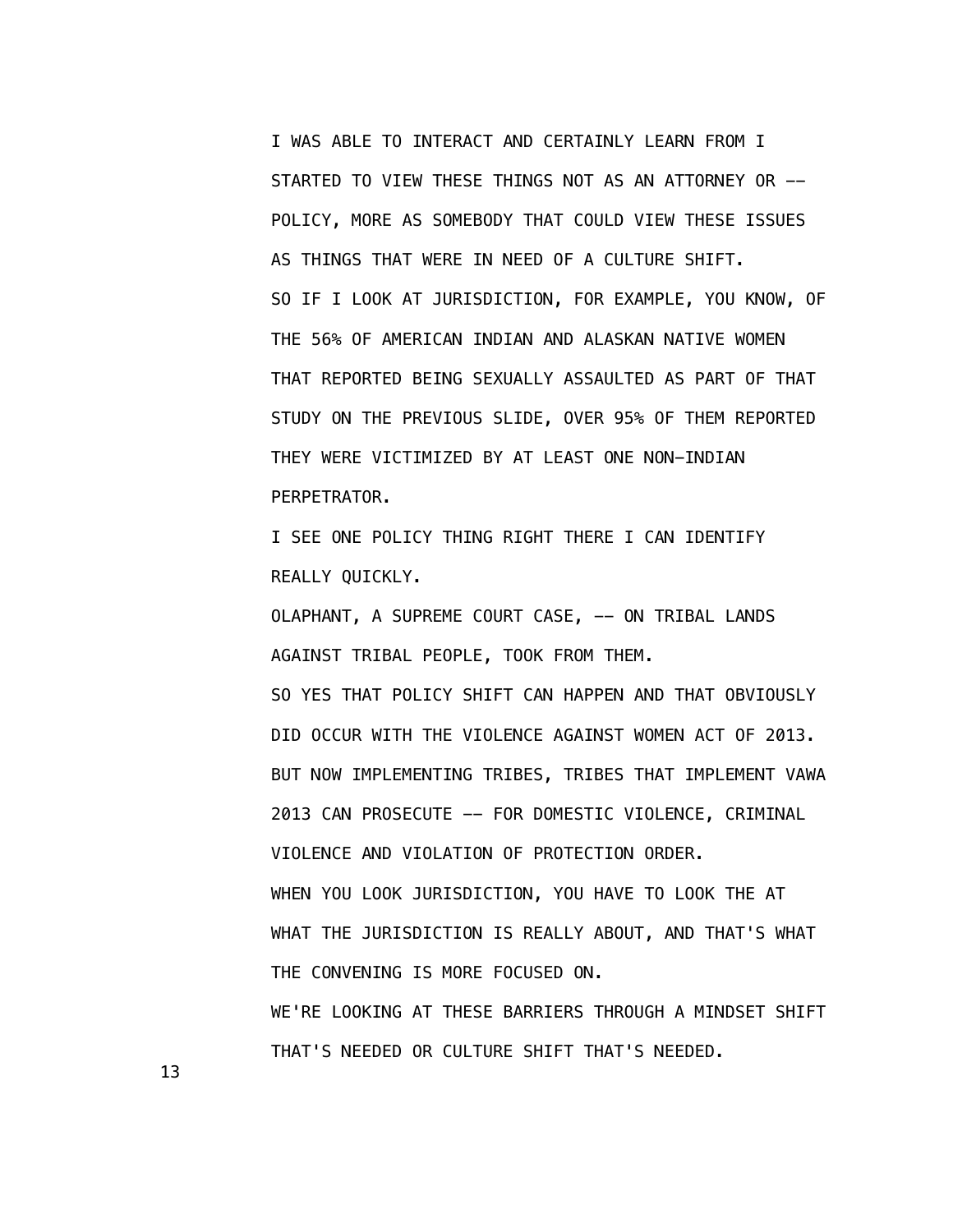WHEN I THINK ABOUT JURISDICTION IN THAT CONTEXT I THINK IT'S MORE ABOUT RACISM AND I DON'T THINK THAT WE CAN AVOID HAVING THAT CONVERSATION AND WE CERTAINLY DIDN'T SHY AWAY FROM THAT ISSUE WITHIN THE WORKING GROUP ITSELF.

 AND YOU CAN GO THROUGH EACH ONE OF THESE THINGS AND PUT IT THROUGH THAT LENS AND I THINK IT WOULD BE VERY EASY FOR ALL OF YOU TO DO BECAUSE YOU DO THIS WORK EVERY DAY.

 I DO WANT TO, THERE'S A QUESTION FROM I BELIEVE IT'S HERE IN THE CHAT, WHAT ARE THE MAIN REASONS FOR GENDER BASED VIOLENCE IN NATIVE COMMUNITIES?

 I PERSONAL WOULD TAKE COLONIZATION AND GENOCIDE WERE THE ROOT CAUSES, THERE ARE CERTAINLY INTERSECTIONAL ISSUES UP HERE THAT COMPOUND THAT HISTORICAL BASIS FOR WHAT HAPPENED.

BUT TO ME THAT WOULD BE WHAT IT IS.

GWEN, DO YOU WANT TO ADD ANYTHING TO THIS SLIDE?

>> NO, I'LL JUST GO WHEN IT'S MY TURN.

>> OKAY.

 SO THE LAST THING I'LL SAY AND THEN I'M GOING TO TURN IT OVER TO GWEN AND IS THAT, AND THIS IS FROM THE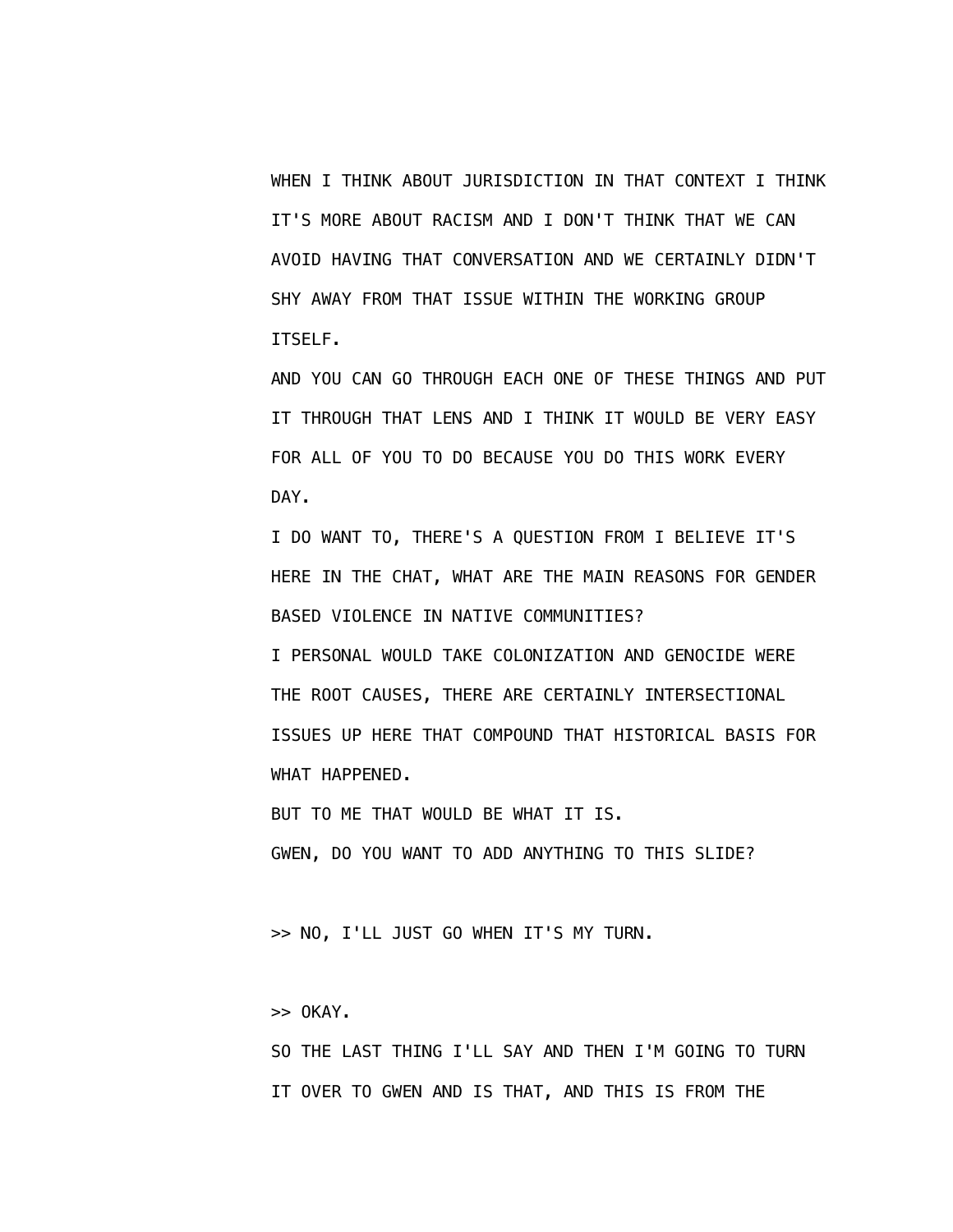REPORT, HOUSING CRISIS IN INDIAN COUNTRY REALLY NEEDS

 TO BE VIEWED FIRST AS A HISTORICAL INJUSTICE AND THAT WAS DEFINITELY THE FRAMEWORK THAT THE WORKING GROUP APPROACHED IT FROM.

 SO THAT HISTORICAL INJUSTICE IS ONE THAT HAS BEEN UTILIZED AS A TOOL IN THE ONGOING GENOCIDE OF INDIGENOUS, NOT IN THE UNITED STATES -- IN THE UNITED STATES, YES, BUT ALSO THROUGHOUT THE WORLD. HOUSING CRISIS, VIOLENCE, LACK OF ADEQUATE RESOURCES AND RESPONSE TO THAT VIOLENCE IN INDIAN COUNTRY AND OTHER COMMUNITIES WHETHER THAT IS THROUGH TRADITIONAL -- RESPONSES OR CRIMINAL JUSTICE RESPONSES ARE LACKING. THAT CAN'T BE VIEWED AS RANDOMIZED OR CONSEQUENTIAL OCCURRENCE, IT HAS TO BE VIEWED AS MANIFESTATIONS OF A LARGER GOAL WHICH IS THE ERADICATION OF INDIGENOUS PEOPLE FROM THEIR LAND.

I'M GOING TO TURN IT OVER TO GWEN.

>> OKAY.

THANK YOU, CAROLINE.

 I THINK THE OTHER ONE TOO WAS WE TALKED ABOUT WAS THE HUMAN RIGHT, THAT HOUSING IS A HUMAN RIGHT. THANK YOU, EVERYONE, FOR JOINING US.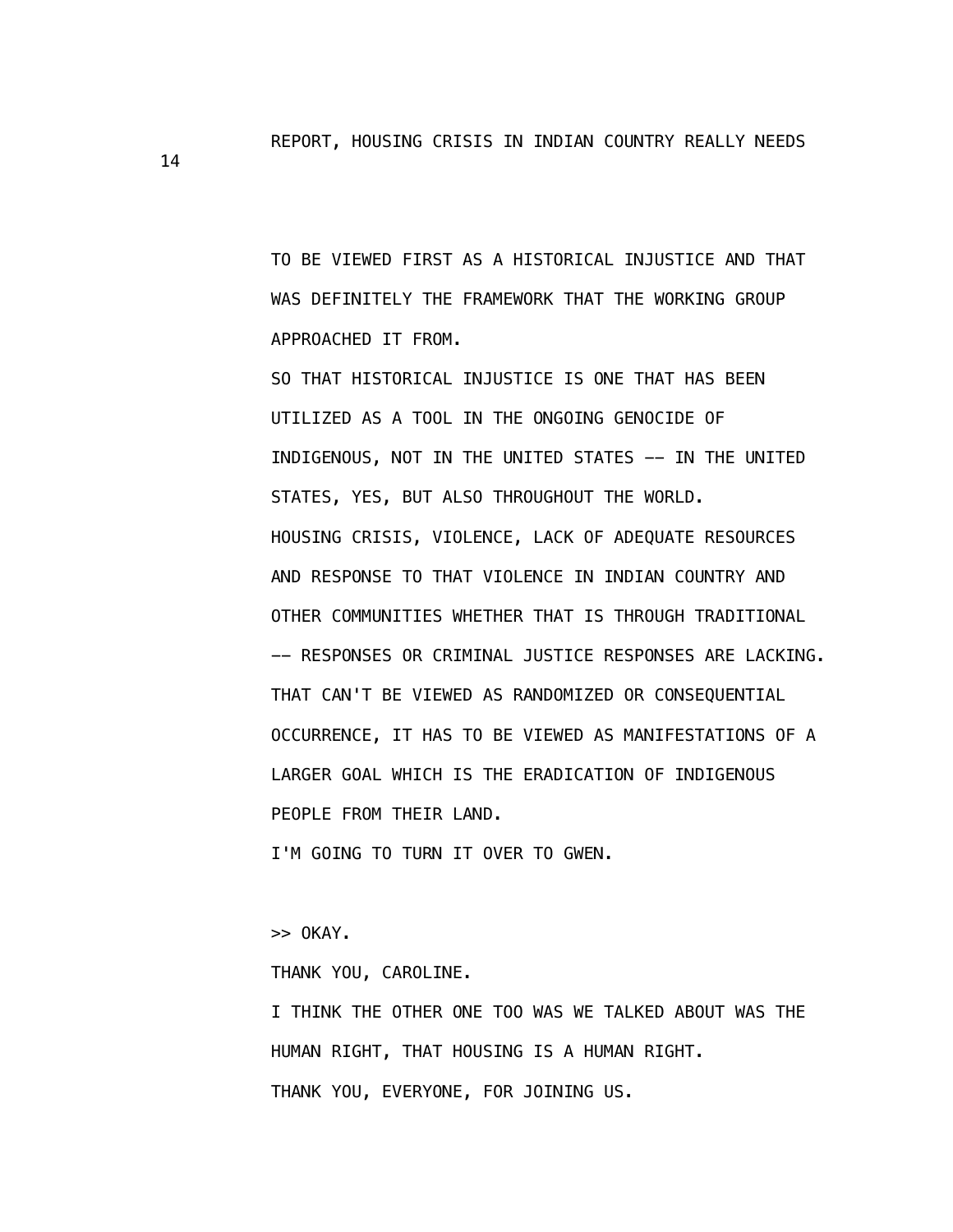WHY DO WOMEN STAY AS ADVOCATES AND SURVIVORS, DON'T YOU GET TIRED OF HEARING THAT?

I WAS APPALLED WHEN I FIRST HEARD IT OVER 30 YEARS AGO,

15

 AND I'M APPALLED THAT PEOPLE CONTINUE TO ASK THAT QUESTION.

 NOT ONLY IS LEAVING ONE OF THE MOST DANGEROUS TIMES FOR A SURVIVOR, FOR FAR TOO MANY SURVIVORS THERE'S OFTEN NO PLACE TO GO.

 SURVIVORS ARE AT THE GREATEST RISK OF HOMICIDE WHEN THEY ARE ATTEMPT TO GO LEAVE OR HAVE LEFT A

RELATIONSHIP.

 AND FOR SURVIVORS LEAVING A VIOLENT HOME, WHAT ARE THEIR CHOICES?

STAYING WITH A RELATIVE OR FRIEND?

GOING THROUGH A DV SHELTER?

STAYING AT A HOMELESS SHELTER?

LIVING IN A VEHICLE OR ON THE STREET?

 WE ALL KNOW THESE ISSUES OUTCOME WITH A LOT OF, A LOT OF ISSUES ASSOCIATED WITH ALL OF THESE OPTIONS. FOR ADVOCATES, SECURING HOUSING IS A CRITICAL ELEMENT IN SAFETY PLANNING, AND THE NEED FOR SAFE AND AFFORDABLE HOUSING IS ONE OF THE MOST PRESSING CONCERNS FOR AMERICAN INDIAN AND ALASKAN NATIVE SURVIVORS OF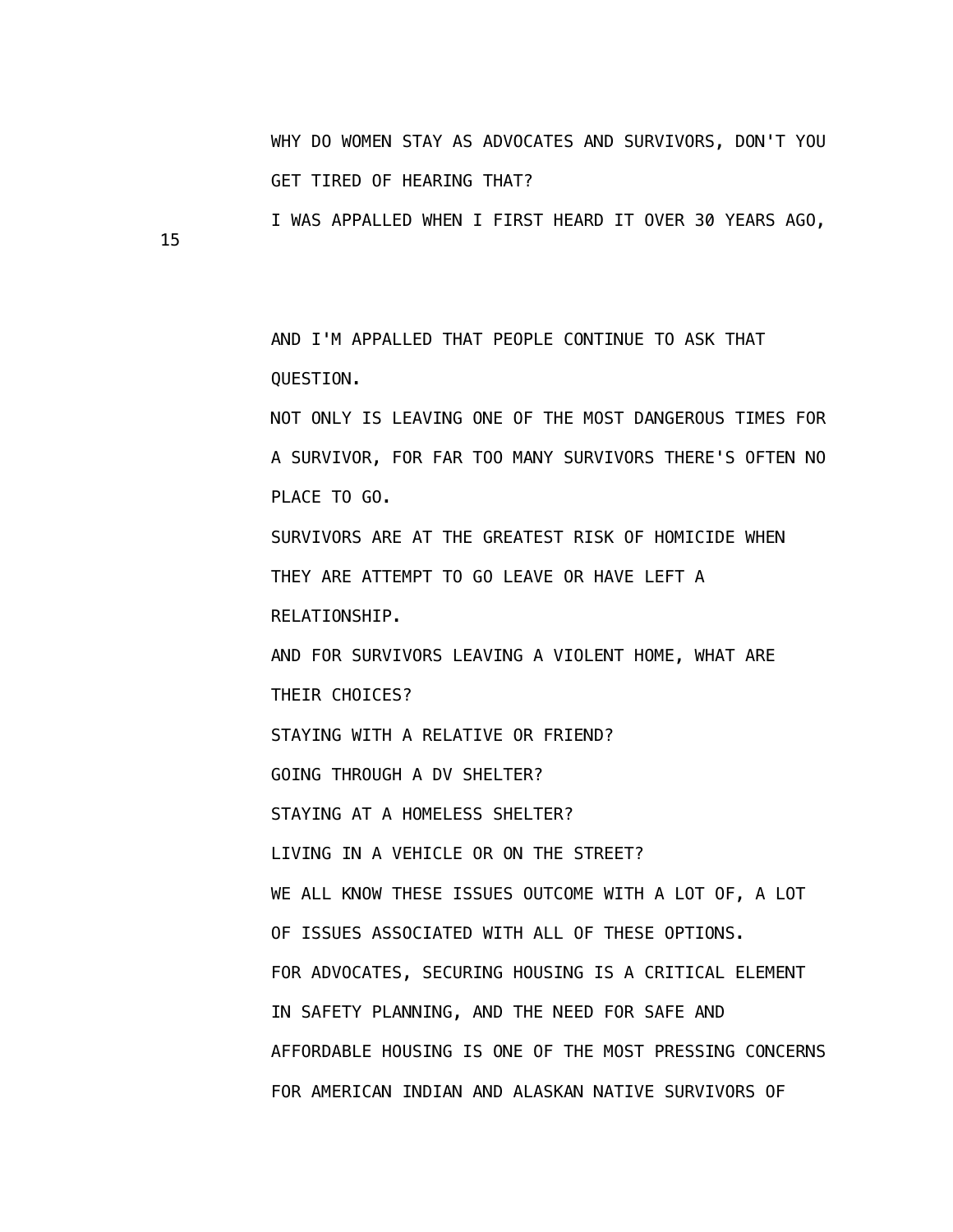DOMESTIC VIOLENCE.

 DOMESTIC VIOLENCE IS THE LEADING CAUSE OF HOMELESSNESS FOR WOMEN AND CHILDREN.

 HOUSING IS A BASIC HUMAN RIGHT, YET FOR SOME GROUPS OR INDIVIDUALS, THEY FACE MANY CHALLENGES, SOME ALMOST

16

 INSURMOUNTABLE IN EXERCISING THEIR RIGHT TO AFFORDABLE AND ADEQUATE HOUSING.

 AND THIS CERTAINLY HOLDS TRUE FOR MANY INDIGENOUS PEOPLE, TRIBAL NATIONS, AND VICTIMS AND SURVIVORS OF DOMESTIC VIOLENCE AND THEIR CHILDREN.

 JUST LOOKING AT THE DATA AROUND BASIC HOUSING NEEDS FOR AMERICAN INDIANS AND ALASKA NATIVE PEOPLE, WE SEE THAT 42,100 TO 84,700 AMERICAN INDIAN ALASKAN NATIVE PEOPLE WOULD BE HOMELESS IF A FAMILY OR FRIEND HAD NOT TAKEN THEM IN.

 THIS IS, THIS REPRESENTS 4.7% OF OUR POPULATION. ONE IN 200 AMERICAN INDIAN ALASKAN NATIVES ARE HOMELESS, COMPARED TO 1 IN 1,000 IN THE U.S. OVERALL POPULATION.

 17% OF AMERICAN INDIAN AND ALASKAN NATIVE HOUSEHOLDS INCLUDE DOUBLED UP MEMBERS.

 SOMETIMES THIS IS SEVERAL GENERATIONS AND WEE VIDEO THAT.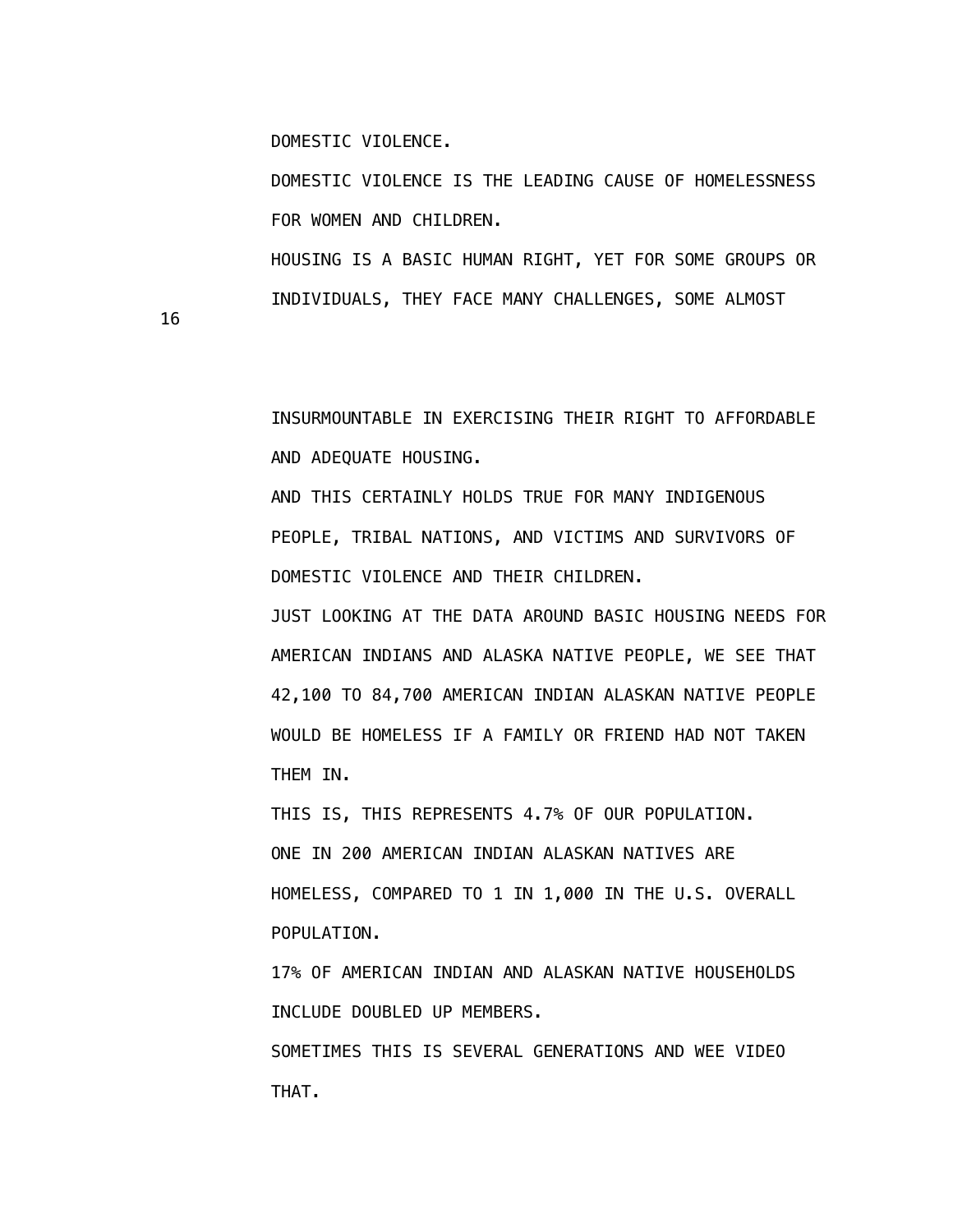19% OF AMERICAN INDIAN ALASKAN NATIVE DOUBLED UP HOUSEHOLDS WOULD ASK RELATIVES TO LEAVE IF THEY COULD, AND WE ALSO SEE THAT 80% OF PEOPLE LIVING DOUBLED UP WOULD PREFER TO LEAVE IF THEY COULD. I REMEMBER SOME YEARS AGO TALKING WITH TRIBAL LEADERS AND OTHERS ABOUT HOMELESSNESS IN TRIBAL NATIONS AND

INDIAN COMMUNITIES AND THEIR RESPONSE THEN WAS WE DON'T

17

 HAVE THAT PROBLEM, WE ALL TAKE CARE OF EACH OTHER. AND I THINK WE SEE THAT SENTIMENTS REFLECTED IN THIS DATA.

 IT'S IMPORTANT TO NOTE THAT THE FACE OF HOUSING IN TRIBAL COMMUNITIES IS AS DIVERSE AS THE COMMUNITY SPIRIT.

 WE KNOW THAT STAYING WITH RELATIVES IS NOT ALWAYS IDEAL.

 THERE CAN BE INTENSE OVERCROWDING, WITH REGARD TO DOMESTIC VIOLENCE SHELTERS, THERE WERE ACCESS AND AVAILABILITY ISSUES ALONG WITH RULES AND HOOPS THAT CAN BE HARD TO ABIDE BY OR TO JUMP THROUGH. SAFETY IS A HUGE ISSUE IN HOMELESS SHELTERS, AND THEY DO NOT OFFER ANY TYPE OF SUPPORTIVE SERVICES THAT SURVIVORS NEED, AND THE IMPACT ON CHILDREN IS ENORMOUS IN ALL OF THESE SITUATIONS.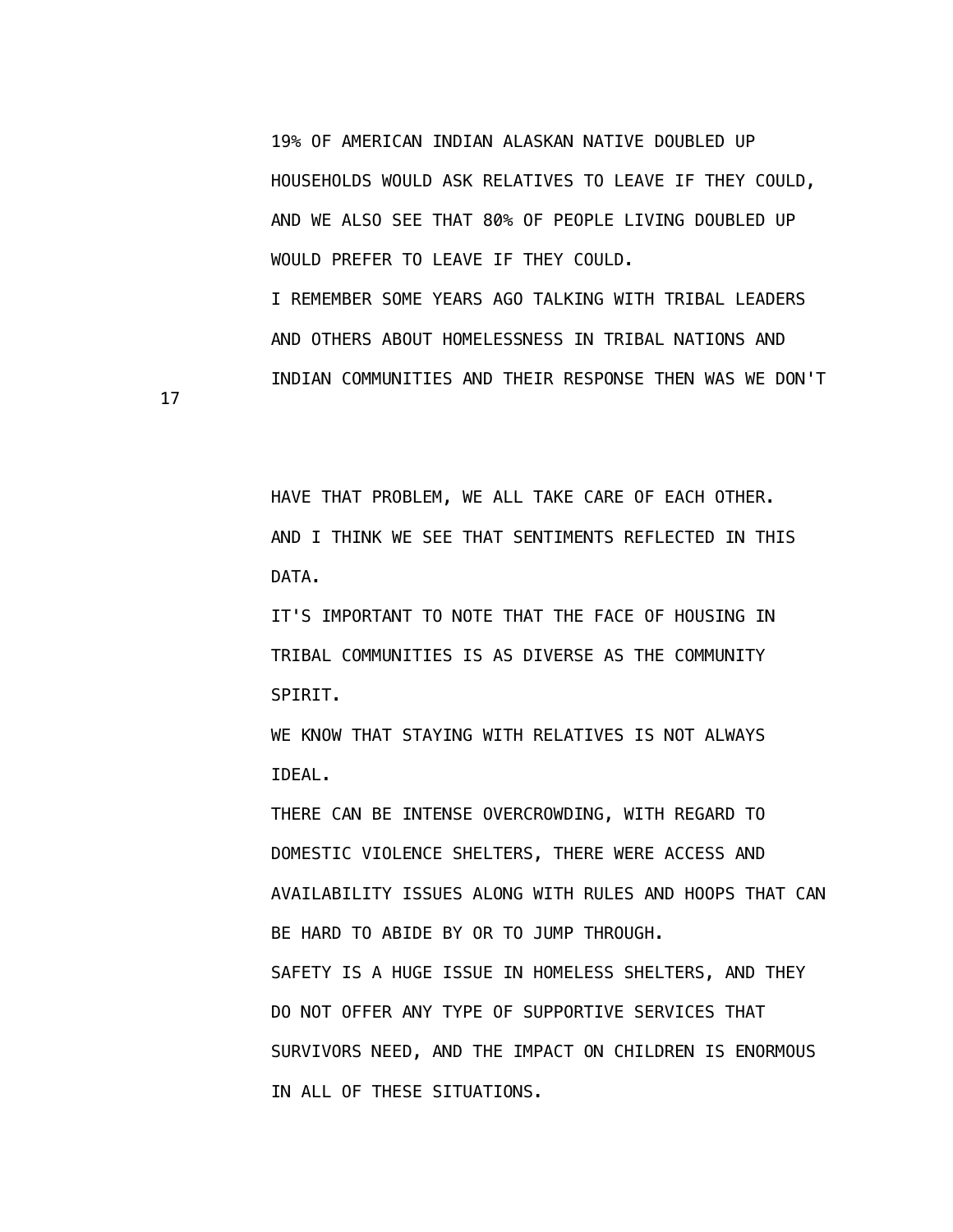IT IS EVIDENT AND TRAGIC THAT AFFORDABLE HOUSING AND HOMELESS SERVICES ARE INSUFFICIENT TO MEET THE NEEDS OF SURVIVORS.

 MANY FACTORS CONTRIBUTE TO HOMELESSNESS IN INDIAN COUNTRY, POVERTY, RACISM AND -- DOMESTIC VIOLENCE. INDIAN PEOPLE FACE HIGH RATES OF UNEMPLOYMENT AND ECONOMIC HARDSHIP.

 TRIBAL NATIONS FACE EXTREME HOUSING SHORTAGES, LACK OF INFRASTRUCTURE AND ECONOMIC OPPORTUNITY.

18

 WORKFORCE ISSUES, TRAUMA ON A MULTITUDE OF LEVELS, AND LIMITED RESOURCES AND ACCESS TO SERVICES. AND I THINK A LOT OF THIS IN RECENT MONTHS IS REALLY OFF THE CHARTS DUE TO THE PANDEMIC WE'RE ALL EXPERIENCING.

 HERE THE DATA SHOWS THAT THE POVERTY RATES IN METROPOLITAN AREAS ARE 22%. IN SURROUNDING COMMUNITIES, 28%. AND IN TRIBAL AREAS, 32%, ALMOST THE NATIONAL U.S. AVERAGE, BEFORE THE PANDEMIC ANYWAY. STUDY ON THE HOUSING NEEDS OF AMERICAN INDIANS AND ALASKA NATIVES IN TRIBAL AREAS FOCUSED ON PROBLEMS AND NEEDS IN INDIAN COUNTRY, INCLUDED SOME OF THESE SYSTEM

DEFICIENCIES SUCH AS PLUMBING, HEATING, KITCHEN AND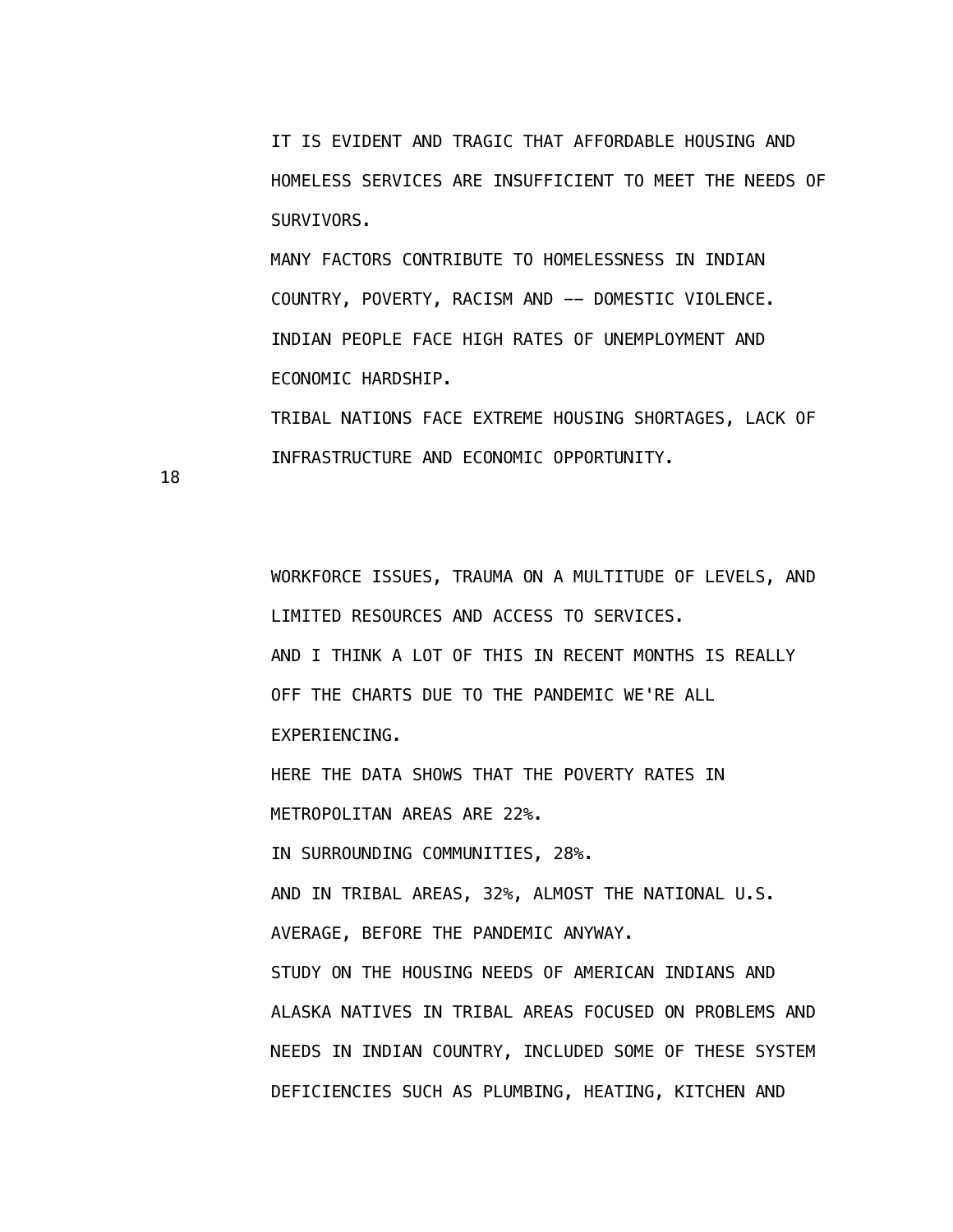ELECTRICAL, ALONG WITH ROADS, RUNNING WATER, AND HEALTH CARE.

 AND MANY OF THE HOUSING UNITS ARE OLD AND HAVE STRUCTURAL DEFICIENCIES.

OVERCROWDING WAS HUGE.

 THE PROCEEDING SLIDES WERE TAKEN FROM THIS REPORT, HOUSING NEEDS FROM AMERICAN INDIAN AND ALASKAN NATIVES, AND NATIVE HAWAIIAN NEEDS.

 THIS STUDY GENERALLY CONFIRMS WHAT HAS BECOME THE CONVENTIONAL WISDOM ABOUT HOMELESSNESS IN INDIAN COUNTRY.

19

 MAINLY THAT IN TRIBAL AREAS HOMELESSNESS MOSTLY TRANSLATES INTO OVERCROWDING RATHER THAN HAVING PEOPLE SLEEPING ON THE STREET.

 THE STUDY ESTIMATES THAT AT THE TIME OF THE HOUSEHOLD SURVEY IN 2013 TO 2015, BETWEEN 42,000 AND 85,000 PEOPLE IN TRIBAL AREAS WERE STAYING WITH FRIENDS OR RELATIVES ONLY BECAUSE THEY HAD NO PLACE OF THEIR OWN. THAT IS, THEY WERE HOMELESS.

 WE KNOW THAT THE RATES OF DOMESTIC VIOLENCE OUR WOMEN AND CHILDREN EXPERIENCE ARE UNACCEPTABLY HIGH. 64% OF INDIAN WOMEN ARE PHYSICALLY ASSAULTED, VICTIMS OF DOMESTIC VIOLENCE.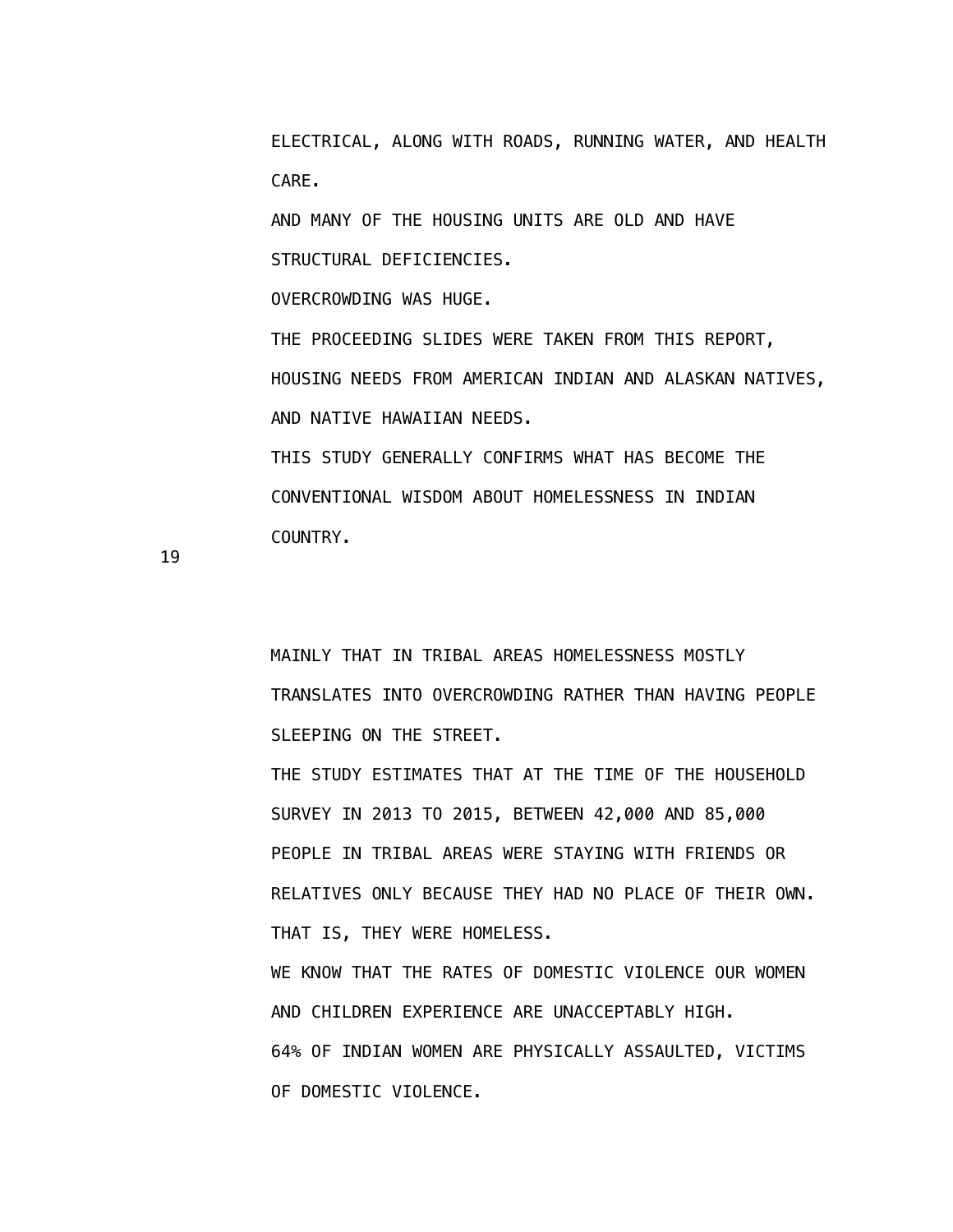INDIAN WOMEN SUFFER FROM VIOLENT CRIME AT THE RATE OF THREE AND A HALF TIMES THE NATIONAL AVERAGE. HOMICIDE IS THE LEADING -- THIRD LEADING CAUSE OF DEATH FOR INDIAN WOMEN, AND INDIAN WOMEN ARE MURDERED AT A RATE TEN TIMES HIGHER THAN THE NATIONAL AVERAGE. 75% OF INDIAN WOMEN MURDERED WERE KILLED BY AN INTIMATE PARTNER.

 VIOLENCE AGAINST INDIAN WOMEN IS ROOTED IN COLONIZATION.

 INDIAN WOMEN LIVE THEIR LIVES IN THE DANGEROUS INTERSECTION OF GENDER AND RACE, AND AS WAS QUOTED EARLIER, 38% OF AMERICAN INDIAN ALASKAN NATIVE WOMEN WHO WERE VICTIMS OF DOMESTIC VIOLENCE WERE UNABLE TO

20

RECEIVE THE NECESSARY SERVICES.

 ON TOP OF THAT, WE ALSO KNOW THAT INDIGENOUS WOMEN EXPERIENCE MORE CHALLENGES IN DEALING WITH THE EFFECTS OF DOMESTIC VIOLENCE SUCH AS -- AFFORDABLE HOUSING, EMPLOYMENT, DAYCARE, LEGAL ISSUES, RUINED OR DAMAGED CREDIT, DISCRIMINATION AND VULNERABILITY TO SEXUAL AND GENDER BASED VIOLENCE.

 WE KNOW THAT MANY OF THESE BARRIERS ARE CREATED BY ABUSIVE PARTNERS TO CONTINUE TO EXERT POWER AND CONTROL OVER VICTIM SURVIVORS.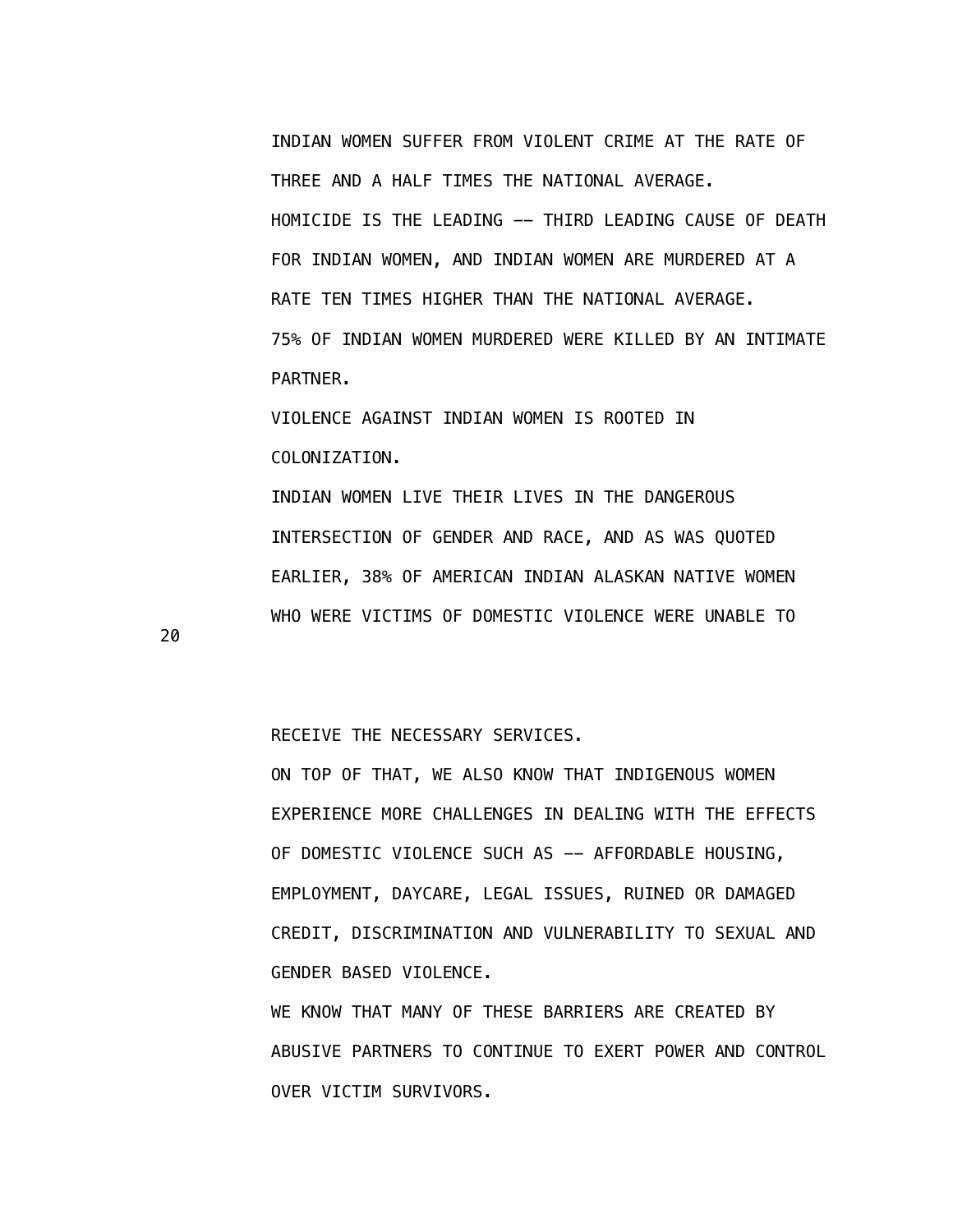LOOKING AT GENDER BASED VIOLENCE AND HOUSING INSTABILITY WE SEE THAT DOMESTIC VIOLENCE IS THE LEADING CAUSE OF HOMELESSNESS. 50% OF THE HOMELESS POPULATION IDENTIFIES DOMESTIC VIOLENCE AS THE PRIMARY CAUSE. BETWEEN 22 AND 50% OF HOMELESS WOMEN REPORT THAT DOMESTIC VIOLENCE WAS THE IMMEDIATE CAUSE OF THEIR HOMELESSNESS. 92% OF HOMELESS WOMEN HAVE EXPERIENCED SEVERE PHYSICAL OR SEXUAL ABUSE AT SOME POINT IN THEIR LIVES.

 63% OF HOMELESS WOMEN HAVE BEEN VICTIMS OF DOMESTIC VIOLENCE, AND 38% OF DOMESTIC VIOLENCE VICTIMS WILL BECOME HOMELESS AT SOME POINT. WITH REGARD TO DOMESTIC VIOLENCE SHELTERS ACROSS THE 574 FEDERALLY RECOGNIZED TRIBES, THERE ARE PROBABLY

21

 FEWER THAN 45 TRIBAL DOMESTIC VIOLENCE SHELTERS. BY CONTRAST NATIONALLY THERE ARE OVER 1500 DOMESTIC VIOLENCE SHELTERS IN THE U.S. FOR DOMESTIC VIOLENCE SURVIVORS, ACCESS TO SAFETY MEANS ACCESS TO SHELTER OR HOUSING. WORKING ON HOUSING ISSUES CAN BE OVERWHELMING FOR DOMESTIC VIOLENCE ADVOCATES. SAFETY PLANNING AND KNOWLEDGE ABOUT RESOURCES ARE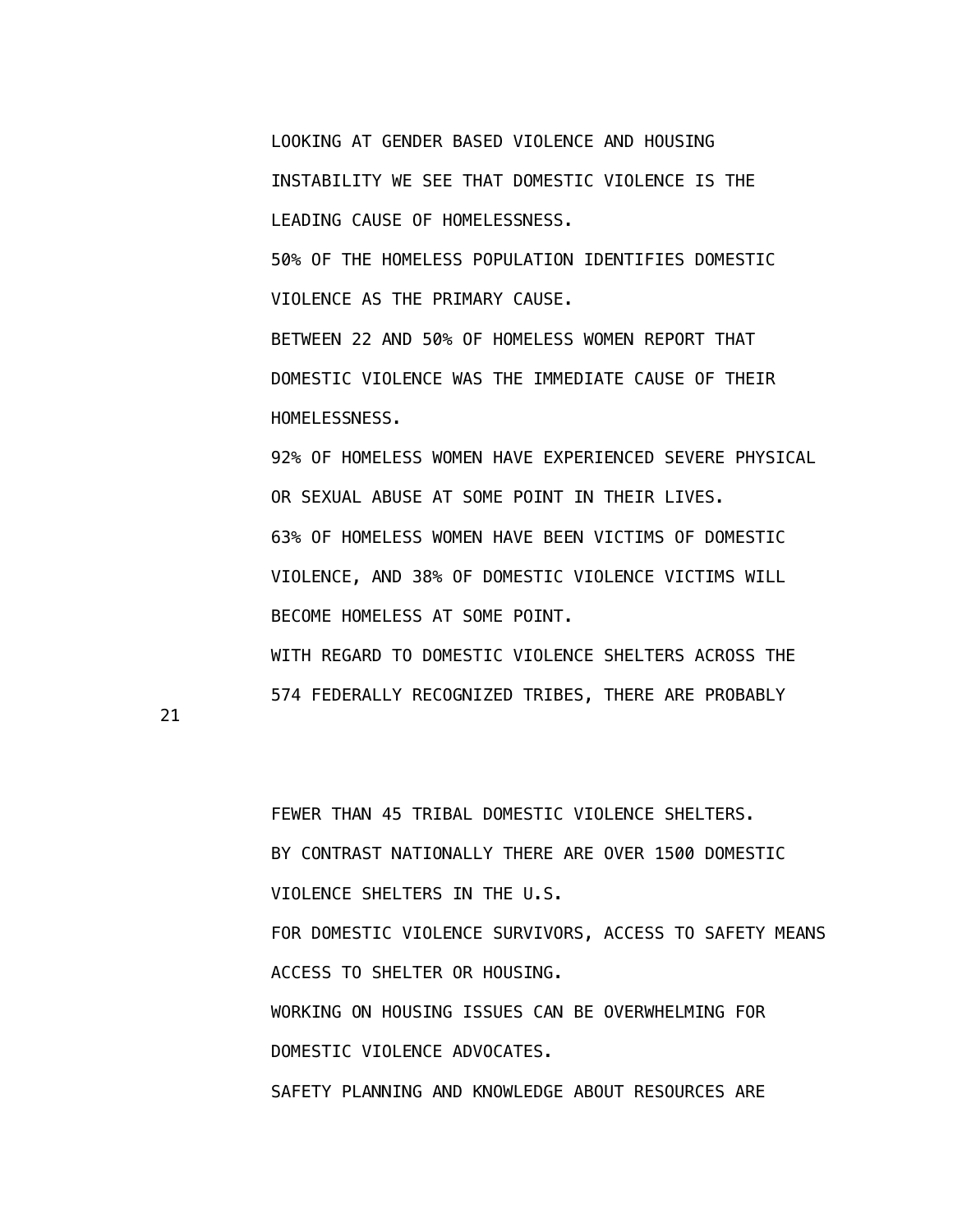FUNDAMENTAL PRINCIPLES FOR ADVOCATES, HOWEVER, HOUSING ISSUES CAN BE COMPLICATED AND DIFFICULT TO NAVIGATE. THE HOUSING INDUSTRY IS A HIGHLY REGULATED INDUSTRY, AND FOR SOME COMMUNITIES IF THERE ARE NO RESOURCES THERE ARE NO RESOURCES.

 CERTAINLY THE SHORTAGES ILLUSTRATED IN THE REPORT IN THIS WEBINAR AS WELL AS THE INFORMATION PROVIDED REGARDING THE EXPANDED VAWA PROTECTIONS SHOW THAT HOUSING IN INDIAN COUNTRY IS YET ANOTHER VULNERABILITY THAT AMERICAN INDIANS AND ALASKA NATIVES HAVE INHERITED.

 WE KNOW THAT WITHOUT ACCESS TO SHELTER AND SAFE, ADEQUATE HOUSING ON TRIBAL LANDS, SURVIVORS ARE OFTEN FORCED TO LEAVE THEIR ANCESTRAL HOME, A PLACE OF SIGNIFICANT SPIRITUAL AND CULTURAL MEANING, LEAVE THEIR TRIBAL COMMUNITY AND SUPPORT SYSTEM AND ENTER NON-TRIBAL DESIGNS SHELTERS OR HOMELESS SHELTERS THAT

22

 CANNOT ADDRESS THEIR NEEDS, OR LIVE ON THE STREETS. AGAIN, ALL OF THESE ARE VERY DIFFICULT FOR SURVIVORS AND THEIR CHILDREN. YET WE CANNOT TO ASK WHY DO WOMEN STAY. THANK YOU FOR JOINING THIS IMPORTANT WEBINAR TODAY. AND THANK YOU FOR THE IMPORTANT WORK YOU'RE DOING IN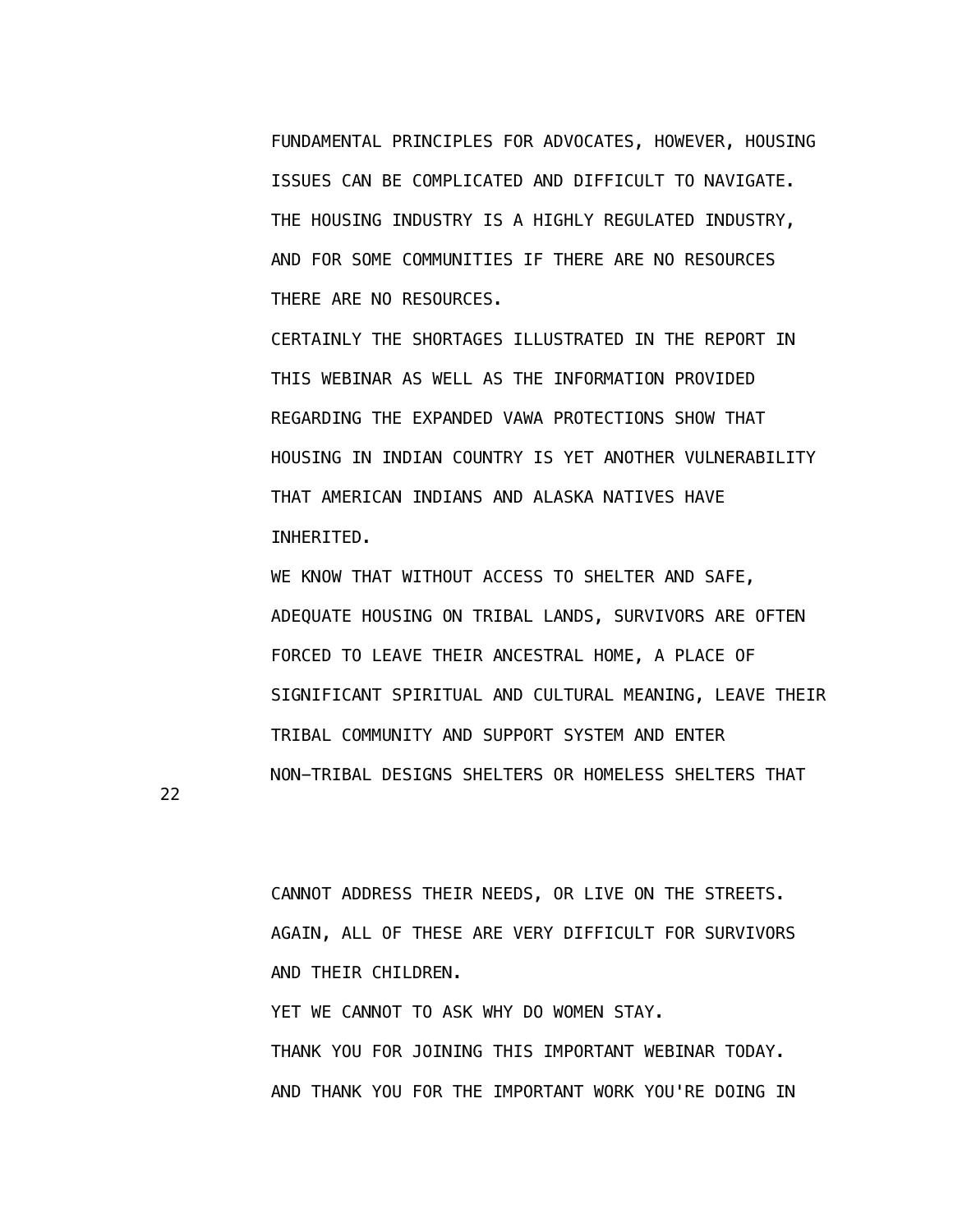YOUR COMMUNITIES TO CREATE SAFETY FOR SURVIVORS OF DOMESTIC VIOLENCE. NOW I WILL TURN THIS OVER TO EILEEN AND CHRIS. OH, NO, IT'S CAROLINE. SORRY. IT'S BACK TO CAROLINE, I'M SORRY.

>> I'M BACK!

>> SORRY!

>> SO, FRAMING.

 OKAY, SO WHEN WE STARTED THE WORKING GROUP WHENEVER, YOU KNOW, I THINK ANYBODY THAT ENGAGES IN THIS WORK KNOWS THE IMPORTANCE OF FRAMING WHETHER YOU'RE TALKING WITH VENDORS OR POLICY MAKERS ON THE HILL OR YOUR LOCAL GOVERNMENT OR TRIBAL GOVERNMENT, FINGERNAIL OF FRAMING IS CRITICALLY IMPORTANT.

THIS IS A FRAMING THAT WE PRIMARILY FOCUS ON FOR THE

23

 REPORT AND AGAIN I THINK YOU ALL HAVE A LINK TO THAT IN MATERIALS BUT WE CAN POST IT IN THE CHAT AGAIN. SO I'M JUST GONNA GO THROUGH THESE QUICKLY, THOUGH I WILL ATTEMPT TO SPEAK SLOWLY.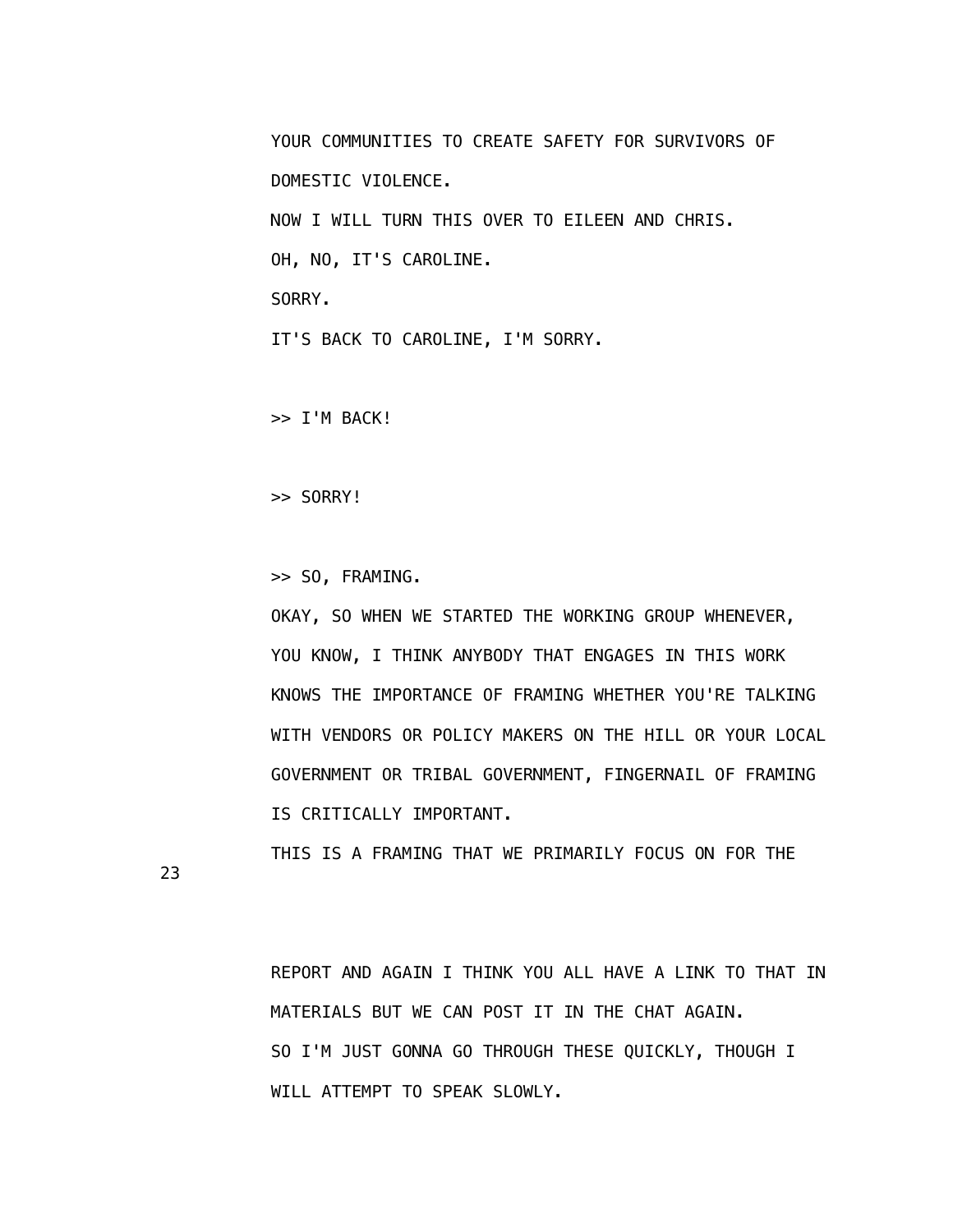HOUSING STABILITY AND ACCESS IS AN ONGOING CRISIS IN INDIAN COUNTRY.

THAT'S BOTH HISTORICALLY AND PRESENTLY.

 IF YOU READ IN THE REPORT, THERE IS A HISTORICAL FRAMING AROUND THIS ISSUE AND I THINK THAT IT HAS CERTAINLY PERMEATED ITS WAY TO THE PRESENT PRETTY CONTINUOUSLY.

 THE RESPECT FOR TRIBAL SOVEREIGNTY HAS TO BE PRESENT IN ANY SOLUTION THAT WAS PROPOSED.

 WE, JUST LIKE MANY OF THE OTHER INDIVIDUALS ON THIS WEBINAR WHO WORK IN INDIAN COUNTRY OR IN URBAN SETTINGS OR OTHER RURAL SETTINGS WHERE AI/AN PEOPLE LIVE, SOVEREIGNTY IS A FRAMEWORK THAT'S PUT OUT IN THE FRONT AND IS CERTAINLY INFUSED INTO EVERY FRAMEWORK WE APPLY. THE APPLICATION OF THE TRUST RESPONSIBILITY TO HOUSING IN INDIAN COUNTRY FUNDING.

 I DON'T HAVE A LOT OF TIME TO GO THROUGH WHAT THE TRUST RESPONSIBILITY IN INDIAN COUNTRY IS.

 RATHER THAN AMERICAN INDIANS AND ALASKAN NATIVES RATHER THAN BEING VIEWED AS A RACE -- GWEN MENTIONED 574 RECOGNIZED TRIBES IN THE UNITED STATES AND -- STATE

24

 RECOGNIZED TRIBES THAT -- AND I THINK THE WAY THAT THE TRUST RESPONSIBILITY IS BEST SUMMED UP IS THAT, YOU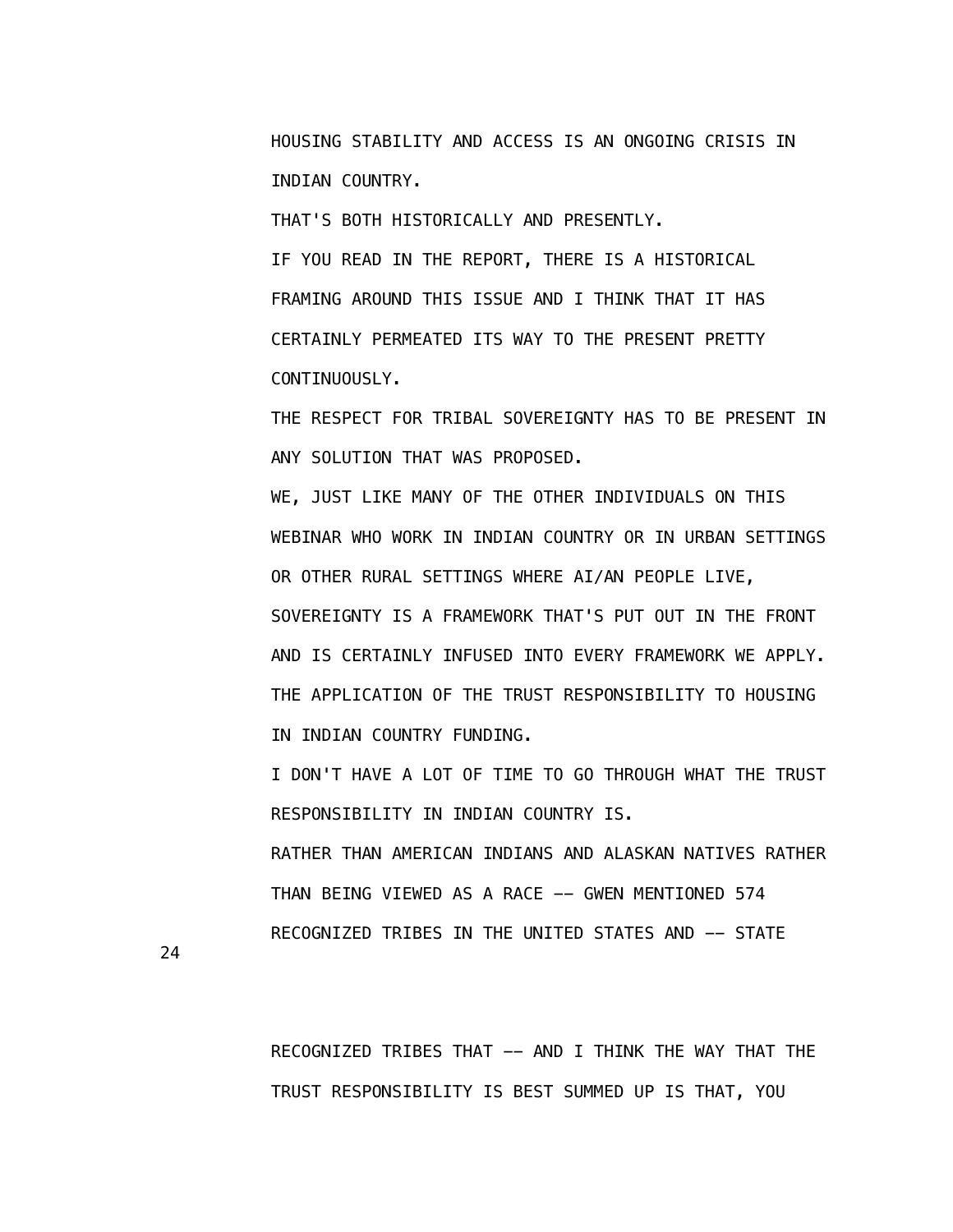KNOW, THROUGH THE TREATY MAKING PROCESS THAT THE UNITED STATES GOVERNMENT ENGAGED IN EARLY ON SORT OF AS PART OF ITS NATION-MAKING PROCESS THAT IT PROMISED CERTAIN THINGS TO THE INDIAN TRIBES THAT ARE WITHIN THE UNITED STATES.

 AND IT TOOK ON A ROLE AS THAT OF A TRUSTEE. AND SO WE HAVE TO THINK ABOUT IT IN THAT WAY. THE FEDERAL GOVERNMENT ACTUALLY OWES AMERICAN INDIANS ALASKAN NATIVES AND TRIBES A FIDUCIARY DUTY AND A LEGAL OBLIGATION THAT IS STEEPED IN THE HIGHEST LAW OF THE LAND, MOSTLY IN TREATY BUT ALSO JUST THROUGH THE CONGRESSIONAL PLENARY POWER THAT'S BEEN ESTABLISHED. AND SUSTAINABILITY, I WILL SAY THIS TOO, THE OFFICE -- IF YOU NEED MORE INFORMATION ON SOVEREIGNTY OR THE TRUST RESPONSIBILITY, THERE ARE INCREDIBLE TRIBAL COALITIONS IN YOUR AREA WHO ARE VERY WELL VERSED ON THESE TOPICS.

 THERE'S ALSO THE NATIONAL INDIGENOUS WOMEN'S RESOURCE CENTER, ALASKAN NATIVE WOMEN'S RESOURCE CENTER, AGAIN, I'LL REVERT BACK TO USING THE COALITION, TRIBAL COALITIONS.

 AND ALSO THE NATIONAL CONGRESS OF AMERICAN INDIANS IS ANOTHER REALLY GREAT RESOURCE FOR THAT INFORMATION.

25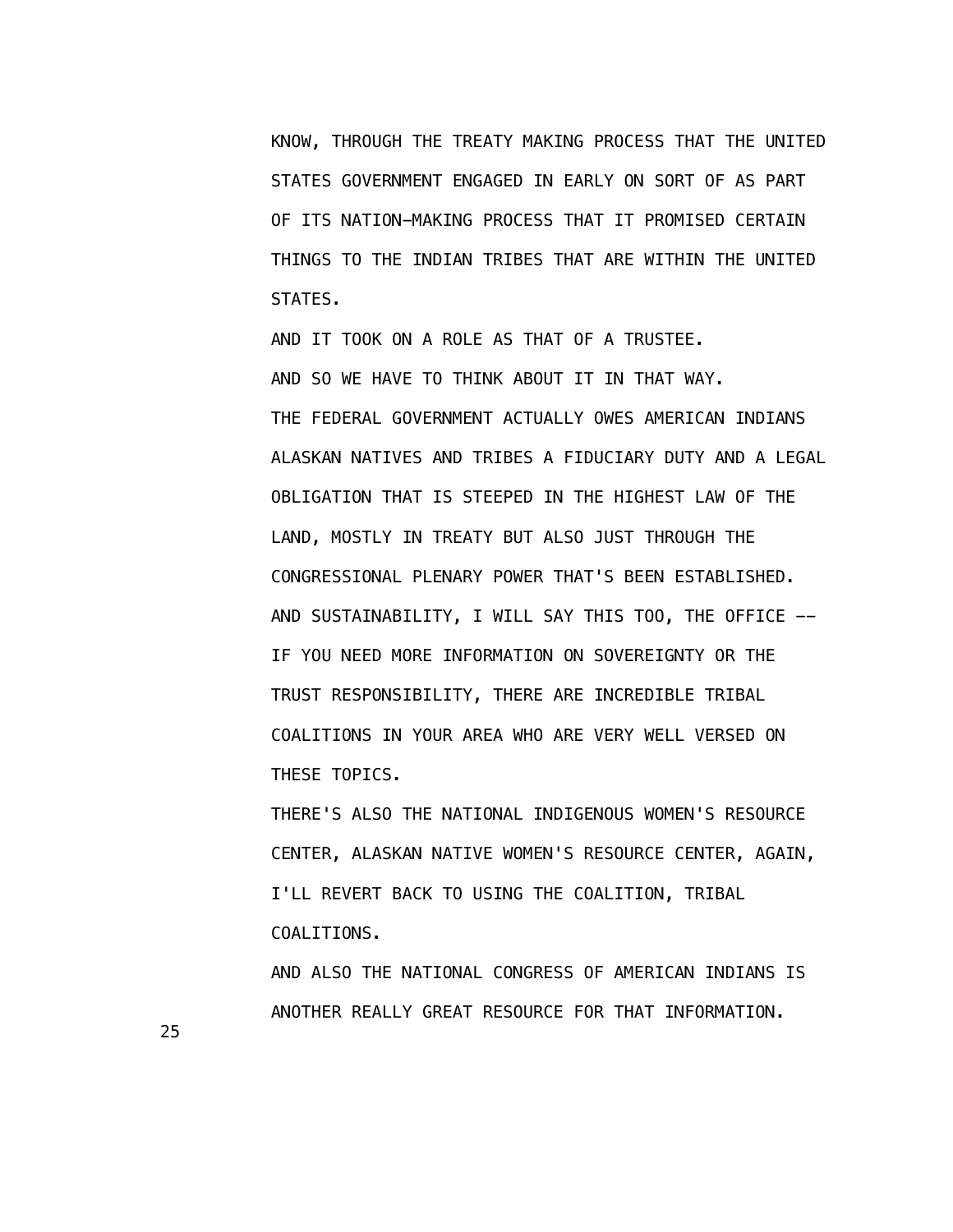SUSTAINABILITY WAS ANOTHER PIECE OF THE FRAMING THAT CAME INTO PLAY.

SO WHAT'S EVEN -- WHEN WE THINK ABOUT THE HOUSING SPECTRUM, THE TYPICAL THINGS THAT WE THINK ARE AVAILABLE, THAT WAS ONE OF THE QUESTIONS WE HAD TO FOCUS ON.

 WHAT'S REALLY AVAILABLE TO SURVIVORS IN INDIAN COUNTRY NOW OR IN URBAN COMMUNITIES AND RURAL SETTINGS, AND HOW DO WE SUSTAIN THAT HOUSING OR THAT NEW HOUSING GOING FORWARD.

 THOSE WERE SOME OF THE MAIN THING THAT'S WE FOCUSED ON WHEN THE REPORT WAS DRAFTED.

 WE FOCUSED ON THESE KEY PIECES AGAIN, SO PREVENTION, WE FOCUS ON HOUSING AND PREVENTION WORK, PREVENTION FROM VIOLENCE, ALL SORTS OF OTHER BARRIERS THAT ARE EXPERIENCED BY AMERICAN INDIANS AND ALASKAN NATIVES, FOCUSING ON STATE ACTION AND STATE VIOLENCE, AGAIN, THAT WAS VERY PREVALENT THROUGHOUT THE ENTIRE CONVERSATION, MULTIPLE CONVERSATIONS THAT WERE HAD. THE FOCUS ON DUTY AND DUE DILIGENCE, FOCUS ON SELF-DETERMINATION, FOCUS ON SOVEREIGNTY, THERE WAS A STRONG EMPHASIS ON CULTURAL AND POLITICAL CONSIDERATIONS, THE FOCUS ON STATE ACCOUNTABILITY AND STATE RESPONSIBILITY FOR PREVENTING INDIVIDUAL ACTS OF VIOLENCE WHICH MANY OF YOU KNOW ON THE PHONE CALL, --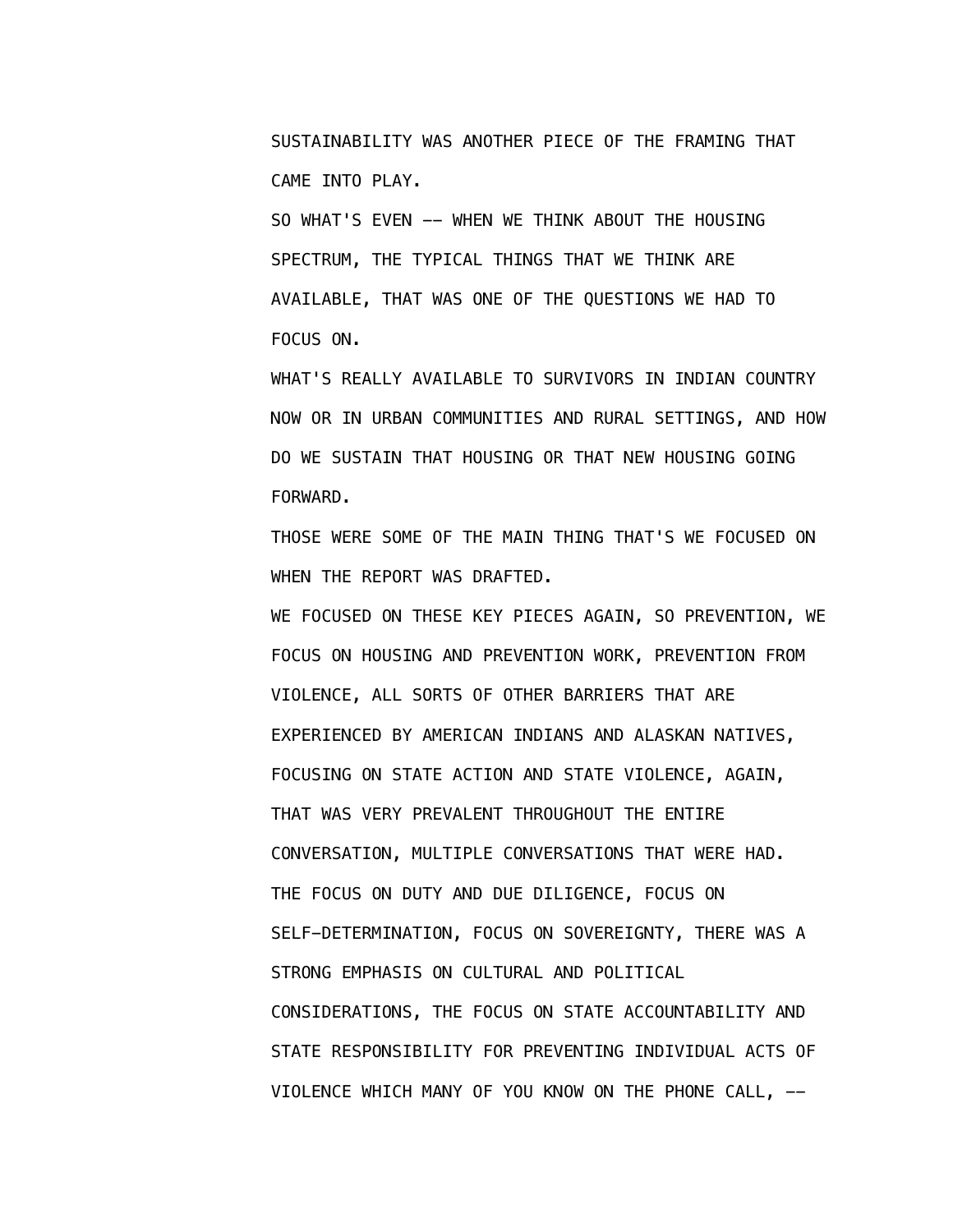OPPOSITION REALLY TO HOW UNITED STATES LAW HAS DEVELOPED WHERE STATES ARE NOT REALLY RESPONSIBLE FOR INDIVIDUAL ACTS OF VIOLENCE, AND THAT'S THAT SUPREME COURT LAW.

 AND THEN STRONG EMPHASIS ON THE RIGHTS OF INDIGENOUS PEOPLE, MAINTAINING, SUSTAINING, AND FOSTERING INDIGENOUS WAYS OF LIVING AND KNOWING AND REALLY CENTERING THAT AS VALID.

AND I THINK THAT, YOU KNOW, IT SEEMS LIKE REALLY -- BAR, BUT THAT'S WHAT WE HAVE TO ASK FOR IN THE BEGINNING.

SO KEY CONCEPTS.

 THESE WERE JUST THE KEY CONCEPTS FROM THE REPORT. I'M NOT GOING TO GO THROUGH ALL OF THEM, I THINK GWEN FOCUSED ON A LOT OF THEM PRETTY WELL. FOCUS ON ROOT CAUSES AND HISTORICAL INJUSTICE ASPECTS WITHIN THE REPORT WAS HIGHLIGHTED MULTIPLE TIMES. AND THEN JUST THE IMPORTANCE OF PLACE, OUR RELATIONSHIPS TO THE LAND AS A LIVING BEING AS SOMETHING THAT WE OWE A DUTY TO, A KINSHIP TOWARDS, AND WHAT THAT MIGHT LOOK LIKE IN TERMS OF HOW WE RECENTER OUR VALUES GOING FORWARD IN THIS WORK. AND THEN THESE WERE THE THEMES.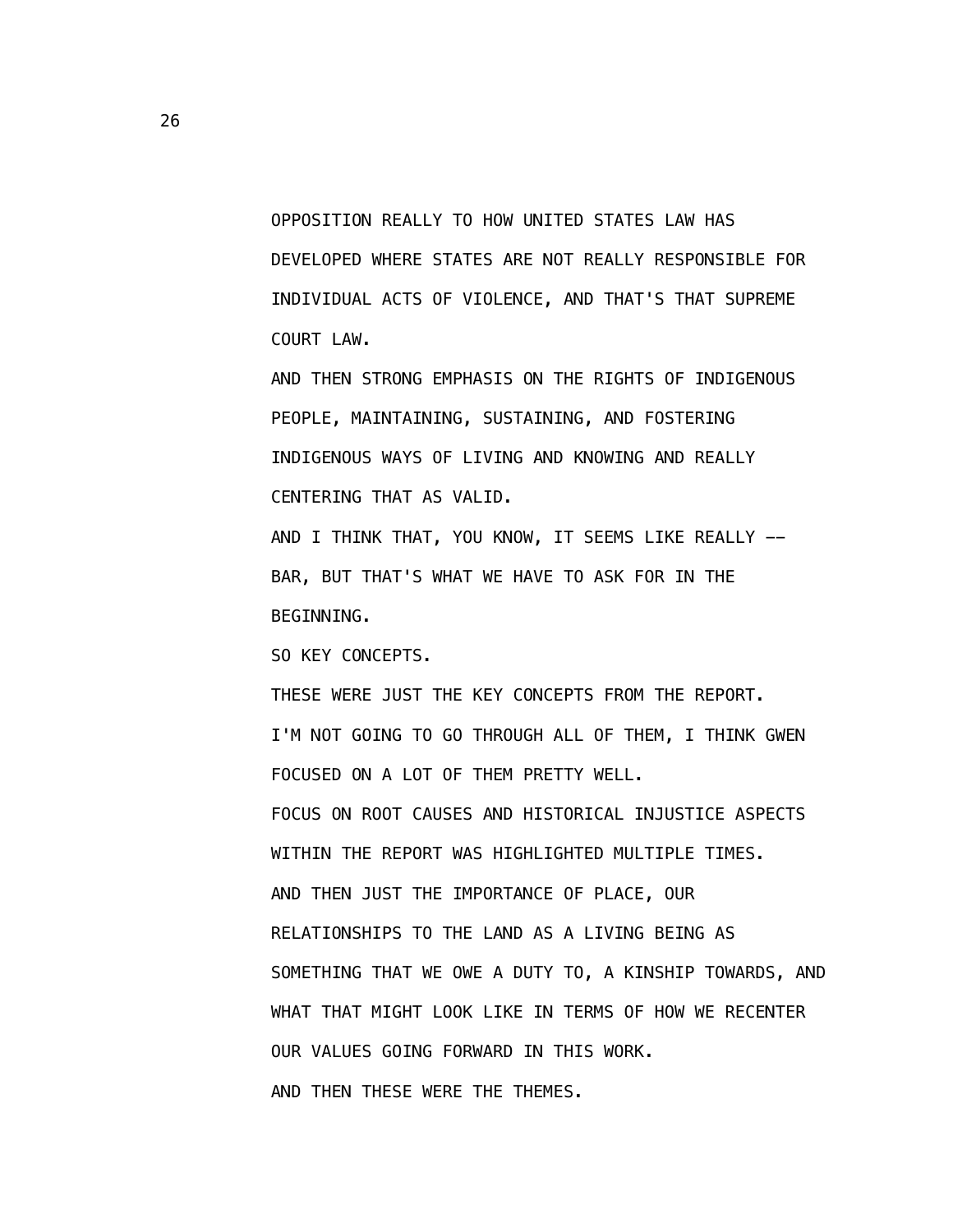I DO THIS TURTLE -- I DREW THIS TURTLE, IT'S EMBARRASSING BUT IT WAS AN ATTEMPT.

 THE THEMES WERE PRESENTED HERE, AND IF YOU GO THROUGH THE REPORT, THEY ARE OUTLINED MORE SUB CONSTANTLY OBVIOUSLY.

 I'M GOING TO GO THROUGH A FEW, SOVEREIGNTY I ALREADY TOUCHED ON BUT I DO WANT TO SAY THAT TRIBAL SOVEREIGNTY IS REALLY THE INHERENT AUTHORITY OF OUR NATIONS TO GOVERN THEMSELVES.

 IT'S OUR INHERENT RIGHT OF SELF-RULE AND I THINK THAT'S IMPORTANT BECAUSE I THINK SO MANY TIMES IT'S JUST TAKEN FROM US AND THAT CREATES PROBLEMS THAT, YOU KNOW, RESULT IN ONGOING VIOLENCE IN OUR COMMUNITY. THIS AUTHORITY, THE SOVEREIGN AUTHORITY OF TRIBES IS PRECONSTITUTIONAL AND EXTRACONSTITUTIONAL AND FOR EDUCATIONAL PURPOSES THAT JUST MEANS THAT WHILE THE UNITED STATES' OWN CONSTITUTION DOES MEMORIALIZE TRIBAL SOVEREIGNTY, IT DOESN'T CREATE

[ ECHOING ]

>> TRIBES POWER IS IN THE TRIBES 'PEOPLE.

I'M GETTING A LITTLE BIT OF ECHO.

OKAY.

27

I'VE BEEN TOLD THAT I DON'T HAVE VERY MUCH TIME LEFT SO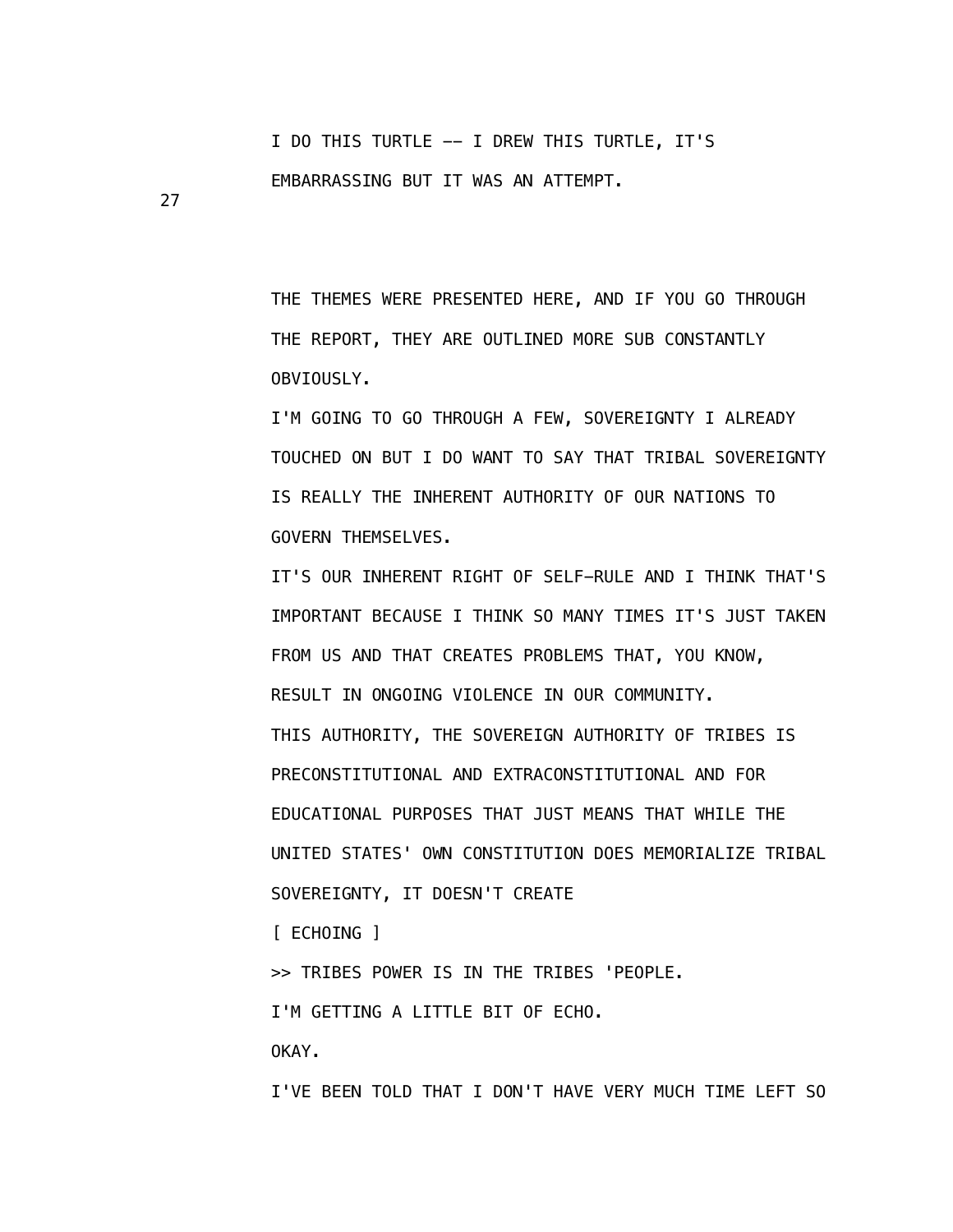I'M GOING TO GO THROUGH THIS A LITTLE QUICKER. CULTURE WAS ANOTHER IMPORTANT THEME THAT I'M GOING TO TOUCH ON REALLY QUICKLY.

THERE WAS A GROUP THAT CAME TO ONE OF THE, TO OUR

28

WORKING GROUP SESSIONS CALLED THUNDER VALLEY.

 AND WHAT THEY CREATED WAS SOMETHING CALLED AN ECOSYSTEM OF OPPORTUNITY WHICH IS ALSO HIGHLIGHTED IN THE REPORT AND WE REALLY JUST UPLIFTED AS ONE WAY IN WHICH PEOPLE ARE DOING THE WORK AND DOING IT WELL.

 BUT THEIR APPROACH CENTERED ON THEIR LANGUAGE, THEIR CULTURE, AND THE SPIRITUALTY.

 AND THEN ONE OF THE MOST IMPORTANT THINGS TO KNOW ABOUT THEIR WORK WHICH I THOUGHT WAS REALLY COOL WAS THAT IT BEGAN AS A YOUTH-LED MOVEMENT WITHIN THEIR COMMUNITY. AND I WOULD DEFINITELY CHECK OUT WHAT THEY'VE DONE. ANOTHER GROUP, NATIVE AMERICAN CONNECTIONS PROVIDED STAKEHOLDERS AT THE WORKING GROUP WITH EXAMPLES OF REALLY FACILITY AFTER FACILITY THAT INCORPORATED TRIBAL CULTURE AND TRADITION.

AGAIN, IT'S NOT -- THE WAY WE READ THE REPORT YOU'LL SEE IT, YOU SHOULDN'T READ IT AS LIKE A BOILERPLATE FOR ANY COMMUNITY SHOULD YOU WANT TO ADOPT NEW PRACTICES OR CONSIDER SOME OF THE PROCESSES IN PLACE, THE CONCEPT OF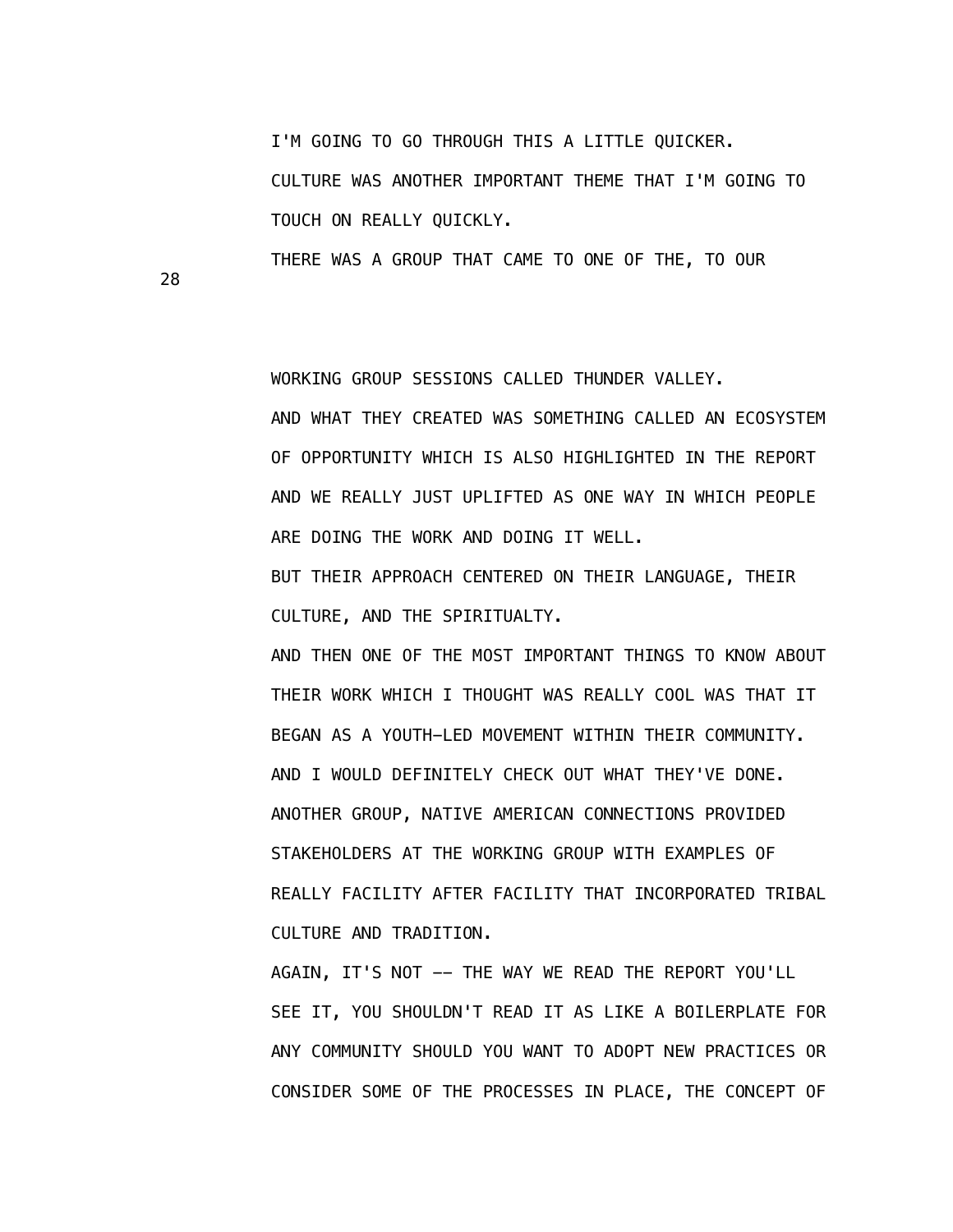THESE GROUPS AND WHAT THEY'RE DOING WITH THEIR WORK IS INTENSELY PERSONAL.

 SOME OF IT IS BASED ON STARTING FROM A PRAYER. A LOT OF, AGAIN, WAS BASED ON A YOUTH MOVEMENT, AND THEN, YOU KNOW, SOME OF THE -- SOME OF THE FACILITIES ARE USING THINGS LIKE SWEAT LODGES, INCORPORATING

29

 WEAVING AND STRAWMAKING INTO PROGRAMS, JUST LIKE GWEN POINTED OUT, WE'RE NOT PAN-INDIGENOUS SO THOSE THINGS AREN'T GOING TO WORK FOR EVERY SURVIVOR. ANCESTRAL CONNECTION WAS ANOTHER ONE THAT EMERGED AND RELATIONSHIP TO LAND I THINK TO ME WAS ONE OF THE BIGGER PIECES.

 SO I WANT TO SAY THAT THE CONCERN FOR THE LAND FROM AN ENVIRONMENTAL PERSPECTIVE WITH A KEY VALUE FOR THE GROUP.

 I THINK FOR US THAT INDICATED THAT HOUSING SOLUTIONS FOR SURVIVORS NEEDED TO ENCOMPASS A MODEL THAT WAS TETHERED TO OUR TRADITIONAL WAYS OF CARE FOR THE EARTH. BUT MORE THAN THAT, FOCUS ON THE ACTUAL RELATIONSHIP THAT AMERICAN INDIANS AND ALASKAN NATIVES HAVE TO THE LAND AS A LIVING THING AND THAT WE HAVE TO CONTINUE TO CENTER THAT WORK.

WHEN WE THINK ABOUT ADDRESSING GENDER BASED VIOLENCE,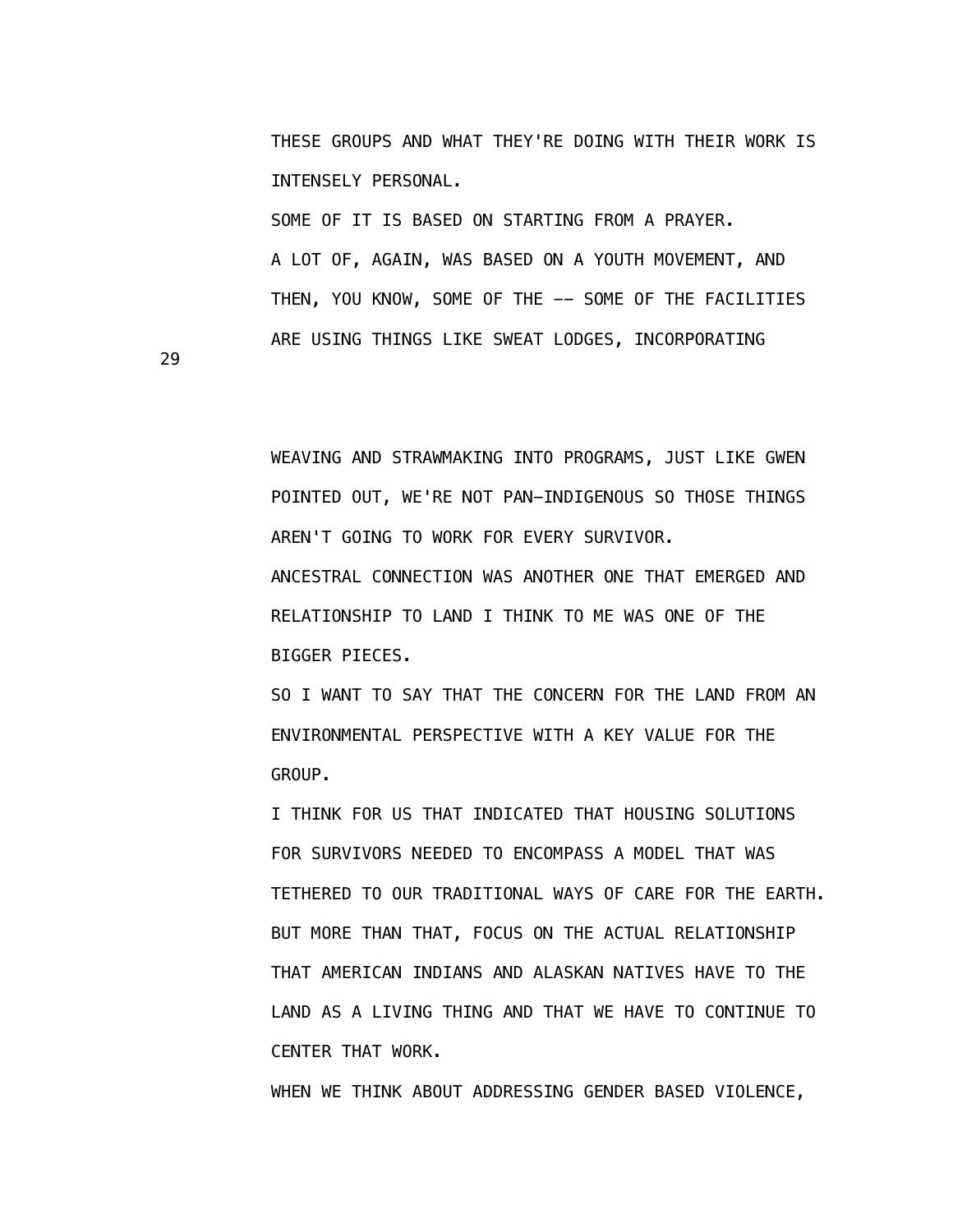YOU THINK ABOUT USE OF TRADITIONAL MEDICINE,

 REVITALIZATION IN USE OF OUR LANGUAGES, HOW THAT SUSTAINS US, AND THOSE MAIN PIECES.

 IF I HAD A LITTLE BIT MORE TIME I COULD GO INTO SOME OF MORE OF THAT BUT I'M GOING TO SKIP TO THE POLICY RECOMMENDATIONS.

ACTUALLY, I'LL GO THROUGH THIS TOO.

THE CORE QUESTIONS THAT EMERGED.

30

 SO THESE WERE THE QUESTIONS THAT WE SORT OF I DON'T WANT TO SAY STRUGGLED WITH AS A WORKING GROUP BUT THEY WERE DEFINITELY ONE OF THOSE THING THAT'S WE KEPT ALWAYS SORT OF IN THE CENTER AND FOREFRONT OF OUR BRAINS.

 ONE IS HOW DO YOU ADDRESS THE TENSION BETWEEN WESTERN CONCEPT OF HOMEOWNERSHIP AND ECONOMIC STABILITY AND THE INDIGENOUS STANDING AND TEACHINGS AROUND LAND, EARTH AND OUR RESPONSIBILITY TO HER? AND ANOTHER, WHEN WE DO ADDRESS THOSE WHO COMMIT VIOLENCE AND CAN BE VICTIMS THEMSELVES, AND THEY'RE PART OF OUR COMMUNITY, HOW DO WE -- EVERY INDIVIDUAL HAS VALUE, AND HOW DO WE PROVIDE HEALING FOR THOSE WHO DO HAPPEN TO COMMIT VIOLENT ABILITIES. YOU CAN VIEW THIS ON YOUR OWN OR SEE IT IN THE REPORT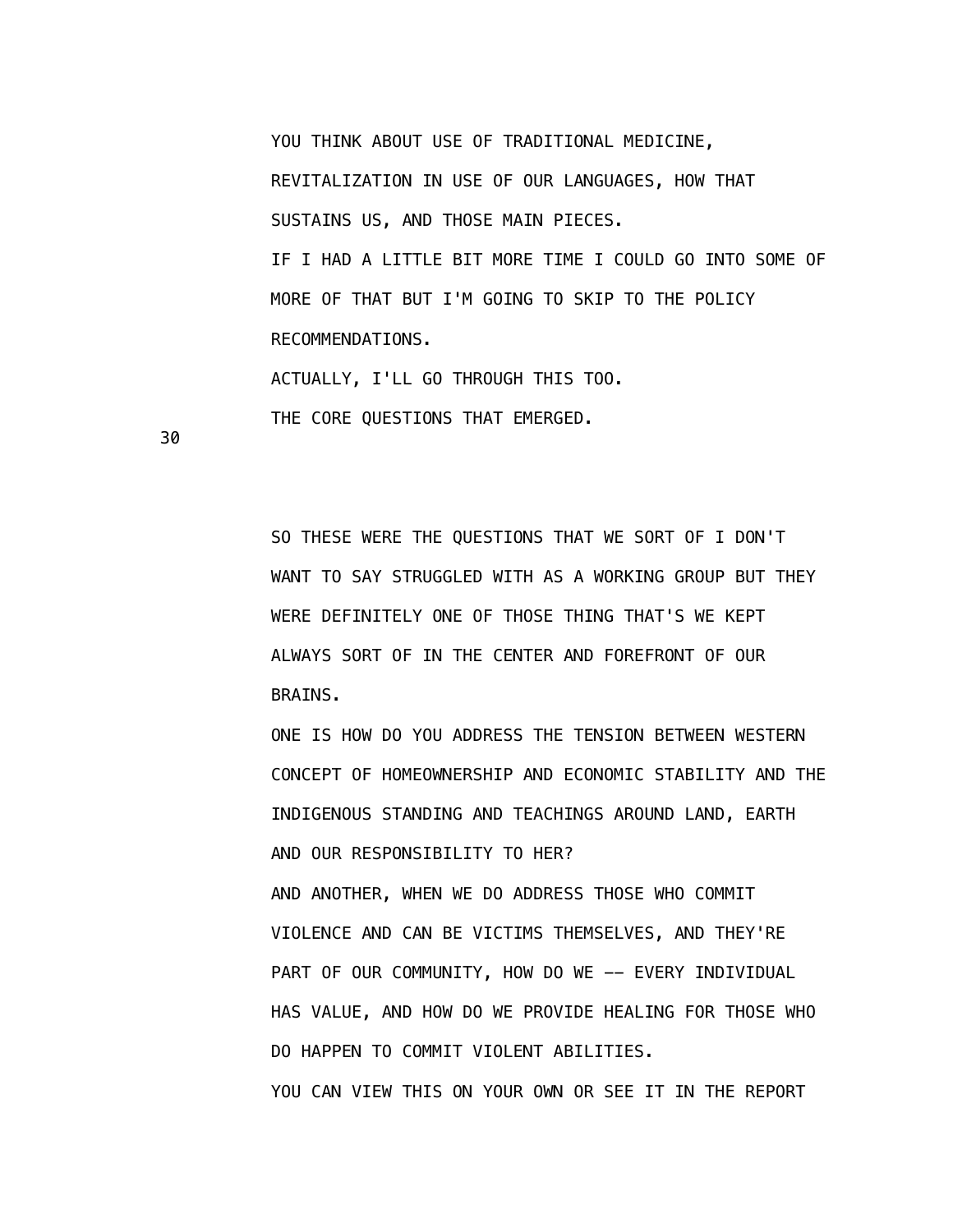WITH A LITTLE MORE EXPLANATION.

LET'S SEE.

 THESE WERE SOME OF THE CORE CONVERSATIONS THAT EMERGED AND THEN WE'VE HIGHLIGHTED SOME OF THE INNOVATIONS THAT WERE PRESENTED AND OF AND I'M JUST GOING TO GO THROUGH THESE QUICK BECAUSE WE'RE RUNNING WAY OUT OF TIME. THIS SLIDE I THINK IS A GOOD EXAMPLE OF HOW CREATIVE GROUPS ARE BEING IN LAYERING FUNDING. I THINK ONE OF THE BIG BENEFITS OF BRINGING THE WORKING

GROUP TOGETHER WHERE WE HAD HOUSING ADVOCATES WHO DON'T

31

 NECESSARILY VIEW THEIR WORK FROM A GENDER BASED VIOLENCE LENS BUT ARE CERTAINLY DOING THAT WORK, OR GENDER BASED VIOLENCE ADVOCATES WHO WORK IN THE FIELD WHO DON'T NECESSARILY THINK ABOUT HOUSING BEING THEIR MAIN PRIORITY THEY FOCUS ON.

 THIS IS A GOOD EXAMPLE OF HOW THE WORKING GROUP CAME TOGETHER TO SUPPORT.

 THOSE OF YOU WHO FOCUS ON THE DV SIDE -- SEEING HOW TO LAYER FUNDING AND CREATIVELY USE FUNDING WAS ONE OF THE BIGGER BENEFITS OF THE WORKING GROUP.

 SO THE POLICY RECOMMENDATIONS, MOST OF, I'M JUST GOING TO SAY THIS AS A DISCLAIM AND THEN I'M GOING TO BE DONE TALKING, MOST OF THESE POLICY RECOMMENDATIONS FOCUS ON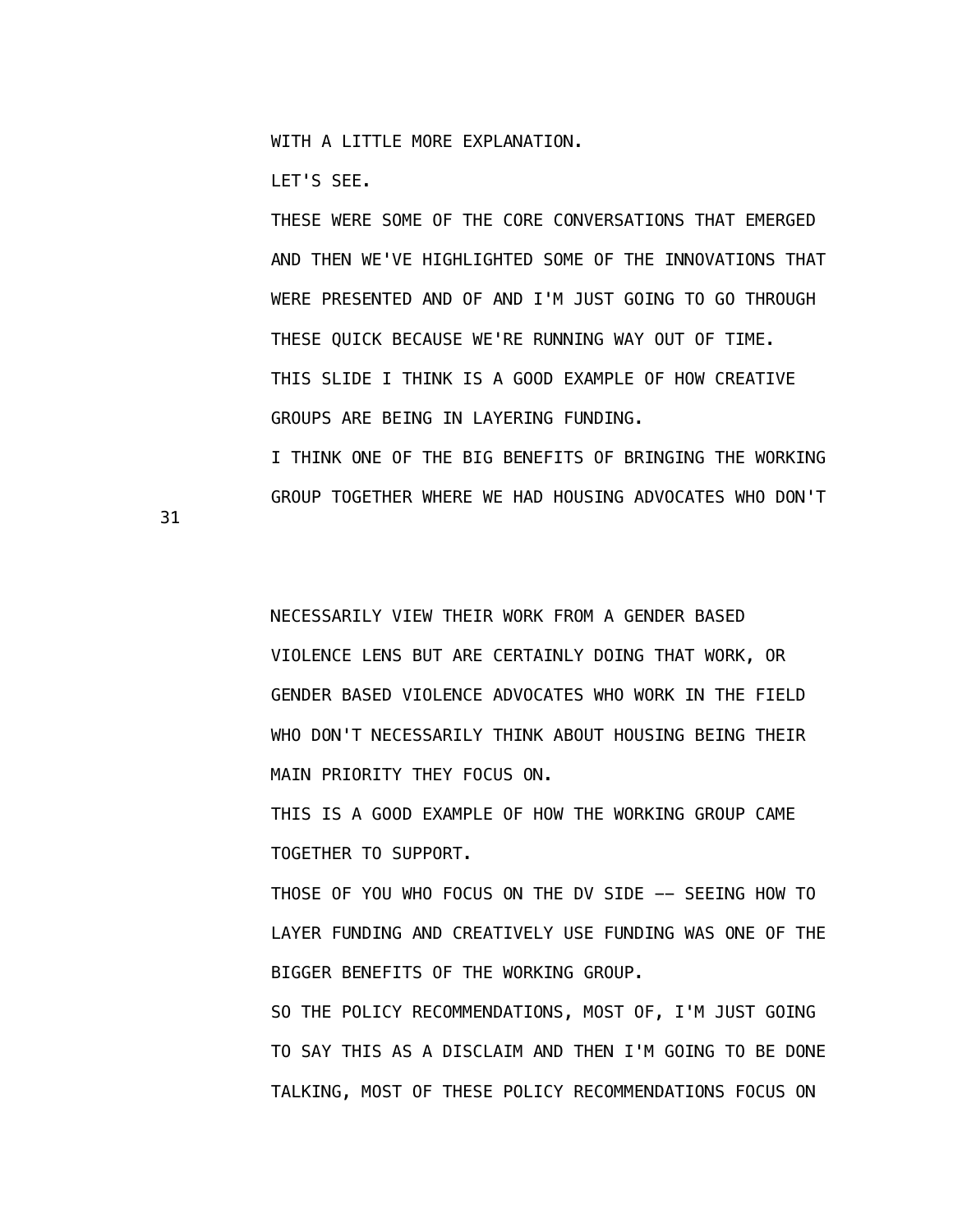ADDRESSING THE BARRIER ISSUES THAT WE IDENTIFIED, AND SPECIFICALLY BARRIER ISSUES FROM HOUSING FROM A POLICY FIX LENS.

 AND I THINK THAT WORK IS IMPORTANT AND I THINK THAT IT'S CERTAINLY SOMETHING THAT HAS TO BE ONGOING AND MAYBE CONCURRENT WITH WHAT I'M ABOUT TO SAY BUT I JUST WANT TO POINT OUT THAT I DON'T BELIEVE THAT LEGISLATIVE FIXES, RIGHT, WITH GOING TO BE THE END-ALL OF WHAT WE DO HERE.

 AND I WANT TO SAY THAT BECAUSE I THINK THAT OUR, THE POLICY RECOMMENDATIONS THAT WE CAME UP IN THE TIME THAT WE CAME UP WITH THEM, I THINK THAT THEY ARE SOLID

32

 RECOMMENDATIONS BUT I THINK THAT WE STILL HAVE TO -- HOW DO I WORD THIS, I THINK THAT WE HAVE TO HAVE TO CONTINUE TO RECENTER OUR WORK ON ACQUIRING A FORM OF GOVERNANCE WITH EACH OTHER THAT'S RELATIONAL AND NOT NECESSARILY GOVERNANCE THAT'S REGULATORY OR THAT WE TYPICALLY ENGAGE WITH.

 AND I THINK SOME OF THESE RECOMMENDATIONS LEAN MORE TOWARDS THE LATTER THAN THE FORMER. BUT ONE OF THE RECOMMENDATIONS OBVIOUSLY IS TO CREATE A TRIBAL HOUSING CONSORTIUM, A GROUP FOR CULTURALLY RELEVANT TA AND TECHNICAL SERVICE PROVIDERS REALLY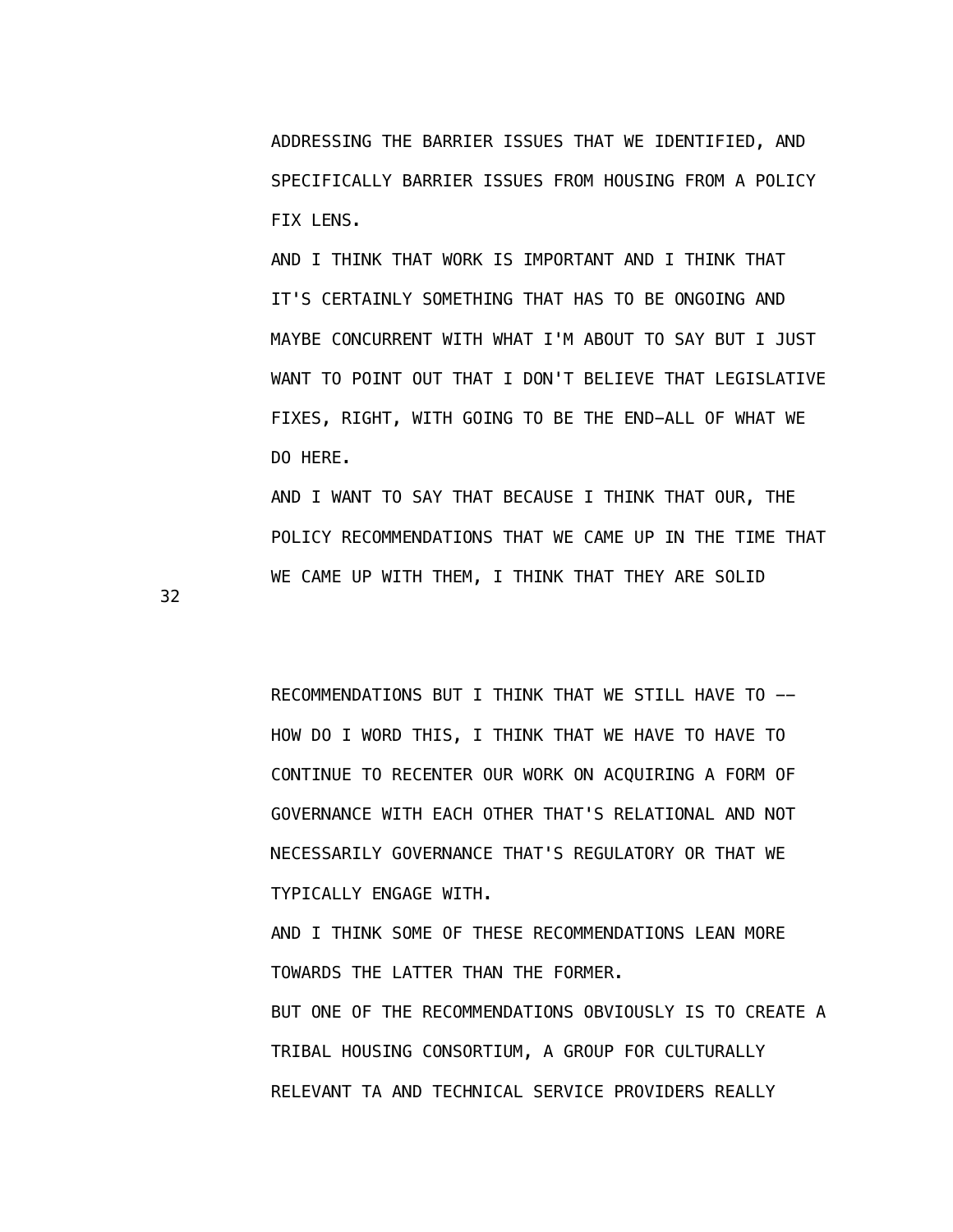SIMILAR TO WHAT HAS ALREADY BEEN DONE IN THE MAINSTREAM SPACE.

 FUND LISTENING SESSIONS WITH SURVIVORS WHERE SURVIVORS ARE COMPENSATED FOR THEIR TIME.

 SO MANY TIMES WE ASK PEOPLE TO COME TO THE TABLE TO SHARE THEIR LIFE EXPERIENCES AND THEN WE DON'T SHOW A RECIPROCAL VALUE FOR THAT.

 FUND A YOUTH COMPONENT FOR THE TRIBAL HOUSING CONSORTIUM.

 YOUTH WAS ONE OF THE THEMES THAT EMERGED FOR US AND CAME UP REPEATEDLY.

 WE DISCUSSED CHANGING THE DEFINITION OF CHRONIC HOMELESSNESS TO MAKE PERMANENT SUPPORTIVE HOUSING MORE AVAILABLE TO SURVIVORS OF GENDER BASED VIOLENCE.

33

 THIS HAS A LITTLE BIT OF AN ASTERISK ON IT, AND THAT WHAT WE FOUND BENEFICIAL AROUND PERMANENT SUPPORTIVE HOUSING WAS HOW IT ADDRESSED SOME OF THE SURVIVOR NEEDS.

 THERE WOULD NEED TO BE MORE TIME TO FIGURE OUT HOW TO MAKE, HOW TO MAKE PERMANENT SUPPORTIVE HOUSING WORK AND IF IT COULD WORK, BUT REALLY ALSO WAS ABOUT ACCESSING FUND ALONG A SURVIVOR COULD HAVE ALL THE TIME THEY MIGHT NEED.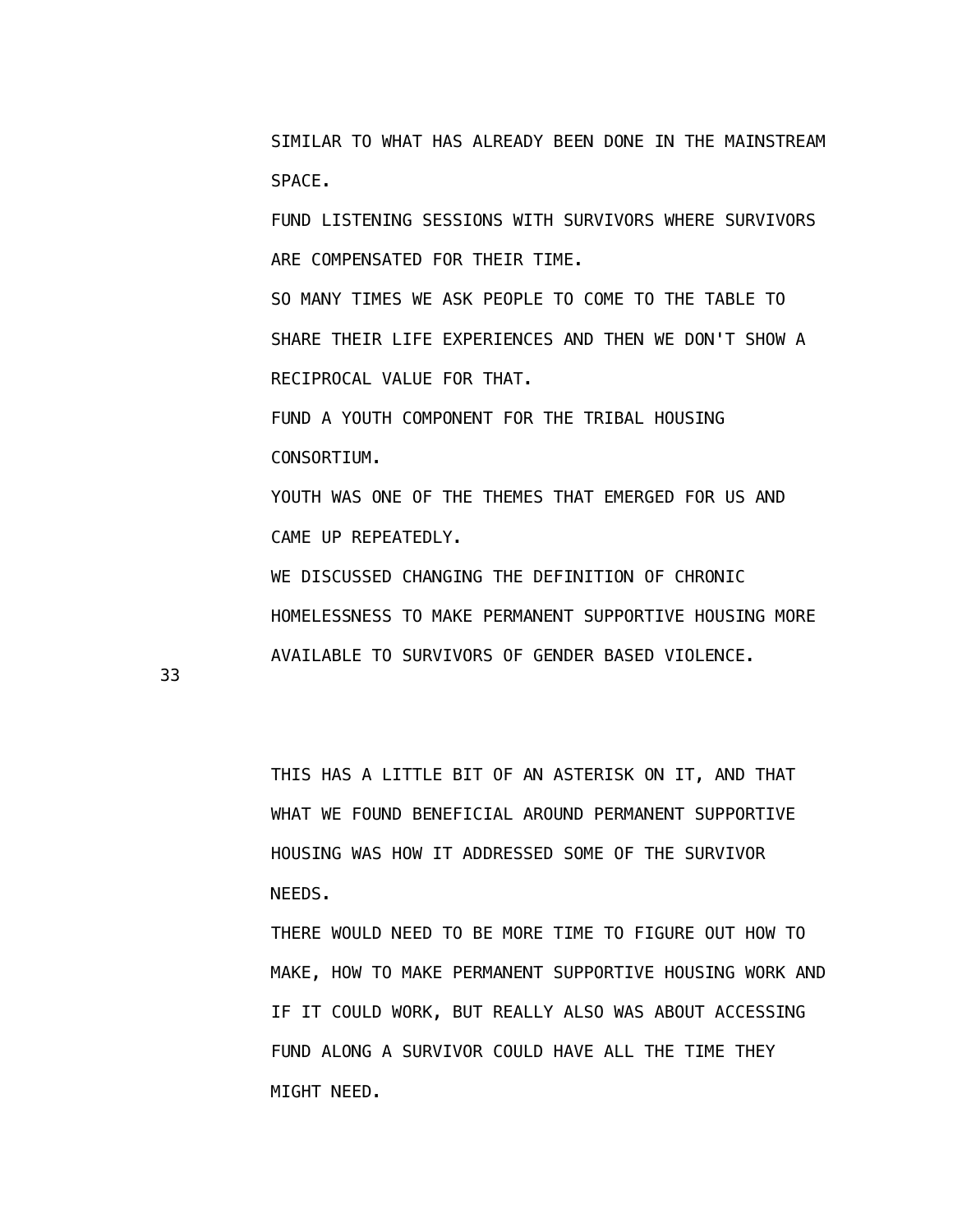IN PUBLIC HOUSING OR IN ANOTHER TYPE OF HOUSING. UNIT.

 WORKING WITH THE NATIONAL AMERICAN INDIAN HOUSING COUNCIL TO DRAFT RESOLUTION AND SUPPORTIVE CHANGES, SUPPORTING TRAINING AND TECHNICAL ASSISTANCE TO BETTER UNDERSTAND HOW TO LEVERAGE HOUSING FUNDS. I'M GOING TO SKIP SOME OF THESE. YOU ALL CAN READ THEM IN THE REPORT. SUPPORTING DV BONUS FUNDING FOR HOUSING SURVIVORS AND TRIBAL FUNDING WOULD BE HUGE AND MAKE A -- IMPACT. FULLY FUND THE INDIAN HOUSING BLOCK GRANTS AT LEAST TO THE LEVELS THAT ARE RECOMMENDED IN THE ONAC REPORT. AND I AM OUT OF TIME SO THE LAST THING I'M GOING TO FOCUS ON IS THIS ONE, PERMANENT TRIBAL SET ASIDE OF THE CVF THAT IS EQUAL TO OR GREATER THAN 5% OF THE CAP

34

 IF YOU HAVE ANY QUESTIONS I AM MORE THAN HAPPY TO MAKE MY CELL PHONE AVAILABLE TO ALL OF YOU. I'M WAY OVER MY TIME SO I JUST WANTED TO SAY THANK YOU AGAIN FOR JOINING US.

THAT'S ESTABLISHED BY CONGRESS EACH YEAR.

 >> ALL RIGHT. THANK YOU, CAROLINE AND GWEN.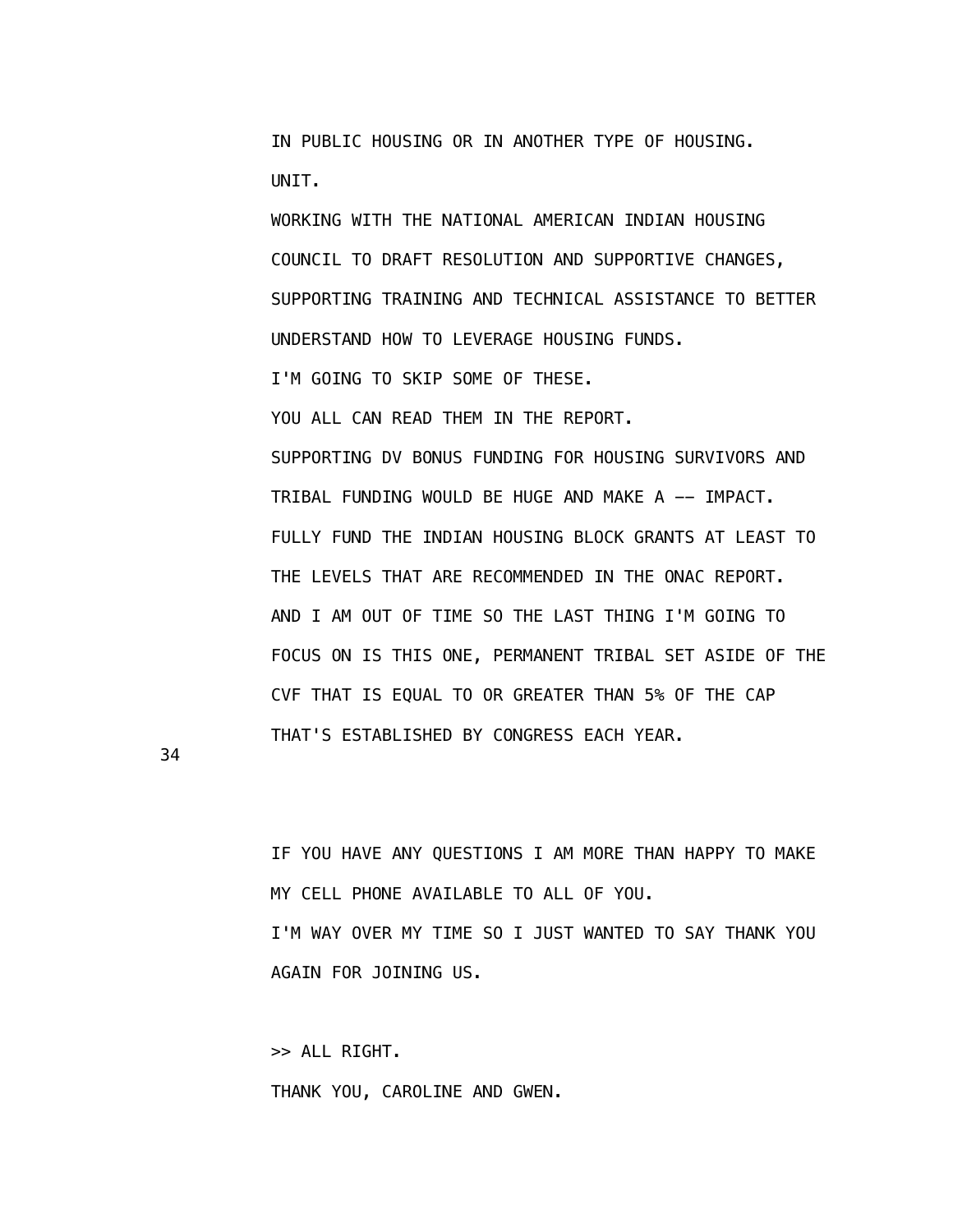AND THANK YOU TO NRCDV FOR BRINGING US ON.

 MY NAME IS CHRIS STARK, ANISHINAABE AND CHEROKEE, I'VE BEEN INVOLVED IN A FEW RESEARCH PROJECTS INCLUDING GARDEN OF TRUTH, PROSTITUTION AND TRAFFICKING OF NATIVE WOMEN IN MINNESOTA WITH EILEEN, WE'RE COPRESENTING. AND I'VE BEEN DOING AGAINST VIOLENCE AGAINST WOMEN AND CHILDREN PARTICULARLY INDIGENOUS NATIVE WOMEN AND CHILDREN FOR ABOUT 30 YEARS NOW. YOU WANT TO --

>> GOOD AFTERNOON, MY NAME IS EILEEN.

OJIBWE -- CLAN, I LIVE IN URBAN COMMUNITY OF

MINNEAPOLIS-ST. PAUL.

 I WORK WITH A GROUP CALLED OGITCHIDAKWE COUNCIL FOUNDED BY NATIVE GRANDMOTHERS, AND WE'VE BEEN EXISTENCE FOR 9 YEARS.

GO AHEAD, CHRIS.

>> ALL RIGHT.

35

 SO I'M JUST GOING TO GO THROUGH A LITTLE BIT OF THE HISTORICAL SEX TRAFFICKING OF NATIVE WOMEN. THIS IS OBVIOUSLY VERY BRIEF. IF ANYONE WANTS TO READ MORE I POSTED THE ARTICLE STRATEGIES TO RESTORE JUSTICE FOR SEX TRAFFICKING OF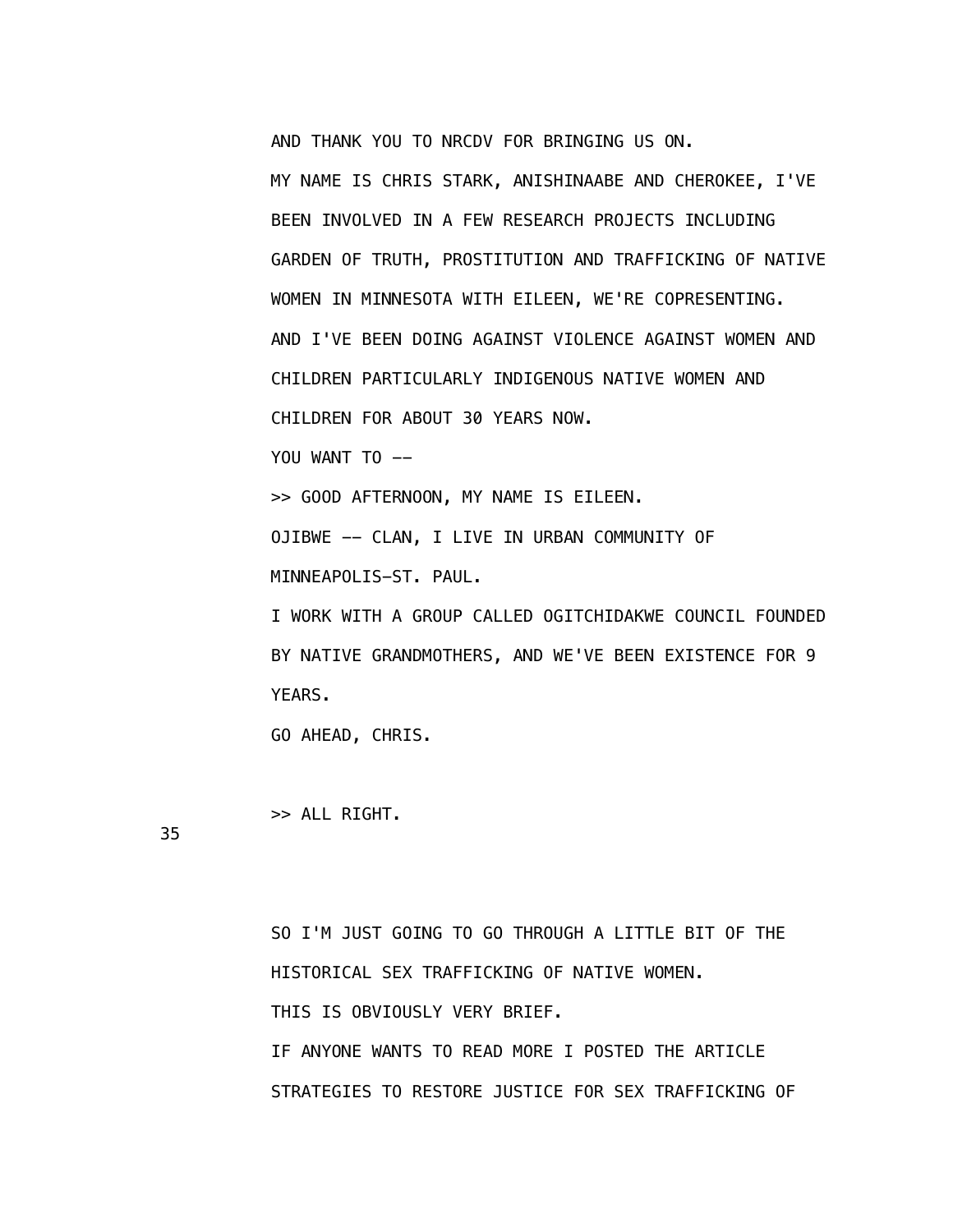NATIVE WOMEN, AND THAT GOES INTO MORE DEPTH REGARDING HISTORICAL PIECE.

 OBVIOUSLY THE HISTORY IS IMPORTANT FROM THE POINT OF VIEW OF TRUTH AND THE HISTORY IS IMPORTANT BECAUSE IN ORDER TO UNDERSTAND THE SPECIFICS THAT NATIVE WOMEN AND ALASKA NATIVE WOMEN AND YOUTH EXPERIENCE NOW AROUND HOMELESSNESS AND SEXUAL VIOLENCE INCLUDING SEX TRAFFICKING AND DOMESTIC VIOLENCE, WE NEED TO HAVE AN UNDERSTANDING OF THAT.

 AND WHAT HAPPENED HERE AS THE AFRICAN CONTINENT WAS BEING COLOONIZED AND OVERTAKEN AND AS COLUMBUS WAS IN THE PROCESS OF DISCOVERING, QUOTE UNQUOTE, HE DIDN'T DISCOVER, HE TRIPPED ACROSS THE POPULATED CONTINENT THAT WE ARE ON RIGHT NOW, THERE WAS A PAPAL BULL, AND THIS IS ROOTED IN CHRISTIANITY, THESE IDEAS ARE ROOTED IN CHRISTIAN IDEAS AND CHRISTIAN HISTORY AND HOW CHRISTIANITY VIEWED AT LEAST AT THAT TIME, I THINK THINGS HAVE CHANGED TO SOME DEGREE, AND THEY HAVE EVOLVED OUT OF SOMETHING CALLED THE PAPAL BULL, AND WHAT THAT DOES WAS IT WAS RELEASED BY POPE ALEXANDER

36

 AND IT SAID THAT ONLY CHRISTIAN RULERS COULD LEGITIMATELY CLAIM LAND APP AND IT ALSO FURTHER CONDONED CENTURIES OF ATTEMPTED GENOCIDE OF INDIGENOUS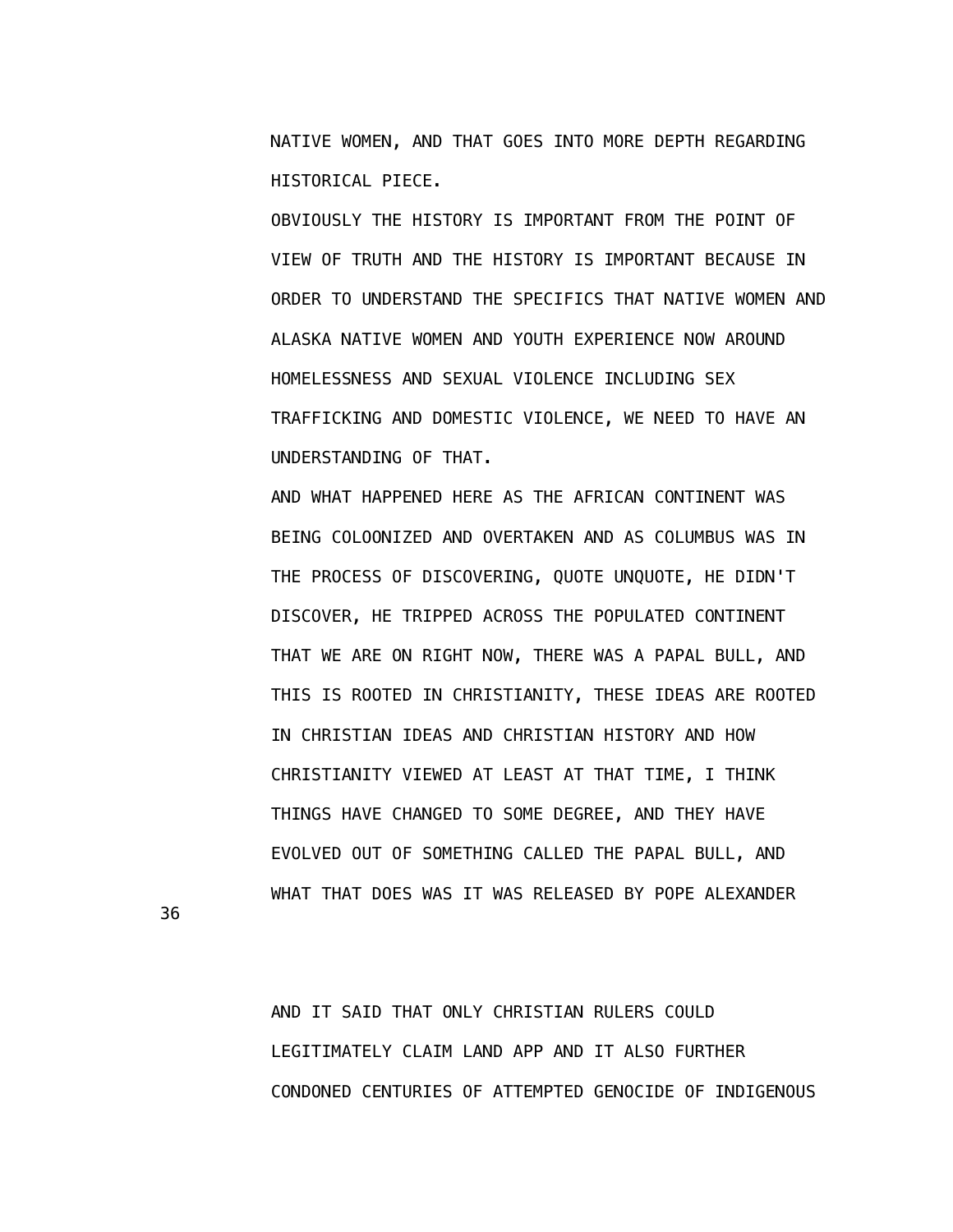PEOPLE WHICH INCLUDED THE ENSLAVEMENT OF 2 AND A HALF TO 5 MILLION INDIGENOUS PEOPLE.

 WHEN WE'RE THINKING ABOUT THE ORGANIZATIONS AND THE REASONS FOR THE HIGH RATES OF SEX TRAFFICKING AND PROSTITUTION OF NATIVE PEOPLE WE NEED TO THINK ABOUT IT BEING ROOTED IN, AND IT BEING CENTRAL TO COLONIZATION AS WE SAW WITH COLUMBUS, ONE OF THE FIRST THING THAT'S THEY BEGAN DOING WAS TO ENSLAVE THE INDIGENOUS PEOPLE IN CENTRAL AMERICA OR CARIBBEAN, AND THEN TO TRANS PORT THEM AND THEN IT HAD THE SEXUAL ASSAULT COMPONENT, THE RAPE COMPONENT OF THAT.

 AND SO THE HISTORIAN ANDERS RESENDEZ STATES THAT EUROPEAN ENSLAVEMENT OF INDIANS CONSTITUTES AN OBVIOUS ANTECEDENT TO THE SEX TRAFFIC THAT OCCURS TODAY. AND THEREFORE COLUMBUS AND HIS MEN WERE THE FIRST KNOWN SEX TRAFFICKERS OF THE AMERICAS, QUOTE UNQUOTE THE AMERICAS.

 AS WE MOVE THROUGH TIME A LITTLE BIT, THERE WAS A PROFOUND AMOUNT OF SOCIAL, POLITICAL, AND CULTURAL INSTABILITY THROUGHOUT THE COLONIAL ERA, THE AMERICAN EVOLUTION, YOU CAN FIND QUOTATIONS OF GEORGE WASHINGTON TELLING HIS MEN TO WIPE OUT THE ENTIRE NATIVE COMMUNITY

37

AND THEN QUOTE, UNQUOTE SAVING SOME OF THE INDIGENOUS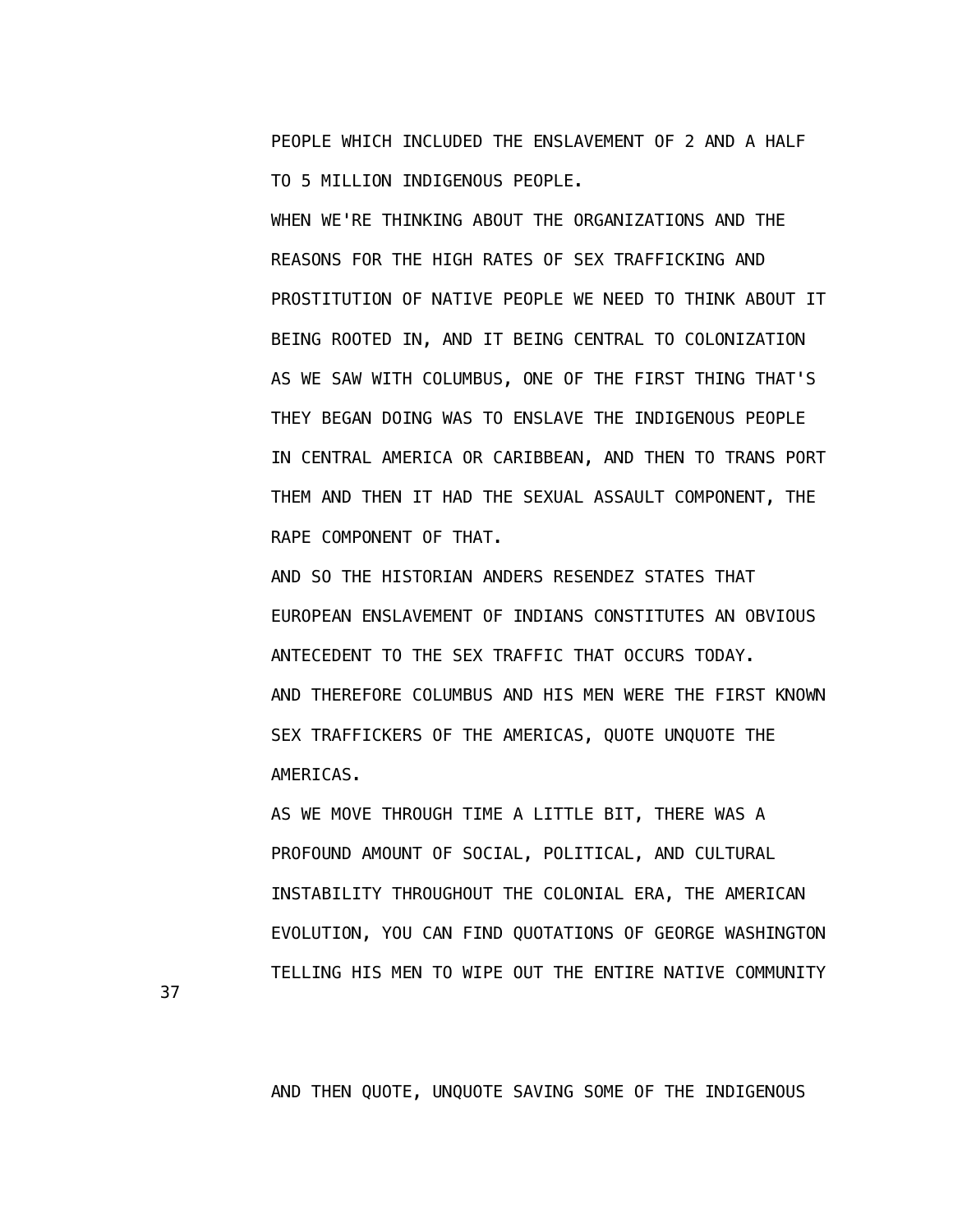WOMEN AND HAVING HIS MEN RAPE THEM AND MURDERING THEM AFTERWARDS.

 SO WE SEE THE KINDS OF THINGS THAT ARE BEING DONE TO NATIVE WOMEN AND YOUTH NOW REALLY A MIRROR IN MANY WAYS TO THE WAYS THAT WE WERE TREATED WHEN THIS COUNTRY WAS QUOTE, UNQUOTE FOUNDED, THE UNITED STATES. SO BROTHELS WERE PREVALENT THROUGHOUT THE COLONIAL ERA, AGAIN, THIS IS NOTHING NEW, AND THAT'S IMPORTANT FOR PEOPLE TO UNDERSTAND, SORRY ABOUT MY DOG. TO UNDERSTAND THAT THIS IS DEEPLY ROOTED IN THE INFRASTRUCTURE IN THE INSTITUTIONS

[ DOG BARKING ]

>> -- OF THE UNITED STATES AND CANADA ALSO BEING VERY FAMILIAR IN THEIR TREATMENT OF FIRST NATION WOMEN AND YOUTH IN SEX TRAFFICKING, PROSTITUTION AND LAND -- AND SO FORTH.

 SO THE HISTORICAL SEX TRAFFICKING OF NATIVE WOMEN IN THE BOARDING SCHOOLS AND OBVIOUSLY CHILDREN IN THE BOARDING SCHOOLS, THE U.S. AND CANADIAN GOVERNMENTS CREATED THESE BOARDING SCHOOLS TO ASSIMILATE INDIGENOUS CHILDREN AND TRIBES, THE CHILDREN WERE SOMETIMES RECRUITED, FORCED, COERCED.

 THE POLICE SOMETIMES KIDNAPPED THEM, THE SCHOOLS WERE UNSANITARY, THEY FORCED CHRISTIANITY, PROBABLY MANY YOU

38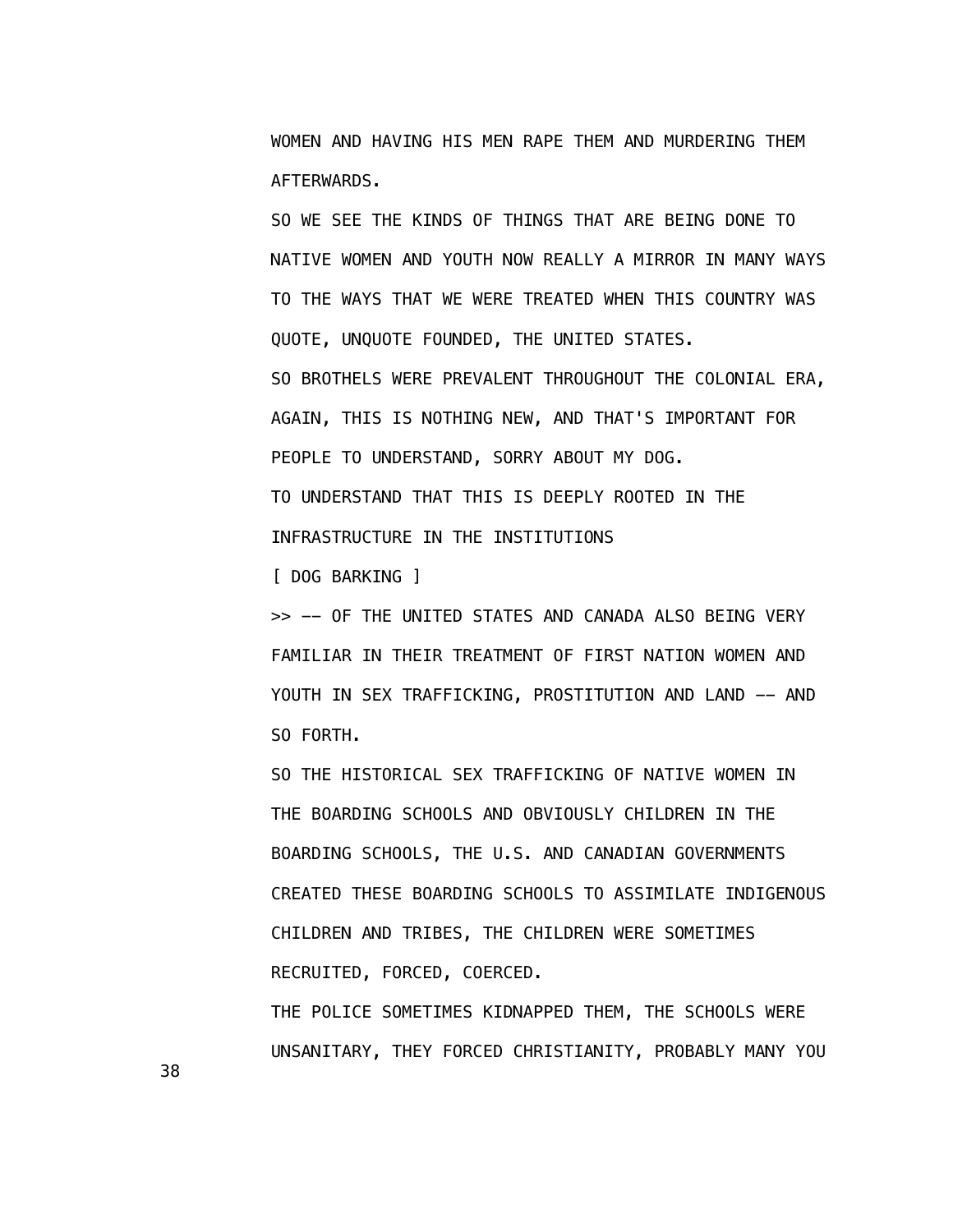HAVE HEARD THAT THE HAIR WAS CUT AND LANGUAGE BEING CENTRAL TO THE PUNISHMENT THAT WAS HAPPENING TO THE CHILDREN AT THESE SCHOOLS, IF THEY WERE SPEAKING THEIR PEOPLE'S LANGUAGES, A VIOLENCE WOULD OCCUR TO THEM IN SOME WAY, SHAPE, OR FORM.

 AND SO ONE OF THE THINGS WITH BOARDING SCHOOLS IS THAT WE SEE SOME OF THE FIRST INSTANCES OF WHAT WE NOW CALL LABOR AND SEX TRAFFICKING OCCURRING TO INDIGENOUS CHILDREN IN THESE BOARDING SCHOOLS.

 AND IF YOU WANT TO FIND OUT MORE INFORMATION, YOU CAN GOOGLE THE "TRUTH COMMISSION" OUT OF CANADA AND READ THROUGH THAT, IT STATES THOSE BULLET POINTS IT INCLUDES A NUMBER OF DIFFERENT KINDS OF TORTURE THAT WERE INFLICTED ON THOSE CHILDREN.

 SO OF COURSE THEN WHAT HAPPENS IS THAT THAT KIND OF ABUSE WAS INFLICTED ON A GROUP OF INDIGENOUS CHILDREN WHO THEN WERE ALSO SEPARATED FROM THEIR FAMILIES AND THEIR COMMUNITIES AND TRADITIONS AND A SIGNIFICANT AMOUNT OF TRAUMA AND LOSS AND DISLOCATION HAPPENED, WE KNOW THAT SOMETIMES WHEN PEOPLE ARE ABUSED THEY MAY PASS THAT ABUSE ALONG TO OTHER GENERATIONS OR OTHER PEOPLE.

 BUT EVEN IF THEY'RE NOT, YOU KNOW, OVERTLY ABUSING PEOPLE, WHEN YOU HAVE BEEN ABUSED LIKE THAT YOU HAVE TO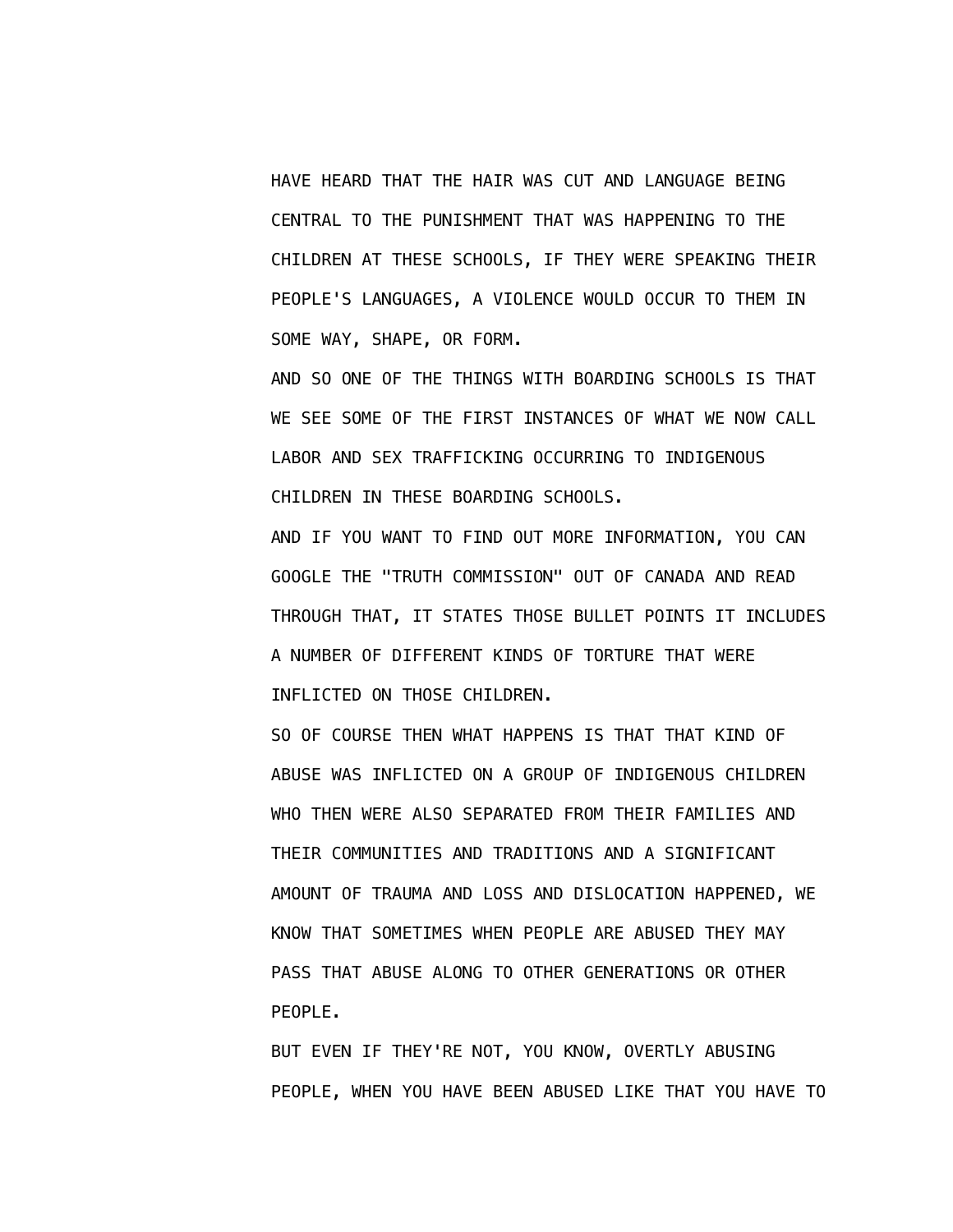GUARD YOUR SPIRIT AND YOU HAVE TO SHUT PARTS OF YOUR

 SPIRIT OFF AND DISCONNECT FROM IT, AND THEN THAT MAKES IT VERY DIFFICULT TO CONNECT WITH OTHER PEOPLE, INCLUDING THEN OF COURSE THE NEXT GENERATION. AND SO THESE KINDS OF TRAUMAS ARE PASSED DOWN EXPLICITLY AND IMPLICITLY THROUGH THE GENERATIONS. AND THEN AS THAT LAST POINT THERE SAYS THERE WERE ACTUAL PEDOPHILE AND SEX TRAFFICKING RINGS BEING RUN BY PROMINENT COMMUNITY MEMBERS BY USING NATIVE CHILDREN IN THE BOARDING SCHOOLS IN THOSE WAYS. AND SO I'LL JUST PASS IT OVER TO EILEEN HERE TO TALK

ABOUT HISTORICAL HOMELESSNESS OF NATIVE PEOPLE.

 >> WHAT WE SEE HERE, AND MANY OF US ON THIS CALL KNOW THE HISTORY OF COLONIZATION AND HOW IT HAS IMPACTED OUR COMMUNITIES AND DISTINCT WAYS, HOWEVER, IT HAPPENED ALL ACROSS THE UNITED STATES AND CANADA. SO WHAT WE SEE TODAY IS WHAT IS CALLED CHRONIC HOMELESSNESS.

WHAT DOES THAT MEAN?

 HAVE WE EVER HAD A HOME, LOOKING SINCE THE TIME OF COLONIZATION, BUT WHEN I THINK ABOUT THE RELOCATION ERA WHICH MANY OF US ARE A PART OF THAT WE WERE MOVED, WHAT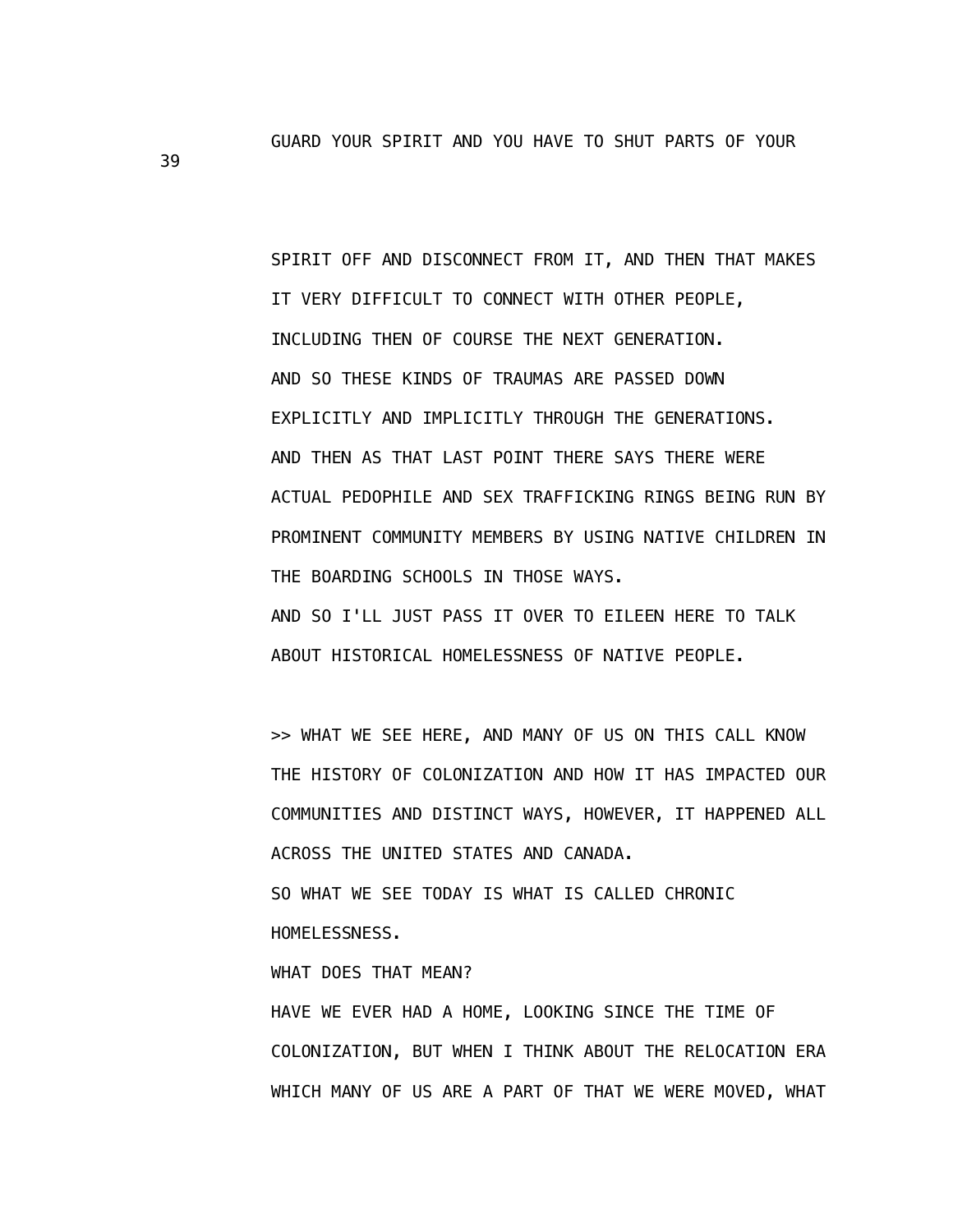BECAME OUR HOMES DURING RESERVATION TIMES AND MOVED INTO URBAN AREAS SO THAT NOW AT LEAST HERE IN THE MINNEAPOLIS-ST. PAUL AREA, 80% OF NATIVE PEOPLE LIVE

OFF THE RESERVATION IN MINNESOTA.

 AND I KNOW THAT NATIONALLY THAT STATISTIC WAS 70% A FEW YEARS AGO, AND I'M NOT SURE OF EXACTLY WHAT THAT MEANS EACH TRIBAL COMMUNITY AROUND THE COUNTRY. SO WE KNOW THAT POVERTY, STARVATION, AND HERE IT SAYS CONTAGIOUS DISEASES WERE PREVALENT AMONG NATIVE PEOPLE DUE TO THE LOSS AND THEFT OF OUR LAND. AND IT RESULTS IN 90 TO 92% REDUCTION IN OUR POPULATION.

 WELL, WE'RE EXPERIENCING THE SAME KINDS OF THINGS IN THE CONDITIONS THAT WE ARE, THAT OUR HOMELESS RELATIVES ARE GOING THROUGH RIGHT NOW.

AND WHAT WE SEE IN OUR COMMUNITIES.

 ONE OF THE BEAUTIFUL THINGS THAT HAS HAPPENED HERE IN OUR COMMUNITY AS A RESULT OF WHAT WAS CALLED THE WALL OF HOMELESS PEOPLE, LAST YEAR IS THAT THERE WERE SO MANY HOMELESS PEOPLE LIVING IN FRANKLIN AVENUE THAT THE CITY OF MINNEAPOLIS COULDN'T IGNORE THAT, BUT THAT OUR COMMUNITY WAS TO COME TOGETHER AS AN URBAN INDIAN COMMUNITY AND FIGURE OUT HOW TO ADDRESS THAT.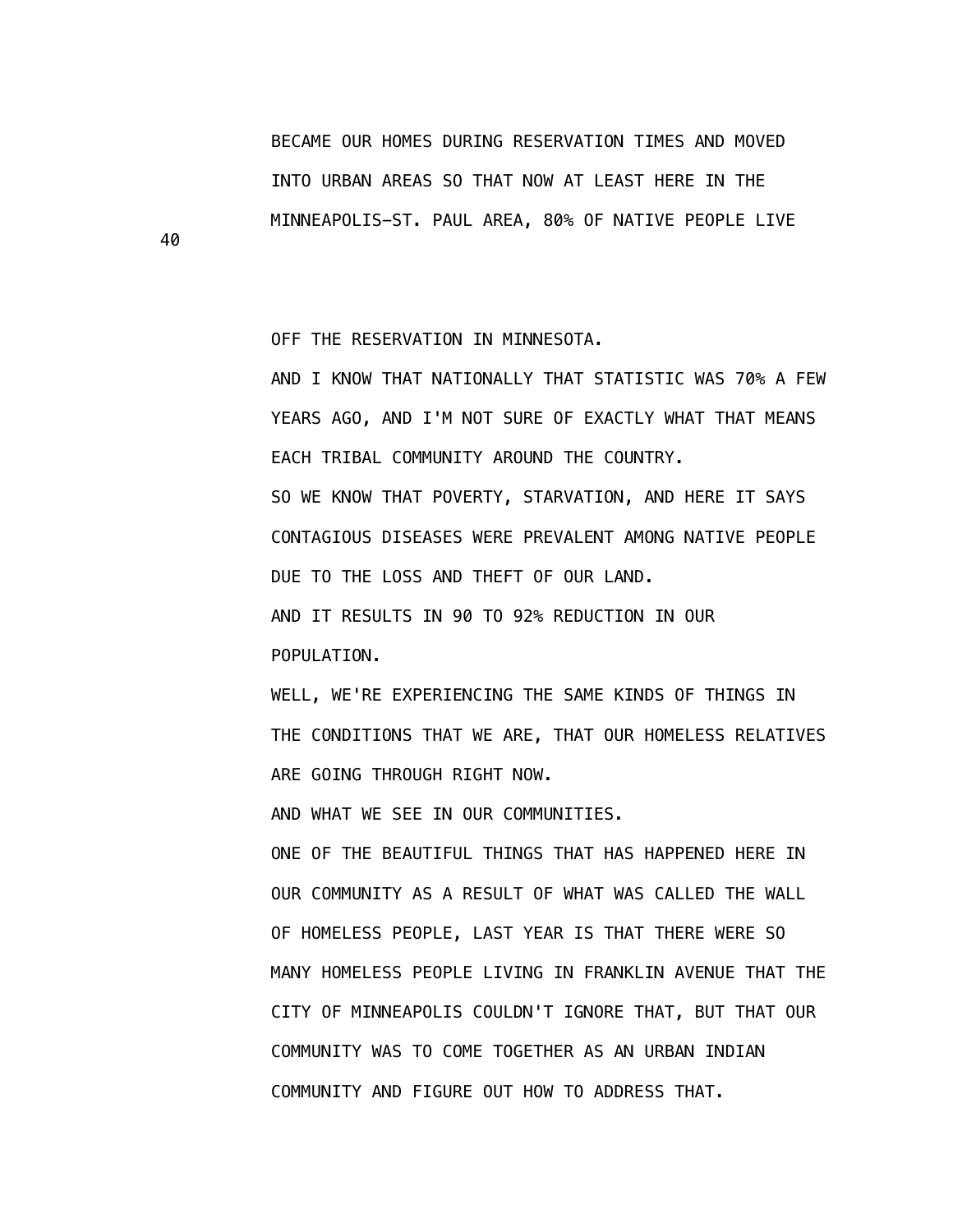SO MORE RECENTLY AS OF TWO WEEKS AGO THE MINNEAPOLIS --DIRECTORS CREATED A TASK FORCE -- URBAN INDIAN DIRECTOR CREATED A TASK FORCE TO ADDRESS -- BECAUSE OF THE STORIES THAT HAVE COME FROM THE HOMELESS. COULD YOU GO TO THE NEXT SLIDE, PLEASE?

41

 I WAS JUST SAYING THAT MANY OF THE WOMEN THAT OUR COMMUNITY SAW AT, MANY WOMEN THAT THE COMMUNITY SAW AND HEARD OVER THE YEARS, WHETHER IT'S WOMEN'S SHELTERS, WHATEVER PROGRAM RESOURCES WE HAD, -- HAVE BEEN THERE AND INVISIBLE.

 THE STORIES HAVE NOT BEEN ABLE TO BE IGNORED BECAUSE OF THE HOMELESS WE'VE EXPERIENCED MORE RECENTLY AND HOW OUR COMMUNITY'S SHIFTING OUR PERSPECTIVE ON THAT, THAT WE ARE -- THAT THE EYES OF THE COMMUNITY ARE OPENING, NOT SIMPLY ADVOCATE FOR VICTIMS OF SEXUAL AND DOMESTIC VIOLENCE OR GENDER BASED VIOLENCE, IT'S OUR WHOLE COMMUNITY THAT'S BEGINNING TO OPEN THEIR EYES AND SEE THE VIOLENCE THAT WOMEN ARE EXPERIENCING IN A WAY THAT IS NEW.

 IT'S OLD, IT'S HISTORICAL, BUT THE WAY THAT WE'RE SEEING IT IS FRESH AND NEW.

 SO WHAT WE'RE SEEING IS A CONTEMPORARY RESULT OF COLONIZATION IN THE HOMELESSNESS THAT IS ALSO VIOLENT,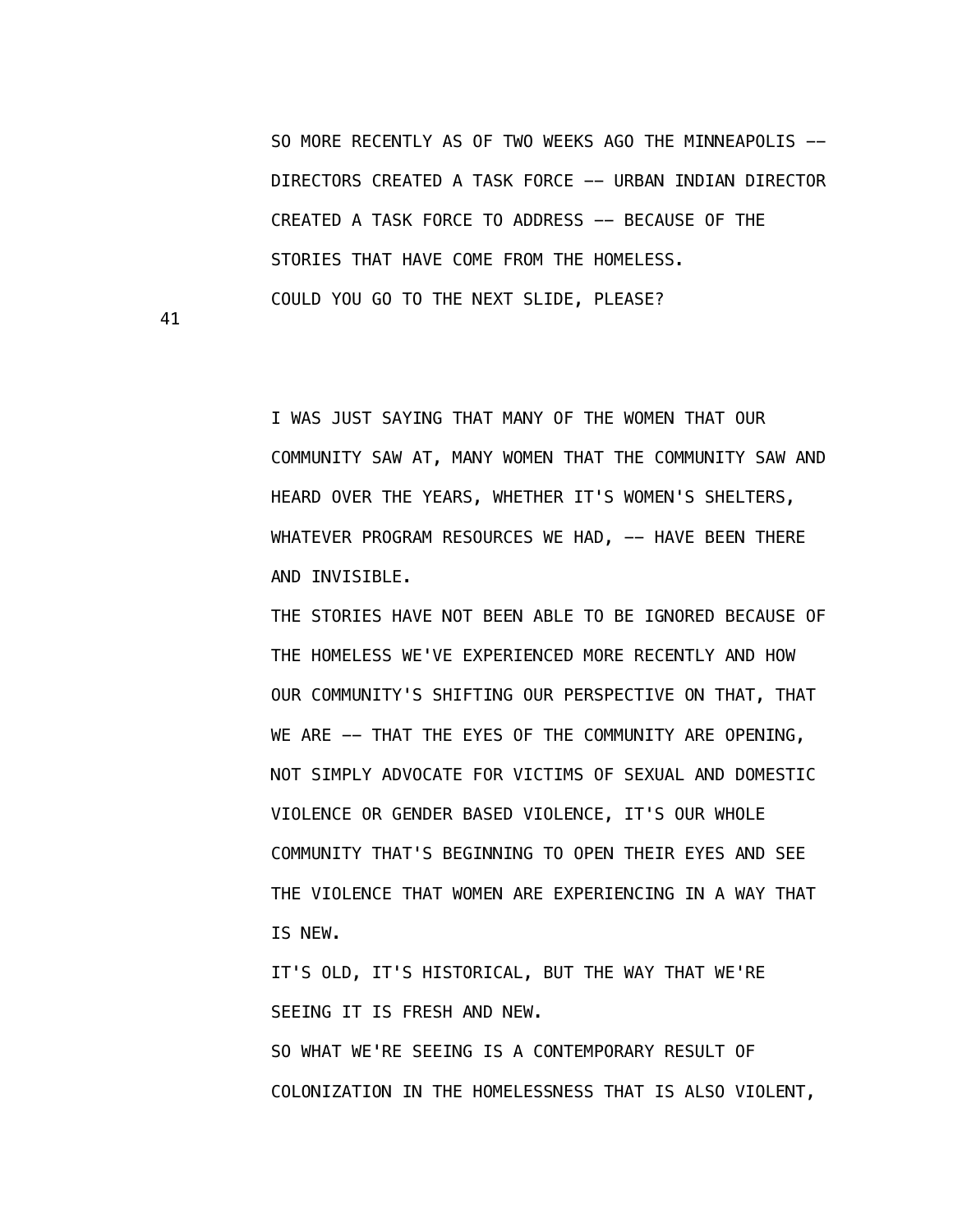AND HERE YOU SEE THE -- THAT MANY OF US USE WHEN WE TALK ABOUT THE VIOLENCE, THIS IS JUST -- WHEN WE TALKED ABOUT THE VIOLENCE RIGHT HERE IN OUR COMMUNITIES AND WHAT WE SEE ARE TAKING PLACE TODAY OF, YOU KNOW, IT'S MANY OF THESE WOMEN WHO EXPERIENCE SEX TRAFFICKING ARE INVISIBLE VICTIMS OF VIOLENCE, AND SO YOU SEE HERE THE REVOLVING DOOR OF HOMELESSNESS, DOMESTIC VIOLENCE,

 RAPE, ABDUCTION, STALKING, SEXUAL EXPLOITATION, AND TORTURE IN PROSTITUTION AND SEX TRAFFICKING. WE HAVE, WE HAVE -- THAT PUTS THOSE WORDS INTO -- AND SEPARATES THE WOMEN OUT OF THOSE THINGS AND WE DON'T SEE THEM, OFTEN TIMES WHEN THEY'RE RIGHT IN FRONT OF US.

AND SO THINKING ABOUT THESE -- AND WHAT THEY MEAN TO NATIVE WOMEN IN PROSTITUTION AND TRAFFICKING WHO ARE IN THEIR 40S, 50S, AND 60S, THOSE ARE, THEY'RE MULTIPLE GENERATIONS HOMELESS, THEY'RE MULTIPLE GENERATIONS THAT ARE STILL LIVING ON THE STREETS FROM THE RELOCATION ERA SO ALL OF THOSE BRING BACK TO EVERY CONNECTION WE SEE IN VIOLENCE AND OPPRESSION. >> YEAH, AND THOSE ARE OUR GRANDMOTHERS, THEY'RE OUR GREAT-GRANDMOTHERS WHO ARE CAUGHT UP IN THIS SYSTEM AND THESE MULTIPLE BARRIERS, SYSTEMIC BARRIERS AND LIKE ONE OF THE THINGS

42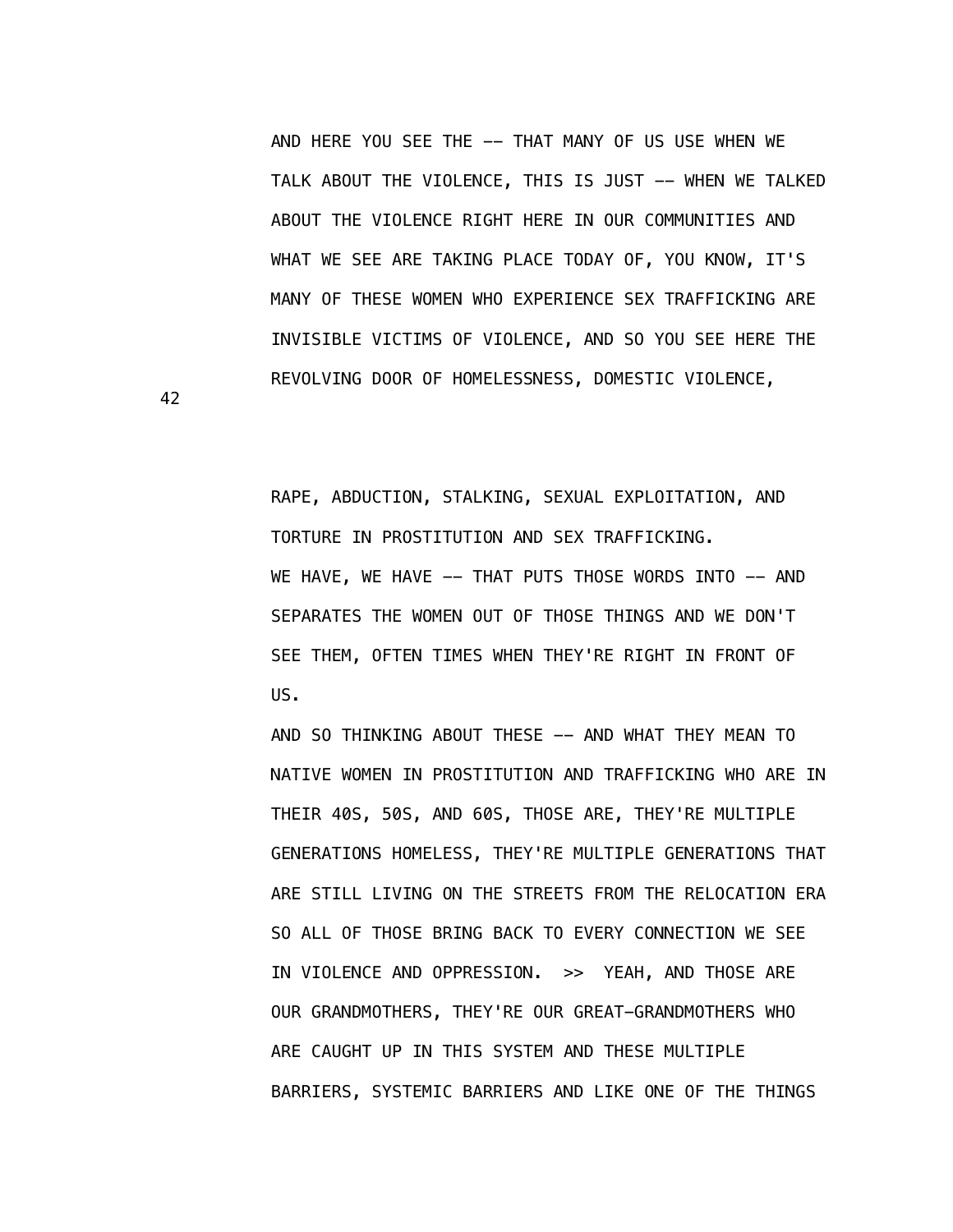THAT, YOU KNOW, THE WOMEN HAVE SAID TO ME IS WHAT DIFFERENCE DOES IT MAKE ABOUT X, Y, OR Z, THERE'S NOTHING I CAN DO TO GET OUT OF THIS. AND SO IT IS JUST ANOTHER ADDED HEARTBREAK TO HAVE SOMEONE WITH 13 GRANDCHILDREN BEING RAPED WITH A KNIFE FOR HOURS ON END AND THEN REPORTING IT TO THE POLICE WHICH IS OF COURSE A VERY UNUSUAL THING FOR A NATIVE WOMAN TO DO, AND THEN HAVING THE POLICE IGNORE IT, JUST NOT EVEN DO ANYTHING WITH THE RAPE KIT OR ANYTHING LIKE

THAT.

43

 SO I THINK THAT THAT'S JUST, YOU KNOW, IT SPEAKS TO JUST THESE MULTIPLE BARRIERS THAT HAVE BEEN IN EXISTENCE SINCE THE TIME THAT COLONIZATION BEGAN.

 >> SO ONE OF THE THINGS WE TALK ABOUT THEN, AND ALSO OTHER -- FIRST NATION WOMEN'S GROUPS TALK ABOUT IS THAT PROSTITUTION, NOW THERE'S A SPLIT BETWEEN PROSTITUTION AND SEX TRAFFICKING, SO-CALLED SPLIT BETWEEN THEM AND ONE OF THE THINGS THAT, YOU KNOW, WE TALK ABOUT IS THAT BECAUSE SOMEONE IS ENGAGING IN PROSTITUTION, BECAUSE THEY DON'T HAVE A PIMP DOES NOT MEAN THAT THAT IS SOME KIND OF EMPOWERED SEX WORKER TYPE CHOICE AND THAT THEY'RE THERE AND HAPPY TO BE DOING IT.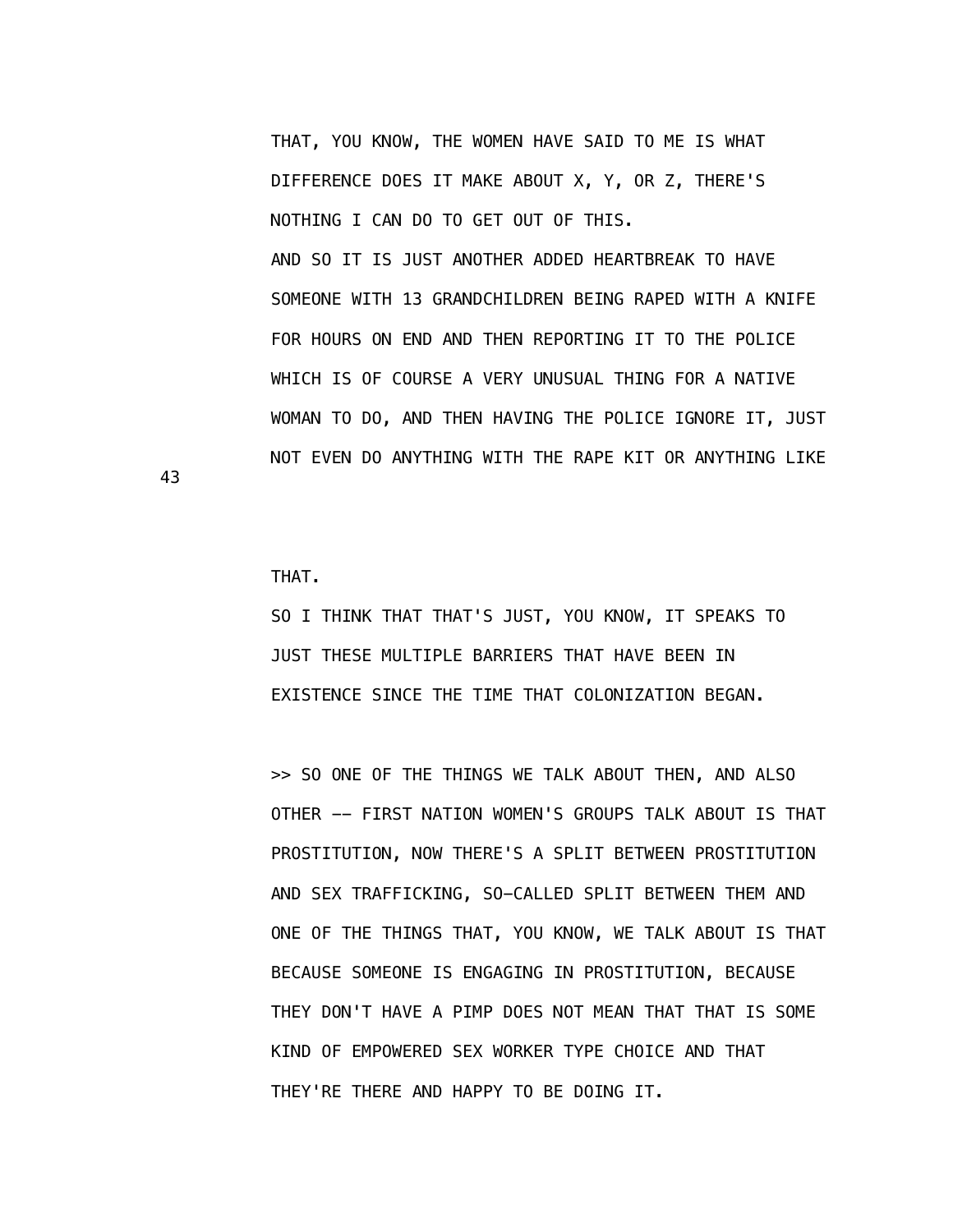WE'VE LOOKED AT THAT AS AN EXAMPLE OF MULTIPLE SYSTEMIC OPPRESSIONS AND WHEN YOU LOOK AT THE RESEARCH, THE RESEARCH SHOWS THE VAST MAJORITY OF WOMEN WHO WOULD BE CONSIDERED IN PROSTITUTION UNDER FEDERAL DEFINITION WERE FIRST TAKEN INTO THE INDUSTRY THROUGH A PIMP OR MULTIPLE PIMPS VIA SEX TRAFFICKING.

 AND THEN THEY HAVE EXPERIENCED EVEN MORE VIOLENCE AND MORE ISOLATION AND THEY DON'T HAVE A WAY TO DO WHAT THEY WOULD LIKE TO DO WITH THEIR LIVES, WHICH IS NOT BE IN PROSTITUTION AND NOT BEING USED AND SEXUALLY EXPLOITED.

44

 AND ONE OF THE PUSHBACKS FROM THIS IDEA OF SEX WORK AS SOMETHING REVOLUTIONARY IS TO LOOK AT THE POLICE LEDGERS, I LOOKED AT THE DULUTH, MINNESOTA POLICE LEDGERS AND IN THE LATE 1800S YOU WOULD SEE THE NAME OF THE WOMAN THEY ARRESTED AND THEN YOU WOULD SEE THAT IT WOULD SAY INDIAN AND THEN IT WOULD SAY OCCUPATION, WHORE.

 SO AGAIN, GOING BACK AND GROUNDING HOW WE'RE ANALYZING AND HOW WE'RE VIEWING AND HOW WE'RE TALKING ABOUT WHAT NATIVE WOMEN AND OTHER WOMEN AND YOUTH ARE EXPERIENCING, GROUNDING IT IN THIS ONGOING SOCIAL AND POLITICAL ATTITUDES THAT NATIVE WOMEN IN PARTICULAR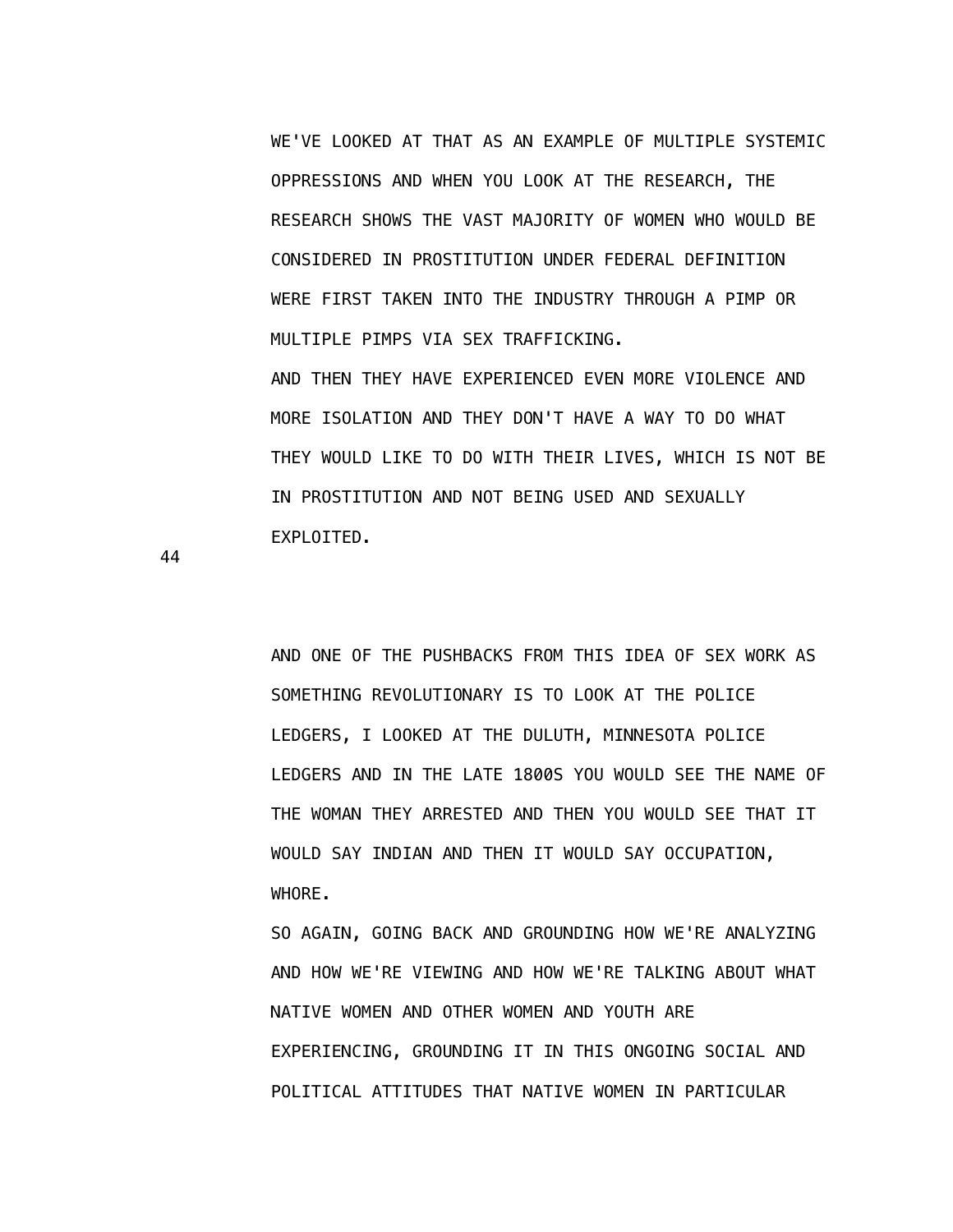ARE, EXIST TO BE SEXUALLY USED.

WANT TO GO AHEAD, EILEEN?

>> I JUST WANT TO SAY THAT THE, THAT ONE OF THE -- CAN WE GO TO THE RECOMMENDATIONS? BECAUSE WE'RE SHORT ON TIME, OR DO YOU WANT TO CONTINUE?

ON WITH THIS PART IT?

 >> SURE. >> OH, I'M SORRY, THAT'S -- >> THE GARDEN OF TRUTH IS AVAILABLE ONLINE. YOU WANT ME TO GO TO RECOMMENDATIONS? THERE YOU GO.

45

OKAY.

>> YEAH.

 SO WHEN WE TALKED ABOUT PERMANENT SUPPORTIVE HOUSING IN THE WORKING GROUP AND IN THE RECOMMENDATIONS, IT'S THAT SOMEONE NEEDS TO HELP WITH THE SUPPORT AND THE CARE, JUST THE -- HOUSING TO BEGIN THE REST -- THEY'LL NEED TO OVERCOME THE TRAUMA THEY'VE EXPERIENCED. SO MANY OF THE WOMEN WHOSE SITUATIONS HAVE BEEN TROUBLING HAVE BEEN KNOWN TO HAVE GOTTEN HOUSING AND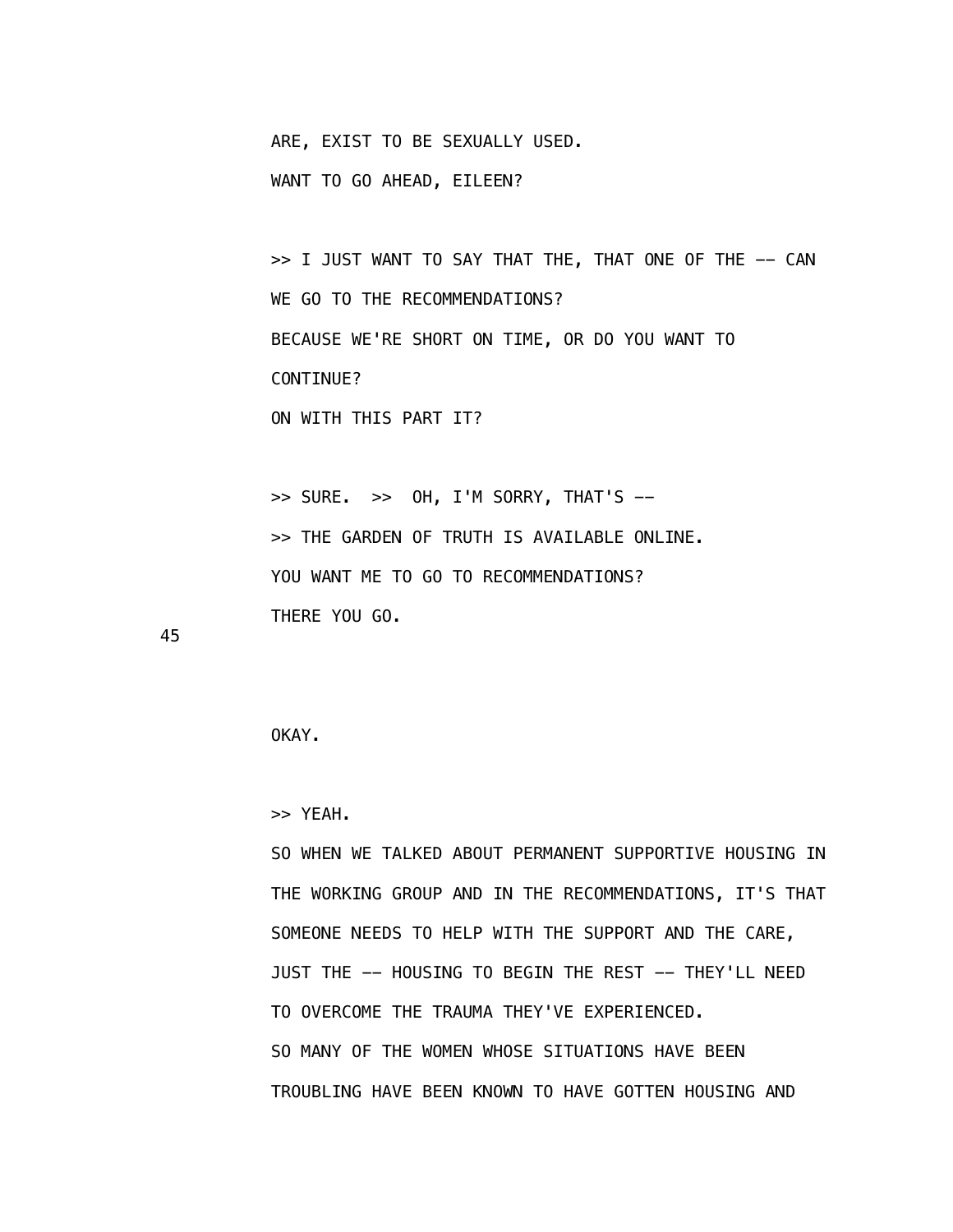THEN LOST HOUSING AND USUALLY THAT'S BEEN CONNECTED TO TRAUMA AND USING OR ABUSING DRUGS AND ALCOHOL, AND THEN THE RULES THAT ARE OFTEN CONNECTED TO THE HOUSING IF THERE'S A HOUSING PROGRAM IS THAT IF YOU USE DRUGS OR ALCOHOL YOU'RE GOING TO BE EVICTED. AND SO WHAT PEOPLE NEED IS TIME AND SUPPORT, AND SOME PEOPLE ARE, SOME PEOPLE ARE ABLE TO GO THROUGH

 TREATMENT, NOBODY OUTPATIENT TREATMENT AND GET THE SUPPORT AND HELP THERE.

 OTHERS ARE UNABLE TO DO IT IN A RESTRICTIVE WAY, BUT MORE OF AN OPEN DOOR WAY, SO THAT IS MORE WHAT WAS TALKED ABOUT IN UNRESTRICTED HOUSING, HAVING THE HUMANIZING, HOW THAT HOUSING IS AVAILABLE FOR THE SURVIVORS.

46

 >> YEAH, AND, YOU KNOW, QUICKLY HERE, I KNOW WE'RE OVER, BUT THE CULTURALLY SPECIFIC SERVICES IS CRUCIAL FOR OUR NATIVE WOMEN AND YOUTH TO HAVE A TRAUMA INFORMED APPROACH THAT IS ROOTED IN THEIR COMMUNITY AND ROOTED IN WHATEVER TRIBAL WAYS THAT THEY ARE A MEMBER OF, AND THEY HAVE TO BE ACCESSIBLE, THEY HAVE TO BE AVAILABLE ON-SITE BY TRIBALLY KNOWN AND ACKNOWLEDGED MEDICINE PEOPLE AND HEALERS.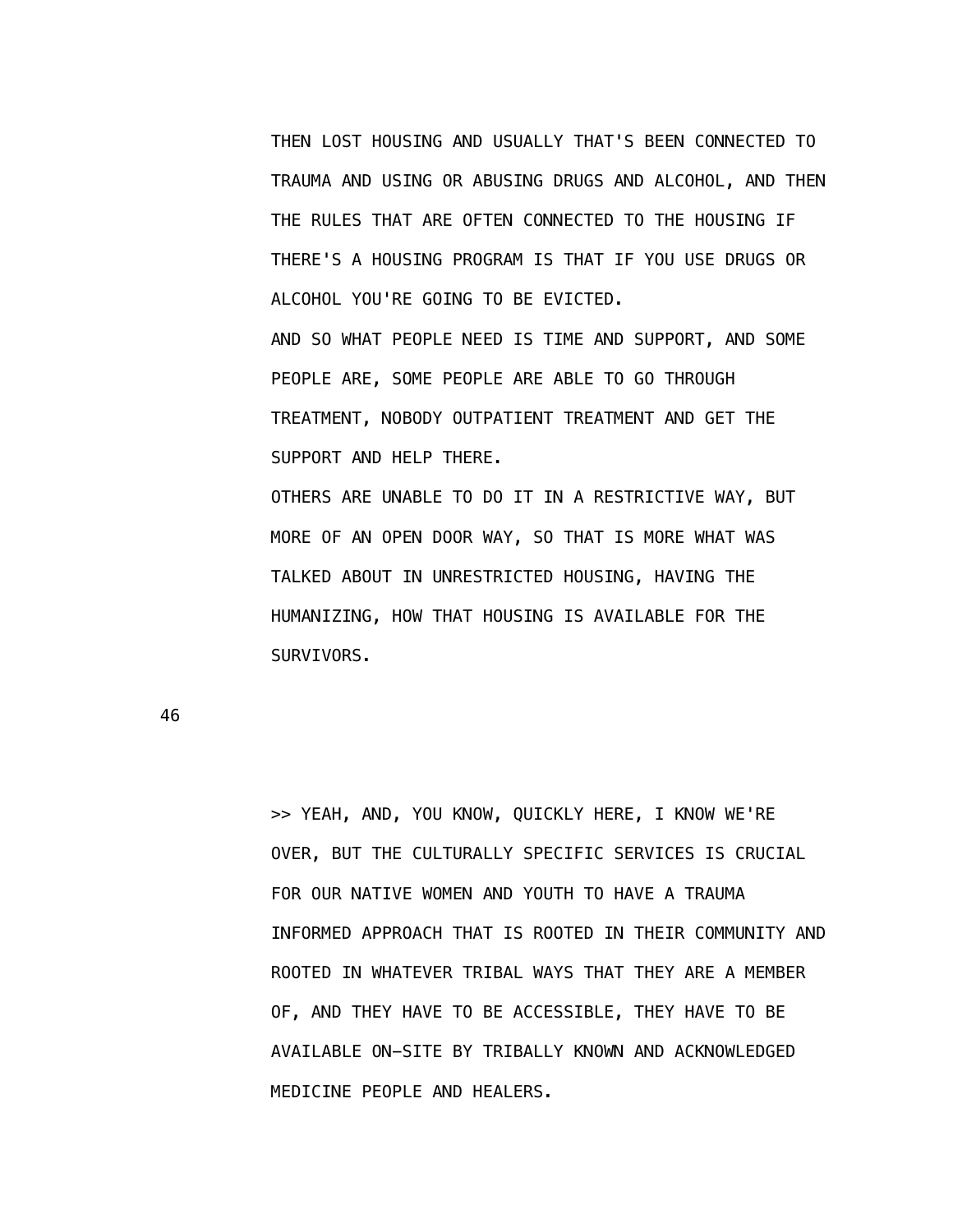AND A NUMBER OF LEGAL RESOURCES ALMOST ALWAYS NEEDED FOR ANYONE WHO'S BEEN IN PROSTITUTION OR SEX TRAFFICKING ALONG WITH EMPLOYMENT TRAINING, DEVELOPMENT, EDUCATIONAL RESOURCES, AND THE LAST ONE THERE IS SPECIALIZED AND INFORMED RESOURCES FOR VICTIMS OF TORTURE.

 AND THAT'S NOT A HYPERBOLE, THE UNITED NATIONS RECOGNIZES PROSTITUTION AND SEX TRAFFICKING AS A FORM OF TORTURE AND THE MORE THAT YOU WORK WITH SEX TRAFFICKED OR PROSTITUTED NATIVE WOMEN, YOU SEE THIS INCREDIBLE AMOUNT OF VISCERAL BRUTALITY INFLICTED ON THEM UNDER THIS THING WE CALL PROSTITUTION AND SEX TRAFFICKING.

 >> I JUST WANTED TO SAY SOMETHING ELSE BEFORE WE GO TO THE SLIDES, AND THE ONE WE WERE -- WHEN WE WERE INTERVIEWING WOMEN FOR THE GARDEN OF TRUTH, ONE OF THE

47

 MOST STRIKING EXPERIENCES, EVEN THOUGH I KNEW THIS INTELLECTUALLY IT WAS HA HEAR FROM THE VOICES OF WOMEN THE EXPERIENCE OF BEING SEXUALLY ABUSED FROM BABYHOOD. SO IN THINKING ABOUT THAT, WE USE THE TERMS PROSTITUTION AND SEX TRAFFICKING, SEPARATE AND TOGETHER AND EXTINGUISHED BECAUSE OF WHATEVER REASONS THERE MAY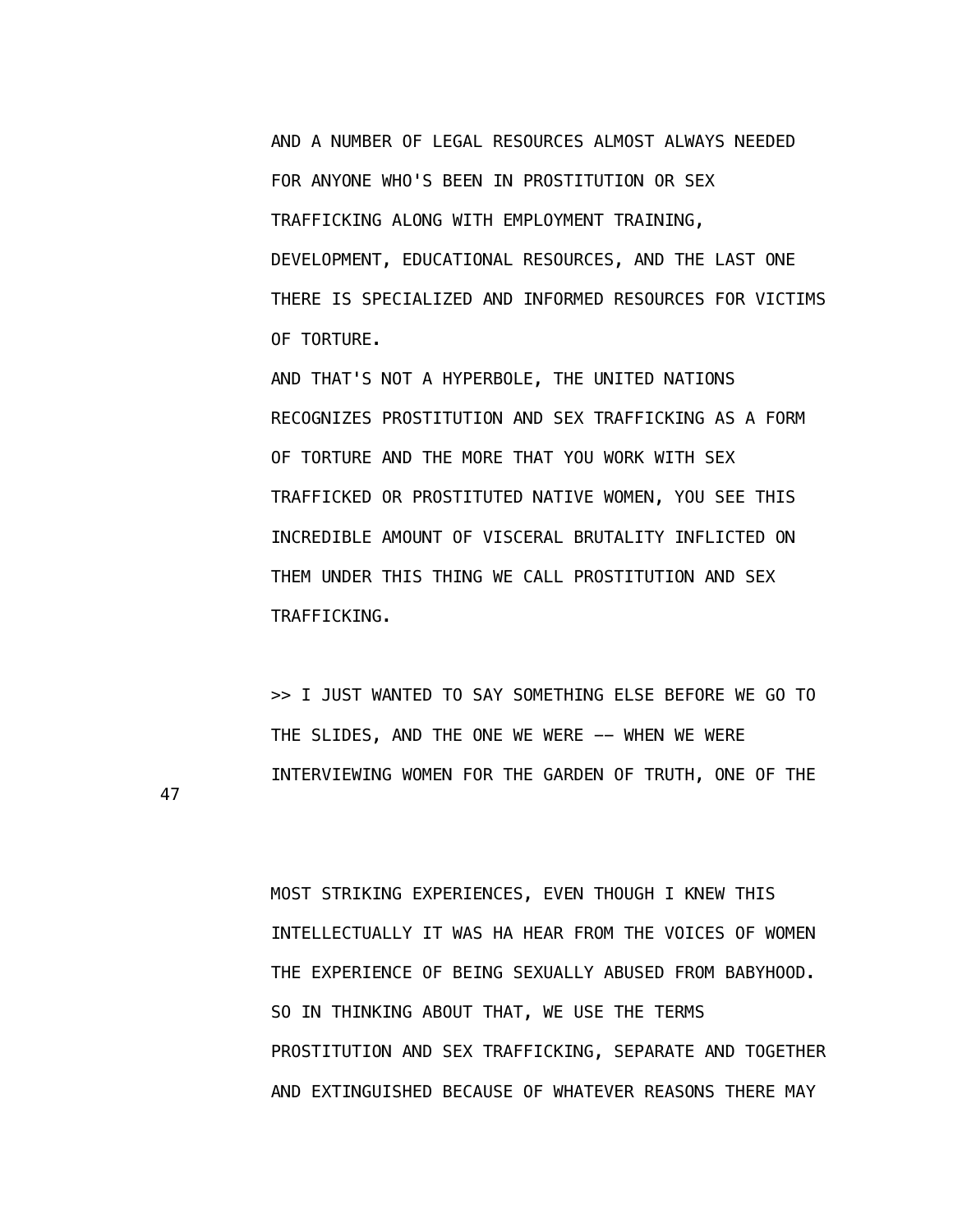BE THERE FOR US TO DO THAT, BUT REALIZING FOR THE WOMEN IT DOESN'T HAPPEN LIKE THAT.

 WHAT WE'RE TALKING ABOUT MOSTLY, AT LEAST IN 75% OF THE CASES, IS CHILD SEXUAL ABUSE, CHILD RAPE, ONGOING, ONGOING, ONGOING.

 AND SO TO HEAR THAT FROM THE STORIES OF THE WOMEN AND TO THINK ABOUT THESE WERE CHILDREN WE NEVER HELPED. THESE CHILDREN BECAME WOMEN AND THOSE WOMEN ARE WOMEN THAT WE STILL ARE NOT HELPING OR THAT ARE INVISIBLE IN OUR PRESENCE.

 SO WHEN WE'RE THINKING ABOUT POLICIES AND WE'RE THINKING ABOUT PUBLIC POLICIES, TO ME IT'S LIKE WE'RE TALKING ABOUT THOSE, OUR RELATIVES, OUR FAMILY MEMBERS, OUR SISTERS AND BROTHERS, OUR AUNTIES, OUR MOTHERS, OUR GRANDMAS, THAT NEED TO BE HELPED AND TO BE VISIBLE, THAT SPIRITUALLY THEY'RE WHOLE AND INTACT, THEY NEED THE SPACE TO HEAL AND PUSH AWAY THE LAYERS OF TRAUMA, AND THAT WE CAN HELP FACILITATE THAT IN THESE WAYS, AND PUBLIC POLICY IS ONE WAY THAT WE CAN DO THAT.

48

 SO IN THAT WE ASK THAT WE WOULD REQUIRE TRAINING AND EDUCATION FOR SERVICE PROVIDERS REGARDING PROSTITUTION AND TRAFFICKING OF NATIVE WOMEN. AND I'M SAYING THAT BECAUSE AS, AND I SAY THAT HUMBLY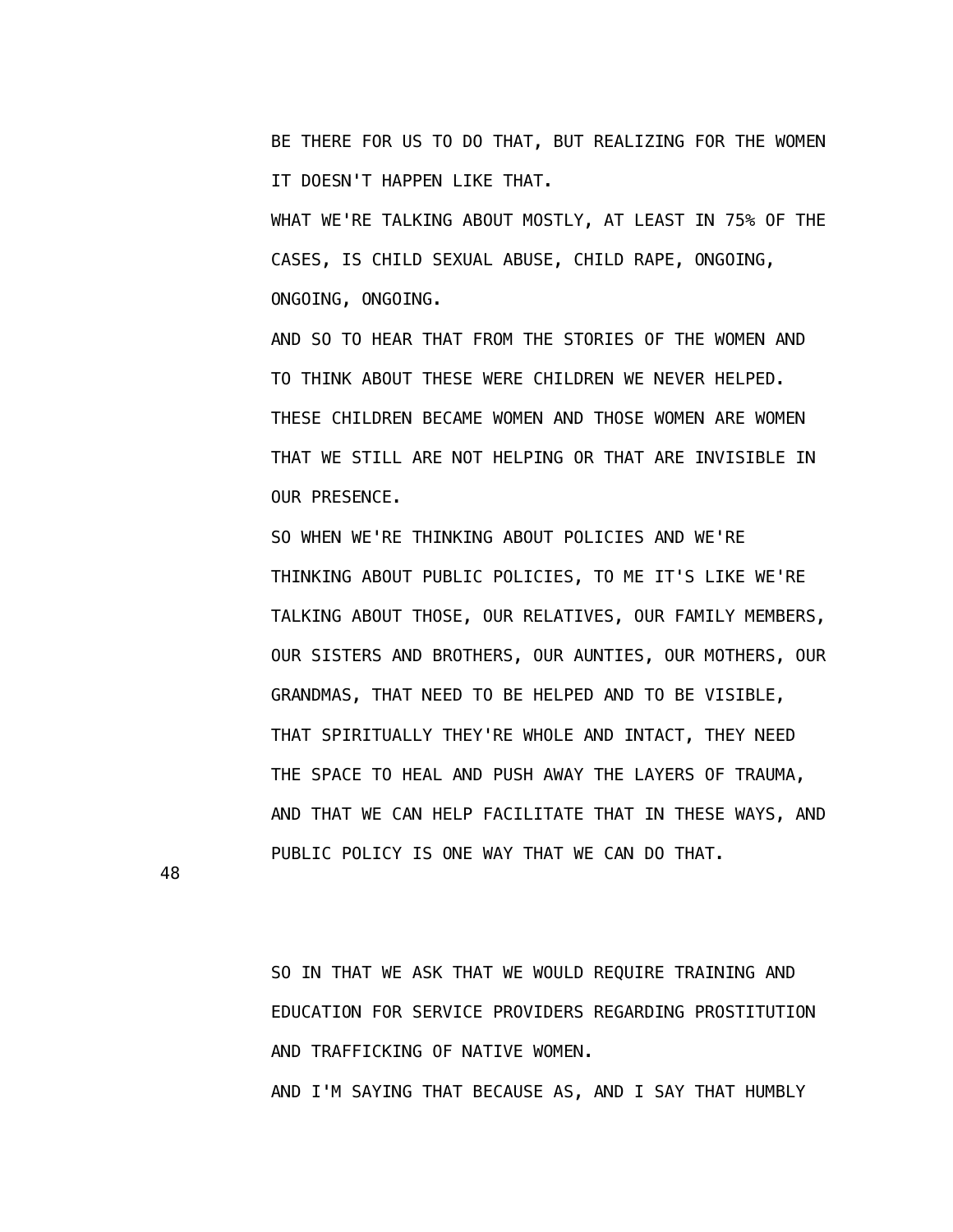THAT AS PART OF OUR TRIBAL COALITION, IT TOOK US TWO YEARS, THANK YOU FOR THE PATIENCE OF SAM AND CHRIS STARK TO EDUCATE US SO THAT WE WERE AT A COMMON PLACE WHERE WE HAD THE SAME LANGUAGE, THE SAME UNDERSTANDING THAT WE WERE NOT COMING FROM ALL THESE DIFFERENT VIEWPOINTS, SOME OF THE VICTIMS -- ABOUT THE WOMEN, SO IT TOOK US TWO YEARS TO GET A BEGINNING PLACE TO SEE THAT, OH, NOW WE CAN DO THIS, NOW WE CAN MOVE FORWARD. SO THAT TRAINING AND EDUCATION IS REALLY IMPORTANT. AND THEN OUTREACH AND EDUCATION IN RESERVATION AND URBAN NATIVE COMMUNITIES.

 MANY, THERE ARE 11 TRIBES IN MINNESOTA, AND WHEN WE FIRST STARTED ON THE GARDEN OF TRUTH. WE ANTICIPATED WE MIGHT HEAR AND THAT IT'S AN URBAN INDIAN ISSUE AND NOT A RESERVATION ISSUE, BUT THAT TURNED OUT TO NOT BE TRUE, IT'S A STATEWIDE ISSUE IN ALL OF OUR INDIAN COMMUNITIES BECAUSE OF COLONIZATION AND ALL OF THE VIOLENCE THAT PLACES -- IN THAT VULNERABLE POSITION TO BE SEXUALLY EXPLOITED. AND THEN TO FIGURE OUT THE NATIONAL CAMPAIGN -- DEVELOP A NATIONAL CAMPAIGN SPECIFICALLY FOR THE NATIVE

49

 FACEBOOK AUDIENCE, BECAUSE WE CAN BETTER REACH OUR GENERATIONS AND OUR DIVERSE POPULATIONS VIA TECHNOLOGY.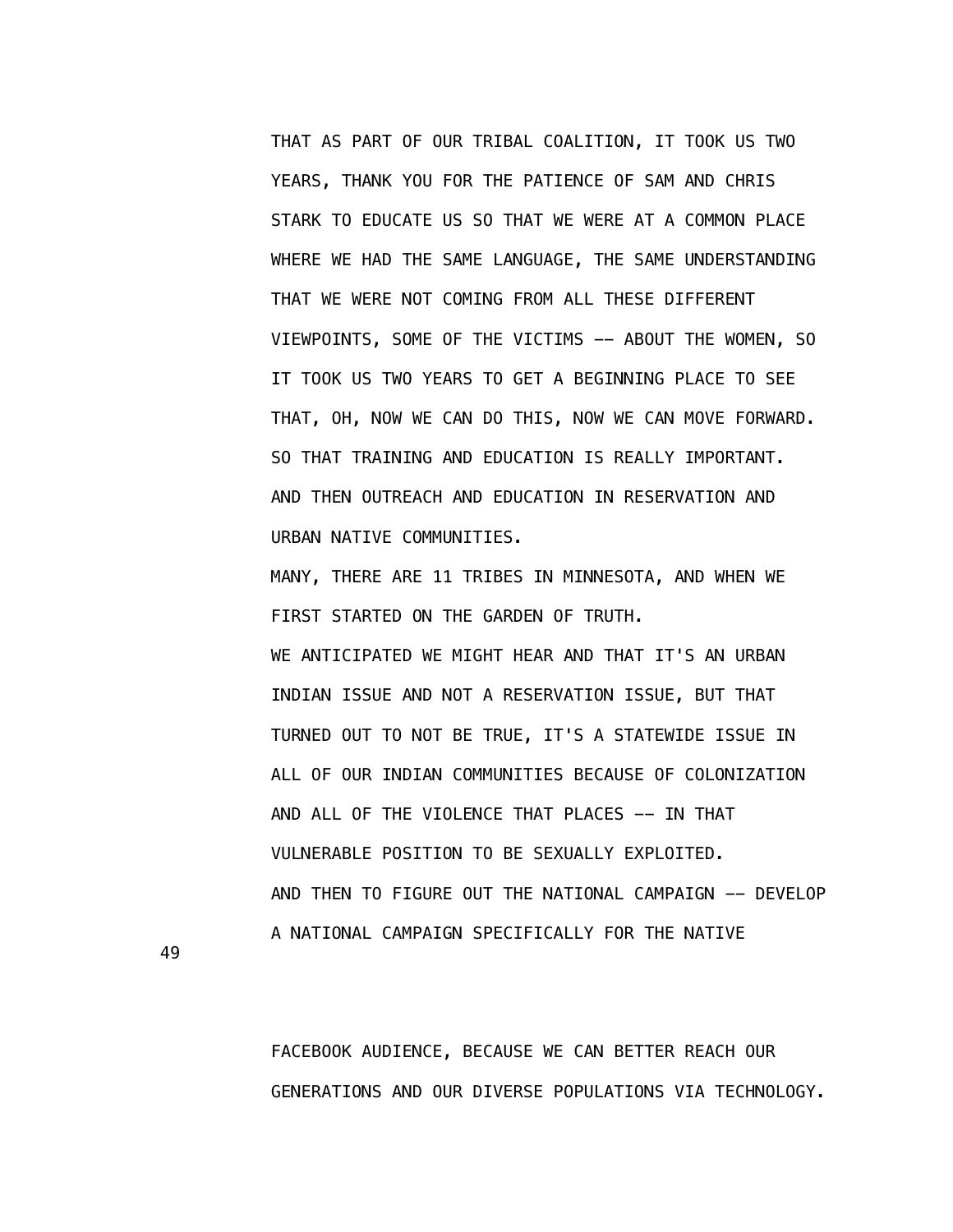AND THEN CHRIS, WOULD YOU TALK ABOUT THE NORDIC MODEL?

 >> YEAH, SO WE TALKED ABOUT WHAT WE'RE CALLING NOW IN THE UNITED STATES EQUALITY MODEL WHICH HAS ALSO BEEN KNOWN AS THE NORDIC MODEL, AGAIN, SWEDEN, YOU KNOW, THAT THE IMPLEMENTATION OF THIS PARTICULAR DYNAMIC OR LEGISLATION, I GUESS, IS IMPORTANT BECAUSE IT GOES AFTER THE DEMAND, RIGHT, THE PRIMARILY MEN OR SOMETIMES IT'S WOMEN, BUT PRIMARILY MEN AND IN THE UNITED STATES PRIMARILY WHITE STRAIGHT MEN, BECAUSE THAT'S WHO MOST OF THIS COUNTRY, YOU KNOW, IS IN TERMS OF WHO IS BUYING PEOPLE TO SEXUALLY USE.

 AND SO IT ENFORCES OR TARGETS THE MEN WHO ARE BUYING HUMAN BEINGS, BUT IT HAS TO PROVIDE TRAUMA INFORMED, CULTURALLY SPECIFIC SERVICES FOR THE WOMEN BECAUSE WITHOUT THOSE SERVICES IN PLACE, THEN THE WOMEN ARE NOT BEING TAKEN CARE OF, THEY'RE NOT BEING HELPED. AND IF YOU ONLY PROVIDE SERVICES, THEN THE MEN WILL JUST, YOU KNOW, CONTINUE TO USE WOMEN WITH IMPUNITY. AND SO HAVING BOTH OF THOSE PIECES IN PLACE IS JUST REALLY CRUCIAL.

 WE SEE SOME THINGS HAPPENING AROUND THE COUNTRY WITH USE LIKE SAFE HARBOR TYPICALLY -- -- WITH YOUTH -- AND

50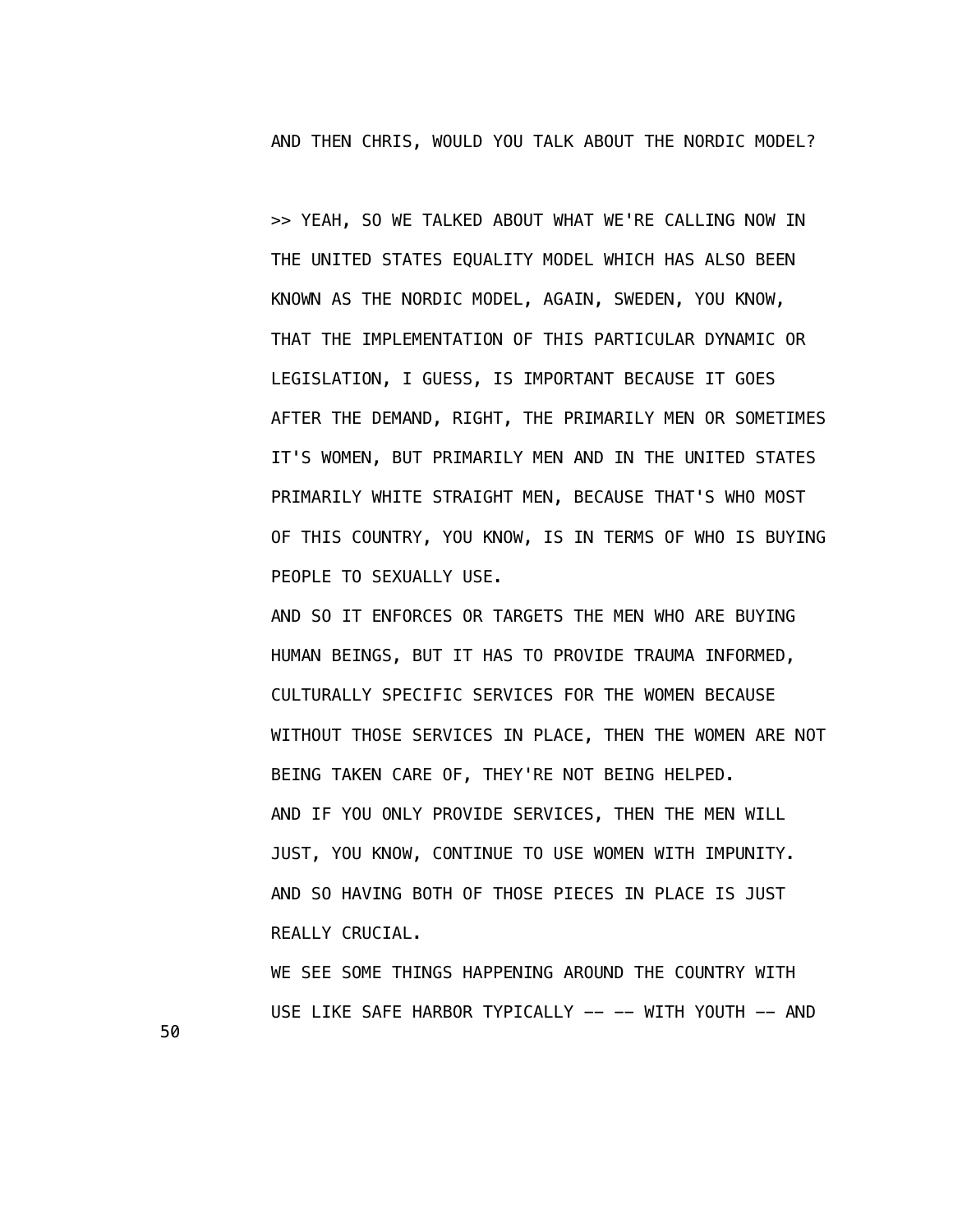WE REALLY NEED THAT IN PLACE FOR ADULT WOMEN OF ALL BACKGROUNDS AND PARTICULARLY FOR NATIVE WOMEN, THIS IS A LONG CONVERSATION, AND I DON'T WANT TO, YOU KNOW, GO OFF INTO IT, BUT SEPARATING PROSTITUTION FROM SEX TRAFFICKING IS VERY PROBLEMATIC, PARTICULARLY FOR NATIVE WOMEN BECAUSE ROUGHLY HALF OF THE WOMEN IN OUR STUDY, THE GARDEN OF TRUTH WOULD HAVE FALLEN UNDER THE GUIDELINES OF HAVING BEEN IN PROSTITUTION, AND THEN THAT WOULD MEAN THAT THEY WERE NOT ELIGIBLE FOR SERVICES, THEY WOULD BE VIEWED AND TREATED AS CRIMINALS WHICH IS, YOU KNOW, WHAT PEOPLE IN PROSTITUTION HAVE BEEN TREATED AS.

 AND SO TO JUST REALLY PUSH BACK ON THAT AND REALLY GIVE IT SOME THOUGHT AND INVESTIGATION BECAUSE IT'S VERY IMPORTANT THAT WE ARE NOT FURTHER DIVIDING WOMEN IN THE SEX INDUSTRY ALONG THOSE LINES AND SAYING SOME OF YOU DESERVE SERVICES AND DESERVE TO BE VIEWED AS EXPLOITED OR AS VICTIMS WHILE OTHERS DON'T.

 SO ALSO, YOU KNOW, WE'RE CALLING FOR MORE RESEARCH, WE HAVE VERY, VERY, VERY LIMITED RESEARCH IN THE AMERICAN INDIAN COMMUNITY IN GENERAL.

 WE'RE CONSIDERED STATISTICALLY INSIGNIFICANT, AND SO WE REALLY NEED TO PUSH BACK AT THAT AND WE NEED TO GATHER MORE RESEARCH BECAUSE LIKE WITH THE GARDEN OF TRUTH, WHAT WE DID WAS WE CREATED THIS ENVIRONMENT WHERE THE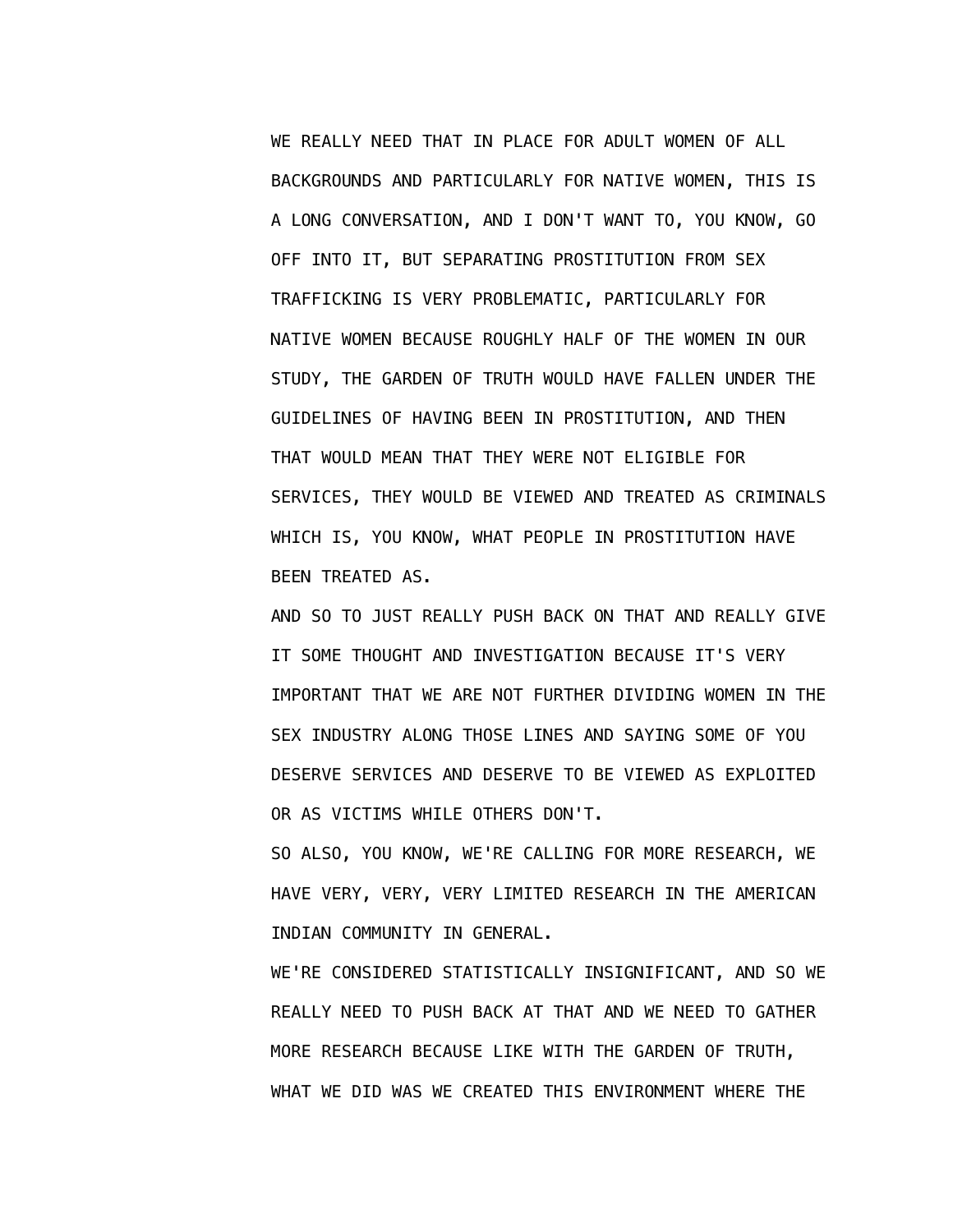WOMEN CAN BE AT THE TABLE, THEIR VOICES CAN BE HEARD, THEY CAN BE BROUGHT FORWARD AND HONORED AND LEARNED FROM AND RESPECTED.

 AND SO IT'S IMPORTANT TO ALONG WITH DIRECT SERVICES GATHER MORE RESEARCH.

 >> THANK YOU SO MUCH FOR SUCH AN EXCELLENT PRESENTATION.

 AS IT BECAME CLEAR EARLY ON, WE WERE PACKING A LOT OF INFORMATION IN ONE WEBINAR, SO SOME OF YOU ALREADY IDENTIFIED IN THE CHAT THE NEED TO HAVE A FOLLOW-UP TO THESE CONVERSATIONS, AND I'M MAKING THE COMMITMENT RIGHT NOW TO MAKE SURE THAT WE MAKE THAT HAPPEN. IN CLOSING, I WOULD SAY THAT THE WORK OF THE NATIVE HOUSING WORKGROUP IS A VERY INTENTIONAL PARTNER AMONG THE NATIONAL RESOURCE CENTER ON DOMESTIC VIOLENCE, THE NATIONAL INDIGENOUS WOMEN'S RESOURCE CENTER, AND MANY OF YOU TODAY NOT ONLY PRESENTING BUT ALSO SOME OF THE PARTICIPANTS OF THIS WEB NARKS I WOULD INVITE YOU ALL TO STAY TUNED FOR UPCOMING WORK THAT'S COMING OUT OF THIS GROUP, PARTICULARLY ADDRESSING SOME KEY RECOMMENDATIONS THAT WERE REFERENCED THROUGHOUT THIS PRESENTATION.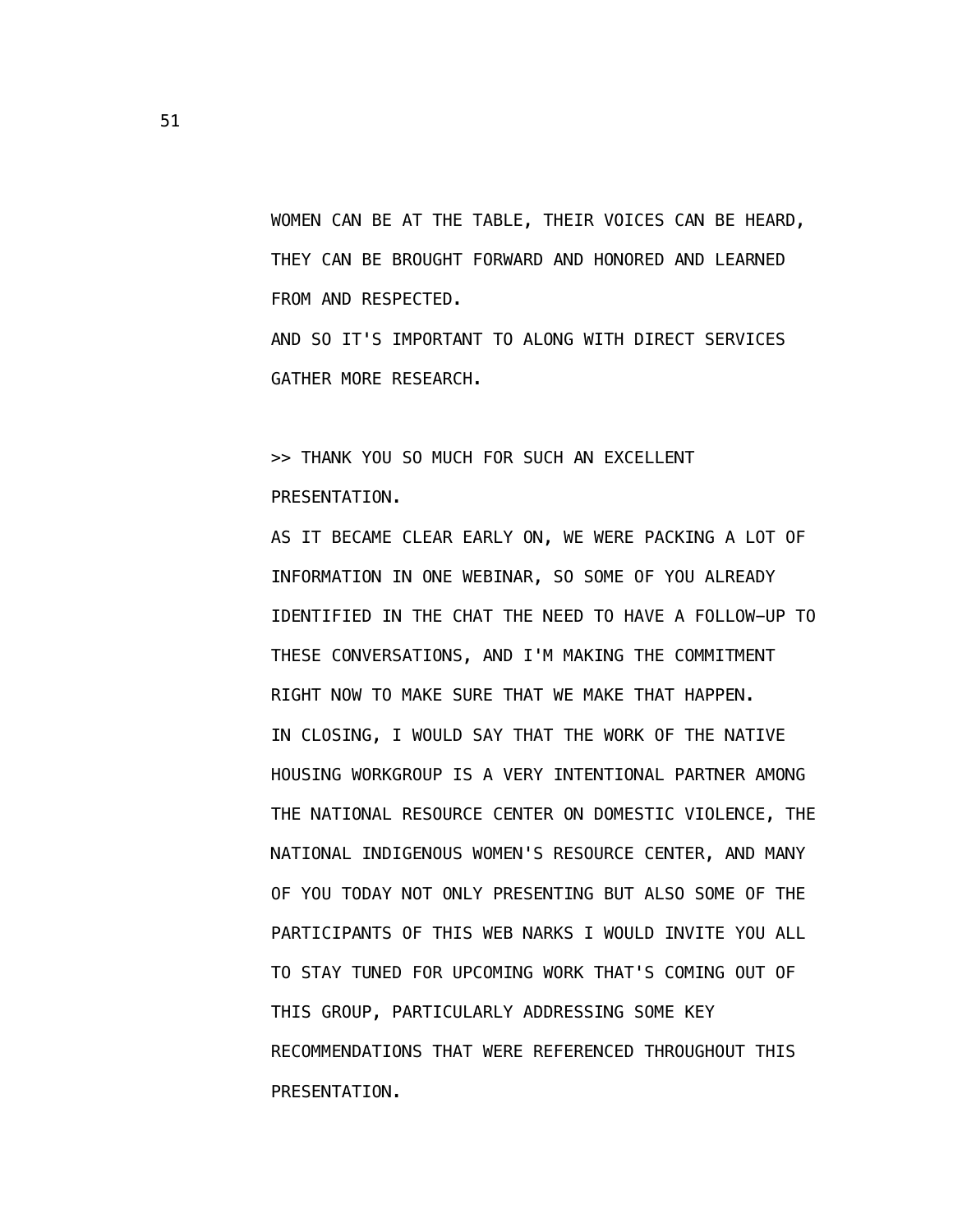I WILL MAKE A SPECIAL EMPHASIS ON THE PARTICIPATION AND RECOMMENDATIONS RELATED TO YOUTH, NATIVE YOUTH AND

 HOUSING INSECURITY, WHICH IS SOMETHING THAT WE'RE GOING TO DEVOTE INTENTIONAL TIME ATTENTION IN THE NEXT FISCAL YEAR, WE WANT TO HEAR FROM NATIVE YOUTH AND GET RECOMMENDATIONS THAT WILL COME FROM THE NATIVE YOUTH THEMSELVES.

 THE SAME FOR NATIVE SURVIVORS, SOME OF YOU HAD QUESTIONS ABOUT HOW DO WE ENGAGE NATIVE COMMUNITIES AND I THINK ON THE PART OF NON-NATIVE SERVICE PROVIDERS IT REQUIRES INTENTION, REAL RELATIONSHIP BUILDING, AND THE SUPPORT AND THE TRUST THAT MAY TAKE TIME TO BUILD WITH NATIVE COMMUNITIES.

 YOU ALL HEARD ABOUT THE IMPACT OF COLONIZATION AND GENOCIDE, SO IT TAKES TIME TO BUILD RELATIONSHIPS. YOU HEARD SOME OF THESE ARE -- ISSUES THAT WERE RAISED, YOU HEARD ABOUT THE IMPORTANCE OF SEPARATING TRAFFICKING FROM PROSTITUTION, YOU HEARD ABOUT SUBSTANCE USE, AND SOME OF THE WORK WE'RE PLANNING ON DOING THIS YEAR AND THE FOLLOWING YEAR IS LOOKING AT THE INTERSECTION OF YOUTH COERCION, HOMELESSNESS AND NATIVE WOMEN.

SOME OF OUR PARTNERS ALREADY DOING THAT WORK ARE HERE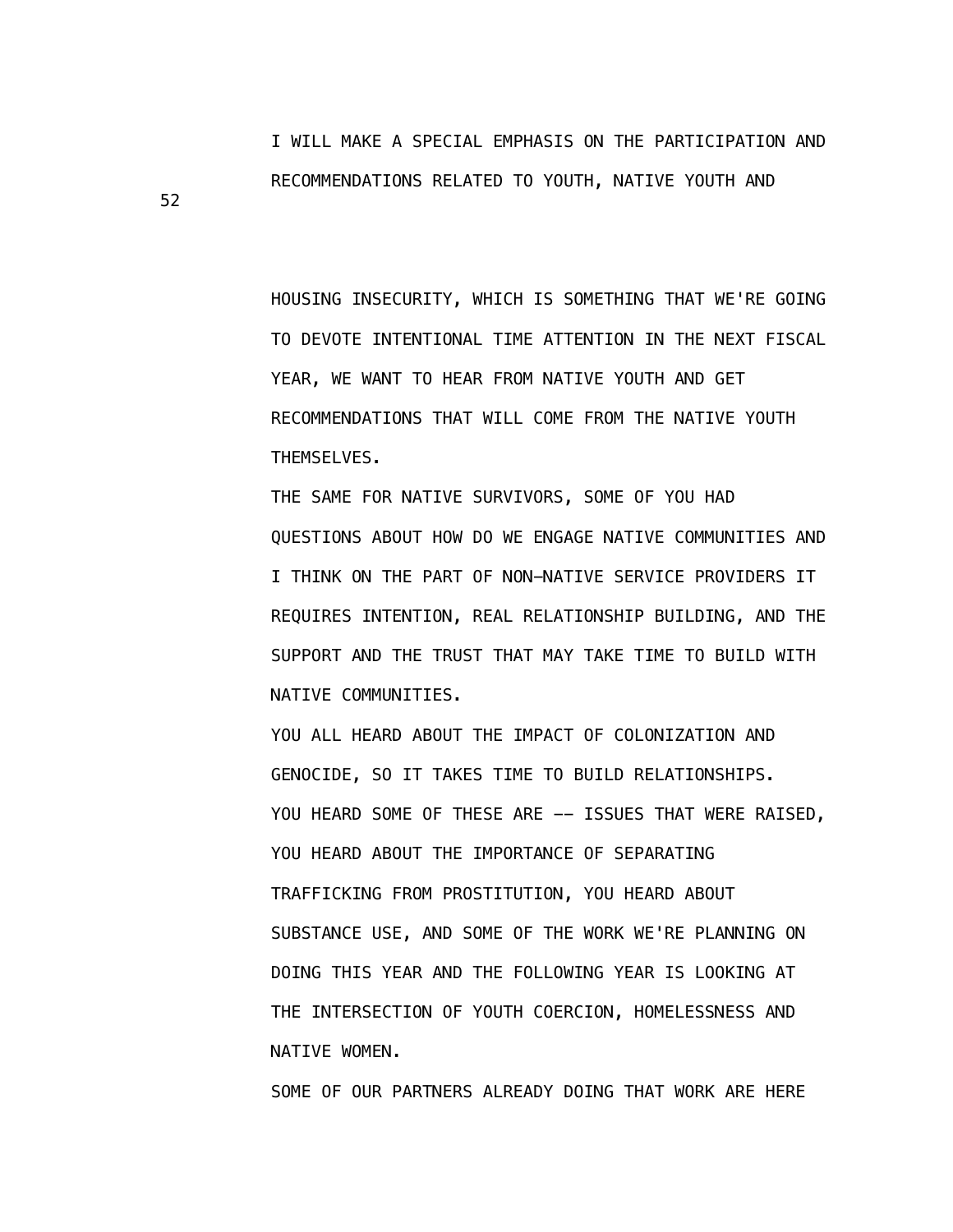WITH US TODAY AS WELL.

 WE HEARD THE IMPORTANCE OF CENTERING RESPONSES TO THE HOUSING PROBLEM IN NATIVE, IN INDIAN COUNTRY AROUND CULTURALLY SPECIFIC, TRAUMA INFORMED, NATIVE CENTERED

VALUES.

53

 AND IT REQUIRES THAT LEVEL OF COMMITMENT TO MAKE, OR TO PROMOTE STRATEGIES THAT WORK. AND ONCE AGAIN YOU HAVE THE COMMITMENT OF THE WORK GROUP TO CONTINUE BRINGING THESE ISSUES TO THE FOREFRONT AND CONCRETE SOLUTIONS. NATIVE SURVIVORS HAVE BEEN TALKING FOR A LONG TIME ABOUT WHAT -- WORK. THE TIME TO ACT IS NOW. SO WITH THAT WE'RE GOING TO PAUSE HERE. WE INVITE YOU TO JOIN US AS WE CONTINUE TO MOVE THIS WORK FORWARD. AND I WOULD LIKE TO THANK VERY MUCH FROM THE BOTTOM OF MY HEART ALL OF YOU PRESENTERS TODAY FOR ALL OF THESE WONDERFUL PRESENTATIONS. THANK YOU SO VERY MUCH.

>> THANK YOU.

YOU ARE ALL GOING TO SEE A SURVEY AFTER YOU'RE LOGGING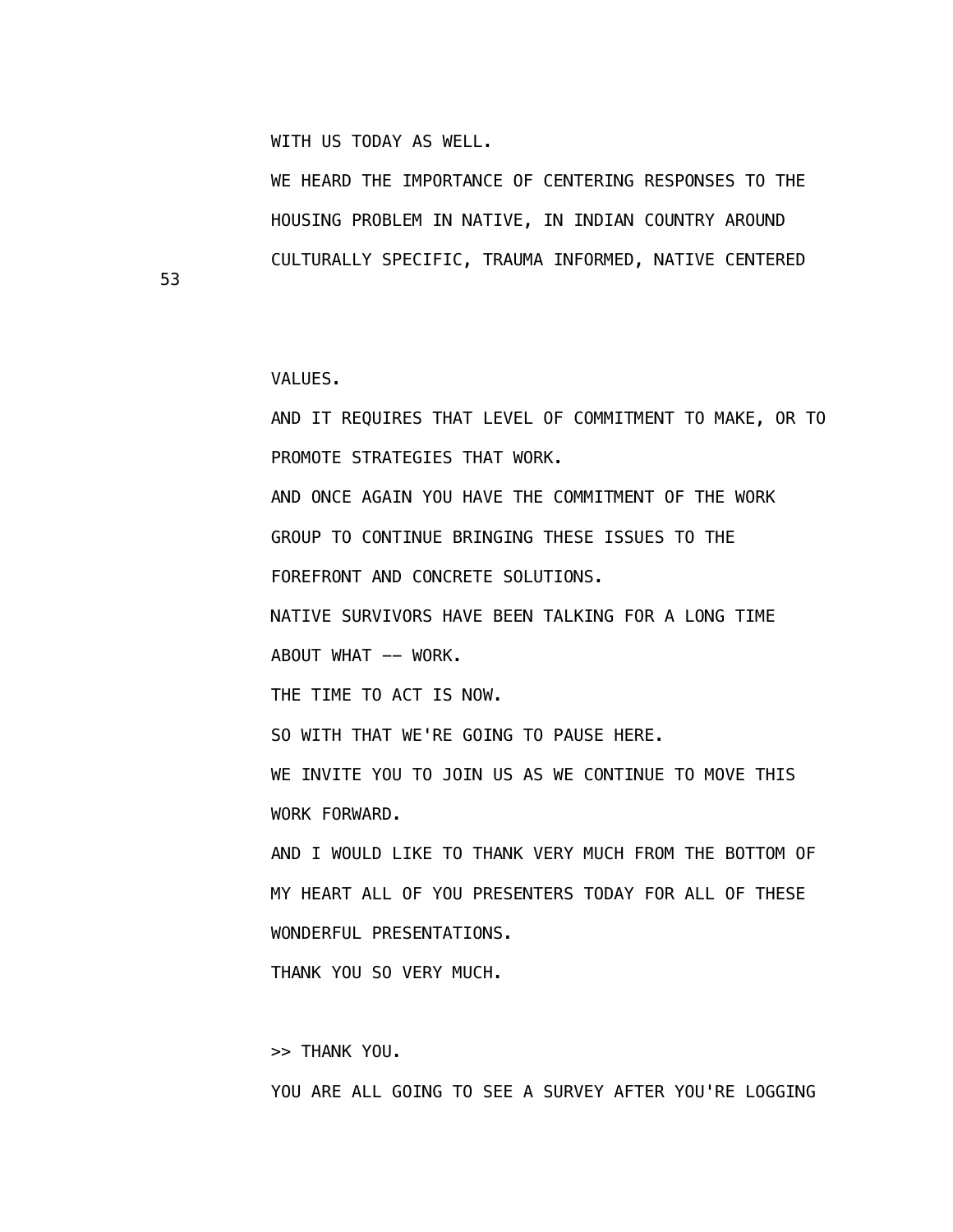PLEASE FILL IT OUT, THAT HELPS US IMPROVE OUR PRESENTATIONS IN THE FUTURE. HAVE A WONDERFUL REST OF THE DAY.

54

DISCLAIMER

OFF.

 THIS TEXT IS BEING PROVIDED IN A LIGHTLY EDITED DRAFT FORMAT AND IS THE WORK PRODUCT OF THE CART CAPTIONER. ANY REPRODUCTION, PUBLICATION, OR OTHER USE OF THIS CART FILE WITHOUT THE EXPRESS WRITTEN CONSENT OF THE CAPTIONER IS STRICTLY PROHIBITED.

 COMMUNICATION ACCESS REALTIME TRANSLATION (CART) IS PROVIDED IN ORDER TO FACILITATE COMMUNICATION ACCESSIBILITY, AND THIS LIGHTLY EDITED CART FILE MAY NOT BE A TOTALLY VERBATIM RECORD OF THE PROCEEDINGS, NOR SHOULD IT BE CONSIDERED IN ANY WAY AS A CERTIFIED DOCUMENT. DUE TO THE LIVE NATURE OF THE EVENT, SOME NAMES AND/OR TERMS MAY BE MISSPELLED. THIS TEXT MAY ALSO CONTAIN PHONETIC ATTEMPTS AT SOUNDS AND WORDS THAT WERE SPOKEN, AND ENVIRONMENTAL SOUNDS THAT OCCURRED